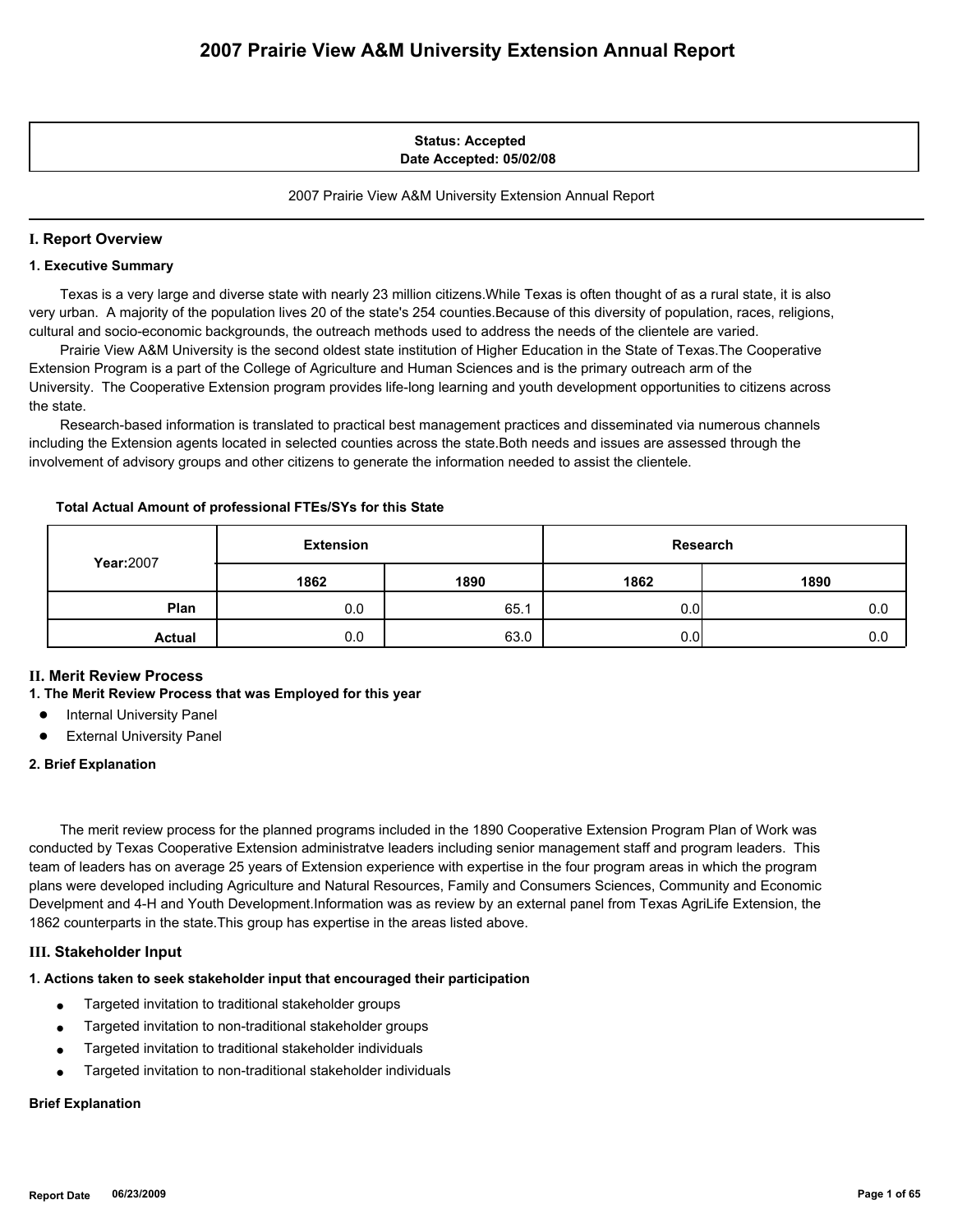The Cooperative Extension Program uses multiple methods to reach stakeholder groups within the State of Texas. An open forum process is used at the county level to solicit input from clientele. This process, called the Texas Community Futures Forum (TCFF), is designed to list and prioritize issues at the local level from any citizen wishing to attend. Broad invitations to participate via local media as well as targeted invitations to both traditional and non□traditional clientele and groups are used to gain participation in this process.

# **2(A). A brief statement of the process that was used by the recipient institution to identify individuals and groups stakeholders and to collect input from them**

**1. Method to identify individuals and groups**

- Use Advisory Committees
- Use Internal Focus Groups
- Use External Focus Groups

## **Brief Explanation**

Cooperative Extension utilizes open listening sessions as a means of getting grassroots involvement in it's program planning and data collecting process.These sessions allow local clientele to give their opinion on issues of importance to their communities.Additionally, Leadership Advisory Boards and other program advisory committies and/or groups are used to provide input on program development and implementation.Cooperative Extension also meets with various commodity and interest groups with also provide insight to issues facing the assigned clientele.

## **2(B). A brief statement of the process that was used by the recipient institution to identify individuals and groups who are stakeholders and to collect input from them**

## **1. Methods for collecting Stakeholder Input**

- Meeting with traditional Stakeholder groups
- Meeting with traditional Stakeholder individuals
- Meeting with the general public (open meeting advertised to all)
- Meeting with invited selected individuals from the general public

#### **Brief Explanation**

 Data is collect via numerous methods from the stakeholders mentioned in the previous section including meeting with advisory committees, open forums with clientele and other groups and from needs assessments and/or surveys at educational programs across the state.Likewise, Extension staff members identify needs while conducting research and working with clientele.

#### **3. A statement of how the input was considered**

- In the Staff Hiring Process
- To Set Priorities
- Other (Stategic planning process)

#### **Brief Explanation**

Information that is collected from reseach and form various stakeholder groups is processed to help direct programming at both the state and local levels.Extension staff members use this information to develop specific plans that address the issued identified by the clientele and other groups.

#### **Brief Explanation of what you learned from your Stakeholders**

Issues such as chronic disease and education remain high on the list for clientele with limited resources.Likewise, family and community economics are also of high importance.

#### **IV. Expenditure Summary**

| 1. Total Actual Formula dollars Allocated (prepopulated from C-REEMS) |                  |              |             |  |  |
|-----------------------------------------------------------------------|------------------|--------------|-------------|--|--|
|                                                                       | <b>Extension</b> | Research     |             |  |  |
| Smith-Lever 3b & 3c                                                   | 1890 Extension   | <b>Hatch</b> | Evans-Allen |  |  |
|                                                                       | 3330264          |              | 0           |  |  |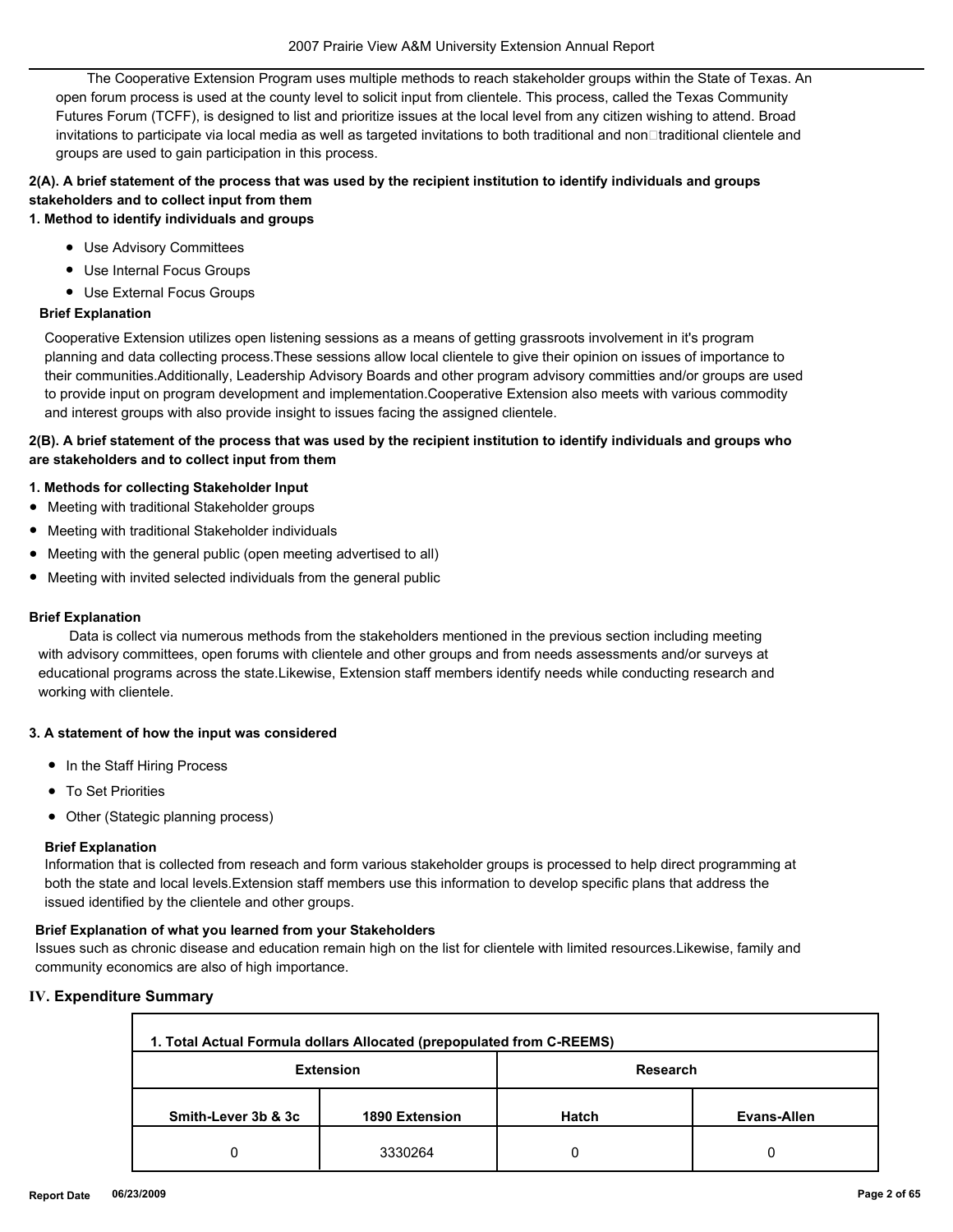| 2. Totaled Actual dollars from Planned Programs Inputs |                     |                |                 |                    |  |
|--------------------------------------------------------|---------------------|----------------|-----------------|--------------------|--|
| <b>Extension</b>                                       |                     |                | <b>Research</b> |                    |  |
|                                                        | Smith-Lever 3b & 3c | 1890 Extension | Hatch           | <b>Evans-Allen</b> |  |
| <b>Actual</b><br><b>Formula</b>                        | 0                   | 3023607        | 0               | 0                  |  |
| <b>Actual</b><br><b>Matching</b>                       | 0                   | 3483282        | 0               | $\Omega$           |  |
| <b>Actual All</b><br>Other                             | 0                   | 183859         | 0               | 0                  |  |
| <b>Total Actual</b><br><b>Expended</b>                 | 0                   | 6690748        | 0               | 0                  |  |

| 3. Amount of Above Actual Formula Dollars Expended which comes from Carryover funds from previous years |  |        |  |  |  |
|---------------------------------------------------------------------------------------------------------|--|--------|--|--|--|
| Carryover                                                                                               |  | 627306 |  |  |  |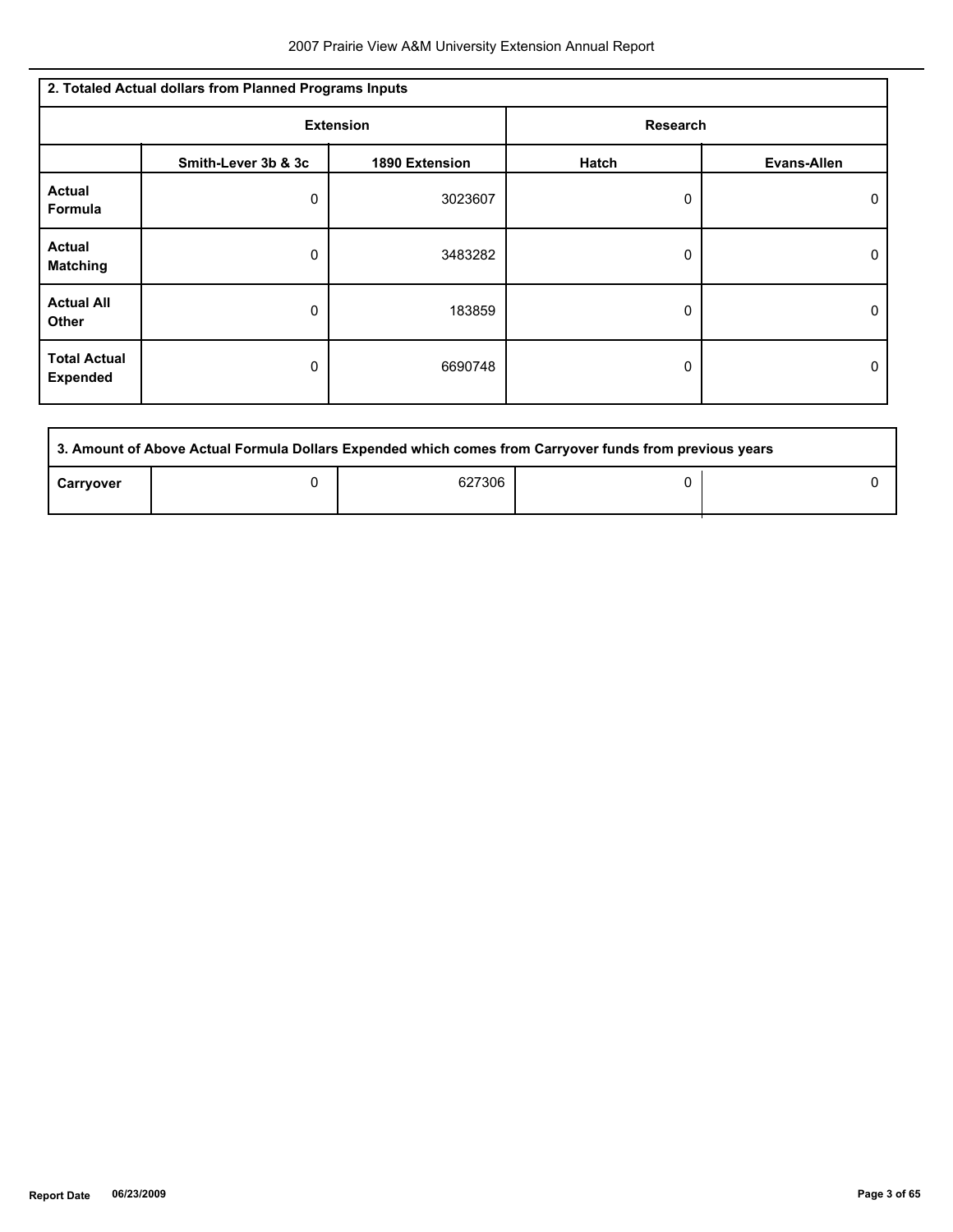# **V. Planned Program Table of Content**

| S. NO.         | <b>PROGRAM NAME</b>                                                               |
|----------------|-----------------------------------------------------------------------------------|
|                | 4-H Leadership and Civic Engagement Program                                       |
| $\overline{2}$ | 4-H & Youth Life Skills                                                           |
| 3              | 4-H Career Development, Work-Force Preparation and Youth Entrepreneurship Program |
| 4              | Economic Growth & Development                                                     |
| 5              | Housing                                                                           |
| 6              | <b>Community Development</b>                                                      |
| 7              | Sustainable Agriculture Production Systems                                        |
| 8              | Small Farm Financial Management and Marketing                                     |
| 9              | Natural Resources, Water and the Environment                                      |
| 10             | Families, Youth and Communities - 1                                               |
| 11             | <b>Human Nutrition</b>                                                            |
| 12             | Families, Youth and Communities - 2                                               |
| 13             | Human Health and Well-Being                                                       |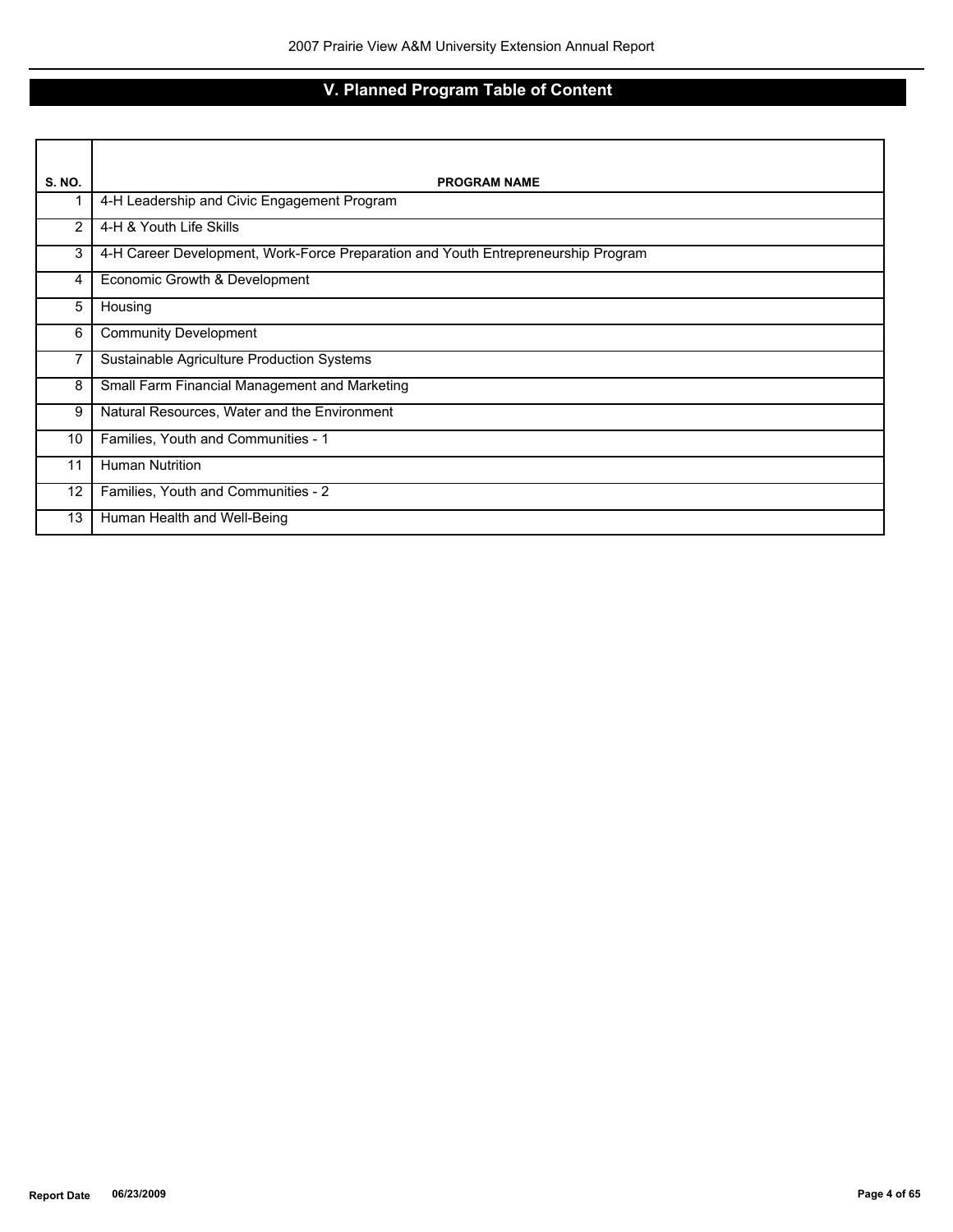## **V(A). Planned Program (Summary)**

## **1. Name of the Planned Program**

4-H Leadership and Civic Engagement Program

## **V(B). Program Knowledge Area(s)**

## **1. Program Knowledge Areas and Percentage**

| KA<br>Code | Knowledge Area                              | %1862<br><b>Extension</b> | %1890<br><b>Extension</b> | %1862<br>Research | %1890<br><b>Research</b> |
|------------|---------------------------------------------|---------------------------|---------------------------|-------------------|--------------------------|
| 608        | Community Resource Planning and Development |                           | 50%                       |                   |                          |
| 806        | Youth Development                           |                           | 50%                       |                   |                          |
|            | <b>Total</b>                                |                           | 100%                      |                   |                          |

## **V(C). Planned Program (Inputs)**

## **1. Actual amount of professional FTE/SYs expended this Program**

| 2007<br>Year: | <b>Extension</b> |      | Research |      |
|---------------|------------------|------|----------|------|
|               | 1862             | 1890 | 1862     | 1890 |
| Plan          | 0.0              | 6.5  | 0.0      | 0.0  |
| <b>Actual</b> | 0.0              | 6.5  | 0.0      | 0.0  |

## **2. Actual dollars expended in this Program (includes Carryover Funds from previous years)**

| <b>Extension</b>    |                | Research       |                |
|---------------------|----------------|----------------|----------------|
| Smith-Lever 3b & 3c | 1890 Extension | Hatch          | Evans-Allen    |
| $\Omega$            | 312058         | 0              | $\Omega$       |
| 1862 Matching       | 1890 Matching  | 1862 Matching  | 1890 Matching  |
| 0                   | 185272         | $\mathbf{0}$   | 0              |
| 1862 All Other      | 1890 All Other | 1862 All Other | 1890 All Other |
| 0                   | 18980          | 0              | $\Omega$       |

## **V(D). Planned Program (Activity)**

#### **1. Brief description of the Activity**

 Career Awareness Youth Leadership Laboratory Educational leadership workshops **Newsletters**  Club organizations Leadership camps and retreats 4-H clubs officer trainings Adult leaders' institute Local, state and national leadership events (State and National Congress and Conference)

## **2. Brief description of the target audience**

 Limited-resource youth, age 8 thru 19 Limited-resource adult volunteers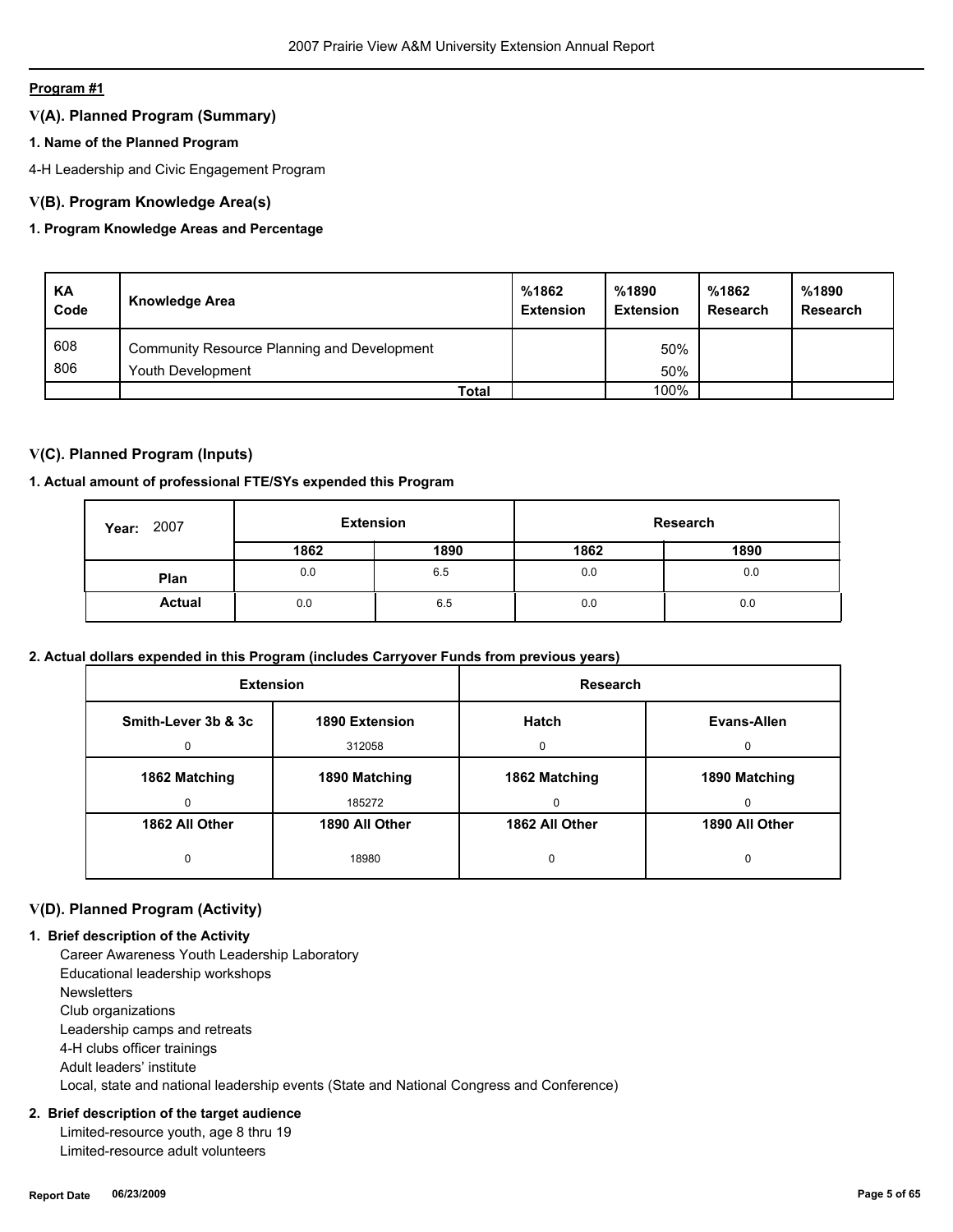## **V(E). Planned Program (Outputs)**

#### **1. Standard output measures**

## **Target for the number of persons (contacts) reached through direct and indirect contact methods**

|      | <b>Direct Contacts</b><br><b>Adults</b> | <b>Indirect Contacts</b><br><b>Adults</b> | <b>Direct Contacts</b><br>Youth | <b>Indirect Contacts</b><br>Youth |
|------|-----------------------------------------|-------------------------------------------|---------------------------------|-----------------------------------|
| Year | Target                                  | Target                                    | Target                          | Target                            |
| Plan | 825                                     | 2475                                      | 2840                            | 8520                              |
| 2007 | 833                                     | 2596                                      | 3422                            | 9626                              |

#### **2. Number of Patent Applications Submitted (Standard Research Output)**

### **Patent Applications Submitted**

**Plan:** 0 **Year Target**  $2007: 0$ 

#### **Patents listed**

#### **3. Publications (Standard General Output Measure)**

|                     | Number of Peer Reviewed Publications |          |       |
|---------------------|--------------------------------------|----------|-------|
|                     | <b>Extension</b>                     | Research | Total |
| <b>Plan</b><br>2007 |                                      | 0        | 0     |

## **V(F). State Defined Outputs**

## **Output Target**

## **Output #1**

## **Output Measure**

● Leadership Trainings for adult leaders Train adult leaders to work with youth Train youth Conduct a Career Awareness & Youth Leadership Laboratory Conduct educational leadership workshops Develop newsletters Organize youth into groups and clubs Implement leadership camps and retreats Involve youth in 4-H clubs officer trainings

| Year | <b>Target</b> | <b>Actual</b> |
|------|---------------|---------------|
| 2007 | 501           |               |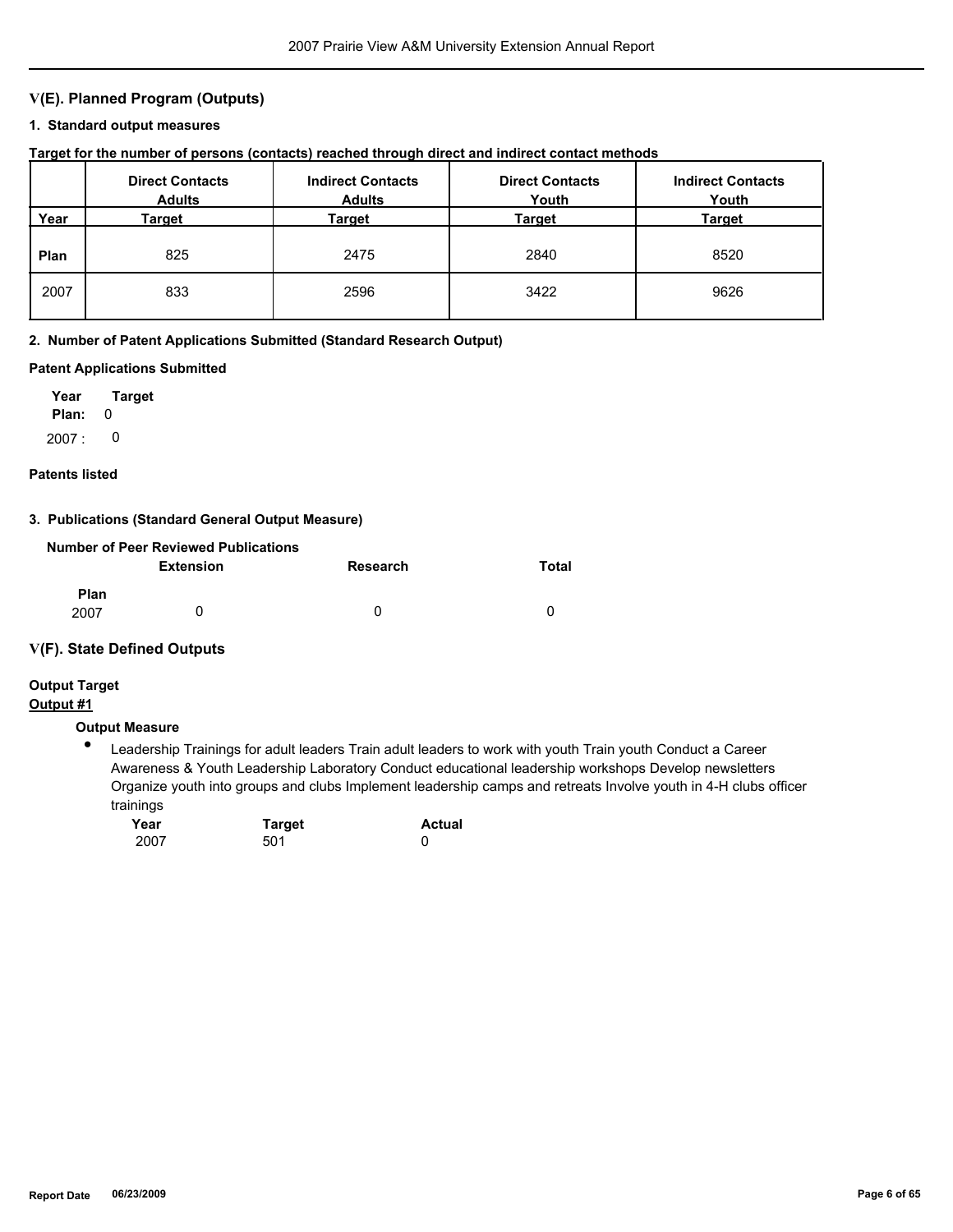| O No. | <b>Outcome Name</b>                                                                                                                                                                                                                  |
|-------|--------------------------------------------------------------------------------------------------------------------------------------------------------------------------------------------------------------------------------------|
|       | youth adopt leadership skills youth serve as 4-H officers youth serve on a community board youth and adult<br>partnerships form youth participate in an organized club/group youth change behaviors and gain a sense of<br>belonging |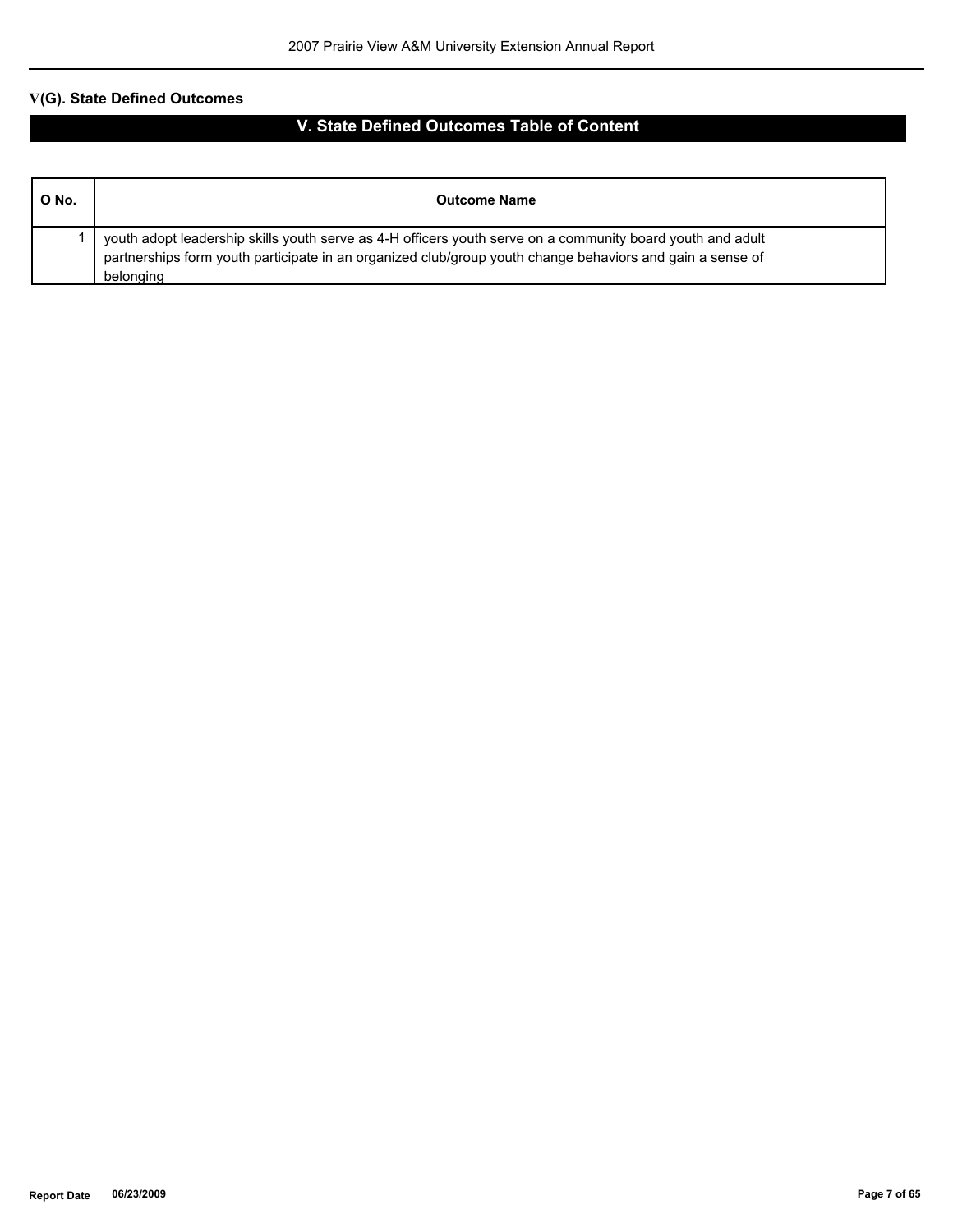#### **1. Outcome Measures**

youth adopt leadership skills youth serve as 4-H officers youth serve on a community board youth and adult partnerships form youth participate in an organized club/group youth change behaviors and gain a sense of belonging

#### **2. Associated Institution Types**

•1890 Extension

#### **3a. Outcome Type:**

Change in Action Outcome Measure

#### **3b. Quantitative Outcome**

| Year | <b>Quantitative Target</b> | <b>Actual</b> |
|------|----------------------------|---------------|
| 2007 | 1704                       | 1716          |

#### **3c. Qualitative Outcome or Impact Statement**

#### **Issue (Who cares and Why)**

Young people are faced with limited access and exposure to community connectivity with people; fewer adult role models for civic responsibility and volunteering; fewer physical locations in which to interact with peers and adults; quality information on potential career opportunities; and are vulnerable to cultures that promote prejudice and ethnocentricity.

#### **What has been done**

The Cooperative Extension Program at Prairie View A&M University has implemented the Engaging Youth, Serving Community Project, a rural youth leadership project. The project's objective is to assist youth with gaining the life skills and experience to emerge as effective leaders and contributing members of society; improve youths' ability to collaborate with diverse community members to identify issues and develop strategies for addressing these issues; and to provide more opportunities for youth and families in rural communities for positive youth development experiences during out-of-school time.

#### **Results**

Participants agreed to develop an action plan to address recreational needs and equipment and clean up of the community park. As a result of the community forum, the City of Caldwell partnered with the EYSC Program to integrate the cleanup of the Freeman Park to make it a more inviting and safer environment for children and families. The partnership agreement provided additional funding to clean the park of trash and debris, the installment of an additional basketball court, a covered pavilion, picnic tables and playground equipment. The city is also putting sidewalks and drainage systems in the community and removing dilapidated houses and buildings. To date the City of Caldwell has contributed \$17,280 to the park. As participants in the Engaging Youth, Serving Community project, eight members of the 4-H Leadership Academy in Jefferson, Texas were engaged in a three month preservation and restoration project of a Native American group, the Caddo Indian tribe. In a partnership with Native American groups, schools and government, 4-H members have been trained in computer technology, digital photography, GIS mapping software, archaeology survey and historic analysis. They worked in the field, uncovering artifacts, studying Caddo culture and life and researching the Big Cypress Basin. They also interviewed community members who had a wealth of history to share with them. The experience was eye-opening for the 4-H members, and it received a great deal of attention as the 4-H youth found historic landmarks.

#### **4. Associated Knowledge Areas**

| <b>KA Code</b> | <b>Knowledge Area</b>                       |
|----------------|---------------------------------------------|
| 608            | Community Resource Planning and Development |
| 806            | Youth Development                           |

#### **V(H). Planned Program (External Factors)**

**External factors which affected outcomes**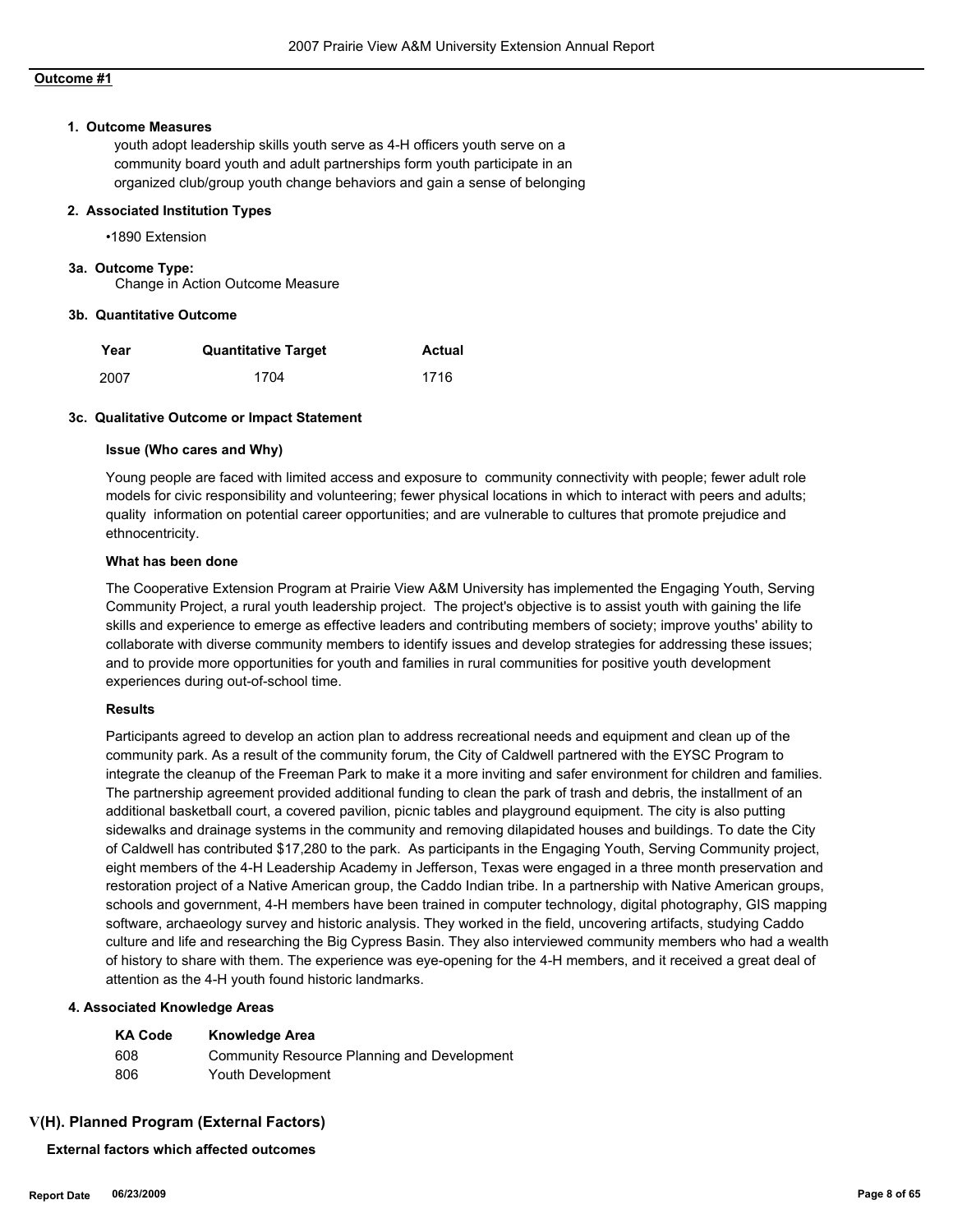- Economy
- Appropriations changes
- Competing Public priorities
- Competing Programatic Challenges
- Populations changes (immigration,new cultural groupings,etc.)
- Other (social environmental changes)

### **Brief Explanation**

While Cooperative Extension provides a wonderful youth development program, young people have many other opportunities to be involved in positive educational activities.

## **V(I). Planned Program (Evaluation Studies and Data Collection)**

#### **1. Evaluation Studies Planned**

- After Only (post program)
- Retrospective (post program)
- Before-After (before and after program)
- Comparisons between different groups of individuals or program participants experiencing different levels of program intensity.

#### **Evaluation Results**

According to post surveys, a majority (93%) of the participants have found the program to be very rewarding.Most said that they would invite others to participate.One youth surveyed commented that "it opened up a whole new world about my community I did not know existed."

#### **Key Items of Evaluation**

One youth surveyed commented that "it opened up a whole new world about my community I did not know existed."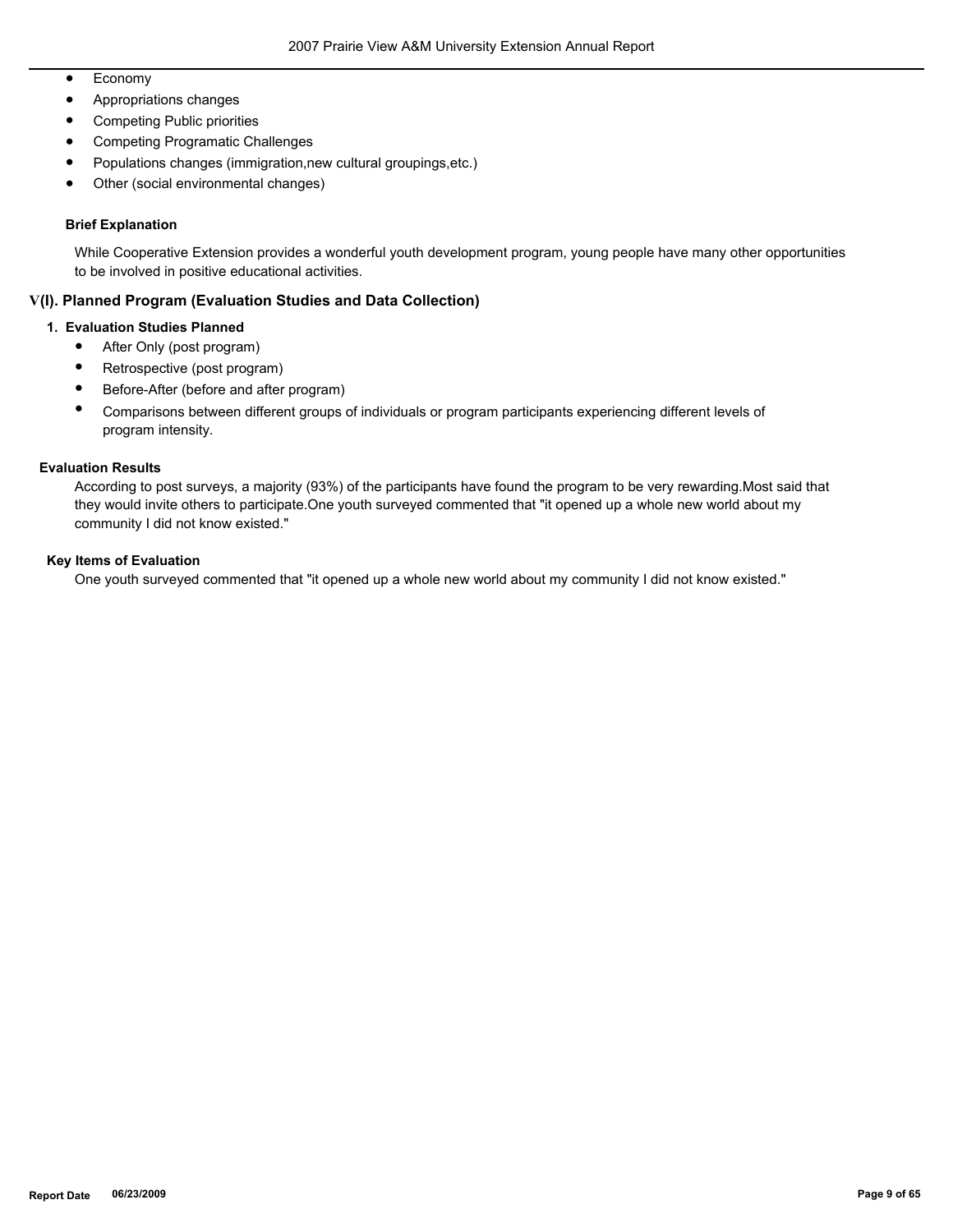## **V(A). Planned Program (Summary)**

## **1. Name of the Planned Program**

4-H & Youth Life Skills

## **V(B). Program Knowledge Area(s)**

## **1. Program Knowledge Areas and Percentage**

| KA<br>Code | <b>Knowledge Area</b>                                                                    | %1862<br><b>Extension</b> | %1890<br><b>Extension</b> | %1862<br>Research | %1890<br>Research |
|------------|------------------------------------------------------------------------------------------|---------------------------|---------------------------|-------------------|-------------------|
| 803        | Sociological and Technological Change Affecting<br>Individuals, Families and Communities |                           | 40%                       |                   |                   |
| 806        | Youth Development                                                                        |                           | 60%                       |                   |                   |
|            | Total                                                                                    |                           | 100%                      |                   |                   |

## **V(C). Planned Program (Inputs)**

## **1. Actual amount of professional FTE/SYs expended this Program**

| 2007<br>Year: | <b>Extension</b> |      | Research |      |
|---------------|------------------|------|----------|------|
|               | 1862             | 1890 | 1862     | 1890 |
| Plan          | 0.0              | 6.5  | 0.0      | 0.0  |
| <b>Actual</b> | 0.0              | 6.5  | 0.0      | 0.0  |

#### **2. Actual dollars expended in this Program (includes Carryover Funds from previous years)**

| <b>Extension</b>    |                | <b>Research</b> |                |
|---------------------|----------------|-----------------|----------------|
| Smith-Lever 3b & 3c | 1890 Extension | <b>Hatch</b>    | Evans-Allen    |
| 0                   | 312058         | <sup>0</sup>    | $\Omega$       |
| 1862 Matching       | 1890 Matching  | 1862 Matching   | 1890 Matching  |
| 0                   | 185272         | $\Omega$        | <sup>0</sup>   |
| 1862 All Other      | 1890 All Other | 1862 All Other  | 1890 All Other |
| 0                   | 18980          | 0               | 0              |

## **V(D). Planned Program (Activity)**

## **1. Brief description of the Activity**

 The following program activities were developed and/or conducted: Summer camping program Educational workshops **Newsletters**  4-H clubs/ projects School enrichment programs Adult leader's training(s) Develop new curriculum

## **2. Brief description of the target audience**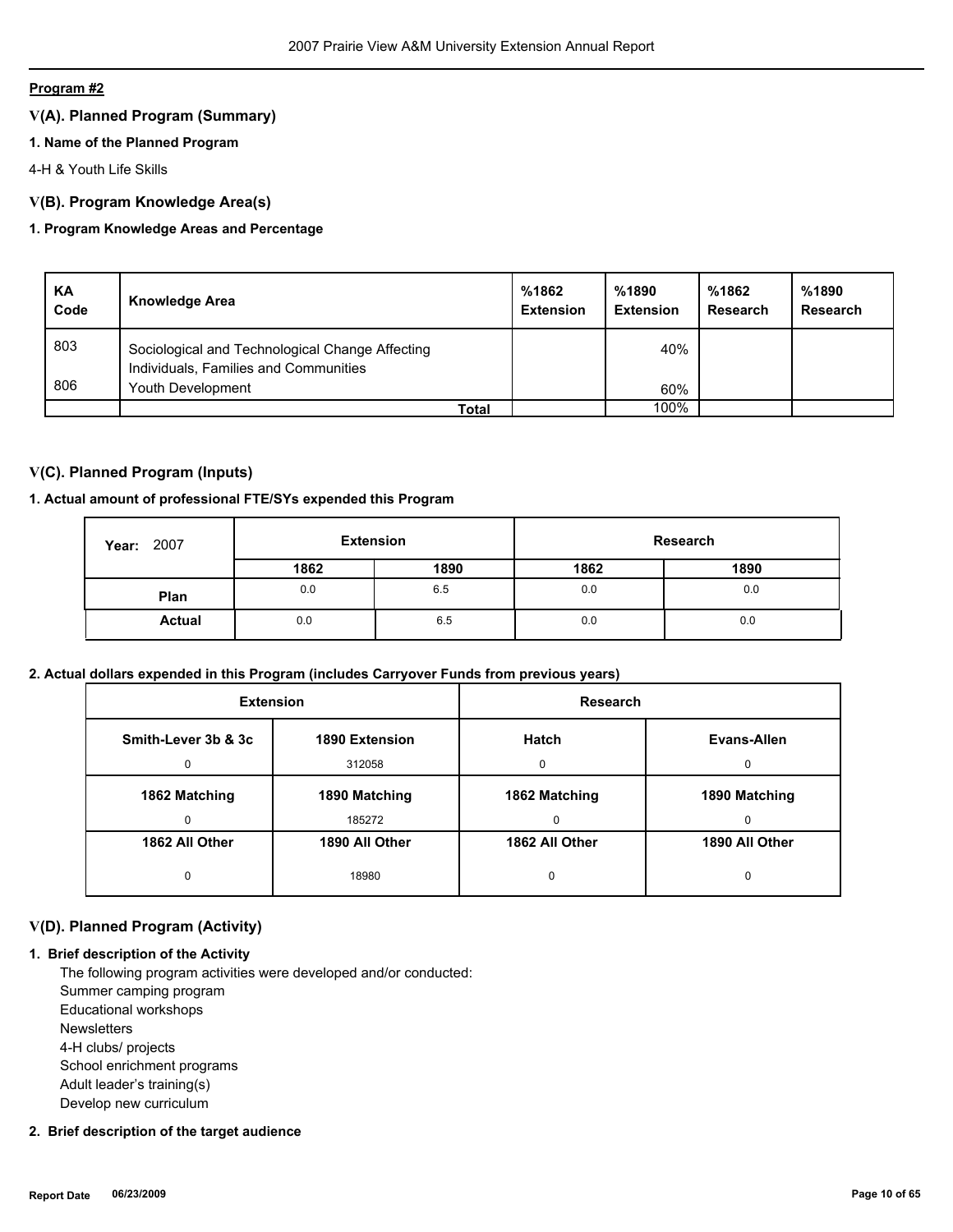Low income youth ages 8 thru 19 Adult volunteers and parents

## **V(E). Planned Program (Outputs)**

## **1. Standard output measures**

#### **Target for the number of persons (contacts) reached through direct and indirect contact methods**

|      | <b>Direct Contacts</b><br><b>Adults</b> | <b>Indirect Contacts</b><br><b>Adults</b> | <b>Direct Contacts</b><br>Youth | <b>Indirect Contacts</b><br>Youth |
|------|-----------------------------------------|-------------------------------------------|---------------------------------|-----------------------------------|
| Year | Target                                  | Target                                    | Target                          | <b>Target</b>                     |
| Plan | 341                                     | 1023                                      | 4025                            | 12075                             |
| 2007 | 350                                     | 1034                                      | 4268                            | 13112                             |

## **2. Number of Patent Applications Submitted (Standard Research Output)**

#### **Patent Applications Submitted**

**Plan:** 0 **Year Target**  $2007: 0$ 

### **Patents listed**

#### **3. Publications (Standard General Output Measure)**

|             | <b>Number of Peer Reviewed Publications</b> |          |       |
|-------------|---------------------------------------------|----------|-------|
|             | Extension                                   | Research | Total |
| <b>Plan</b> |                                             |          |       |
| 2007        | 0                                           | O        |       |

#### **V(F). State Defined Outputs**

**Output Target**

# **Output #1**

## **Output Measure**

 $\bullet$ Provide life skill development programs for youth. Train adult leaders to implement life skill development programs for youth. Conduct a five week summer camping program with emphasis on life skill development targeting youth.

| Year | <b>Target</b> | <b>Actual</b> |
|------|---------------|---------------|
| 2007 | 207           | 310           |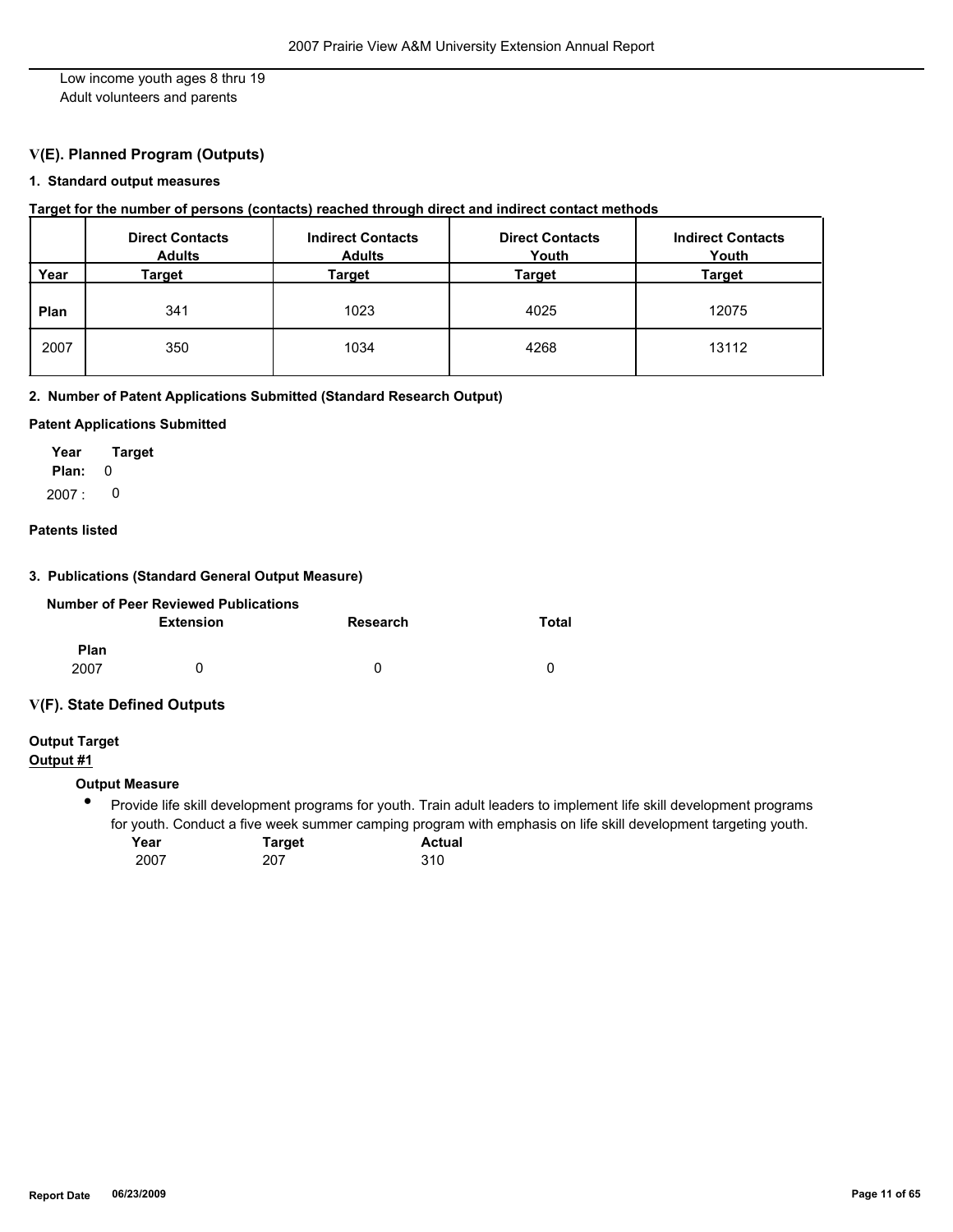| $^{\circ}$ O No. | <b>Outcome Name</b>                                     |
|------------------|---------------------------------------------------------|
|                  | Adopt healthy practices and behaviors. Change behaviors |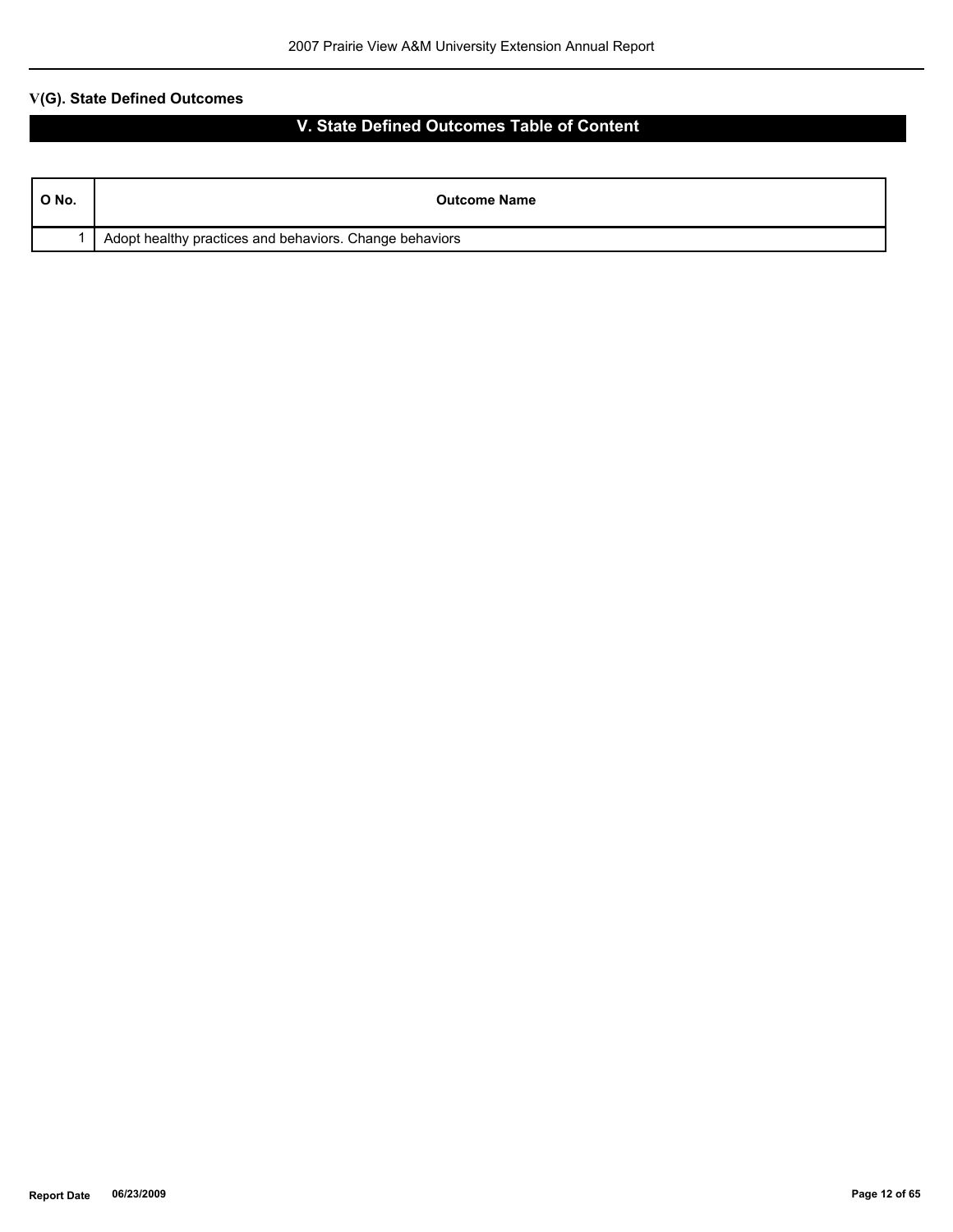#### **1. Outcome Measures**

Adopt healthy practices and behaviors. Change behaviors

#### **2. Associated Institution Types**

•1890 Extension

#### **3a. Outcome Type:**

Change in Action Outcome Measure

### **3b. Quantitative Outcome**

| Year | <b>Quantitative Target</b> | Actual |
|------|----------------------------|--------|
| 2007 | 2415                       | 2601   |

#### **3c. Qualitative Outcome or Impact Statement**

#### **Issue (Who cares and Why)**

Lifeskills are quite often a void in the lives of limited-recource youth. Developing these skill are important to the youth and the communities in which they live.

#### **What has been done**

The H.S. Estelle Youth Camp is designed to help youth with life skill development while providing them with an outdoor experience.

#### **Results**

Over 500 youth participated in this activitity and increase their knowledge of life skills. More importantly, 81% indicated that they will uses these skills to help others.

### **4. Associated Knowledge Areas**

| <b>KA Code</b> | Knowledge Area                                                                        |
|----------------|---------------------------------------------------------------------------------------|
| 806            | Youth Development                                                                     |
| 803            | Sociological and Technological Change Affecting Individuals, Families and Communities |

## **V(H). Planned Program (External Factors)**

#### **External factors which affected outcomes**

- Economy
- Appropriations changes
- Competing Public priorities
- Competing Programatic Challenges
- Populations changes (immigration,new cultural groupings,etc.)
- Other (social environmental changes)

#### **Brief Explanation**

NA

## **V(I). Planned Program (Evaluation Studies and Data Collection)**

#### **1. Evaluation Studies Planned**

- After Only (post program)
- Retrospective (post program)
- Before-After (before and after program)
- Comparisons between different groups of individuals or program participants experiencing different levels of program intensity.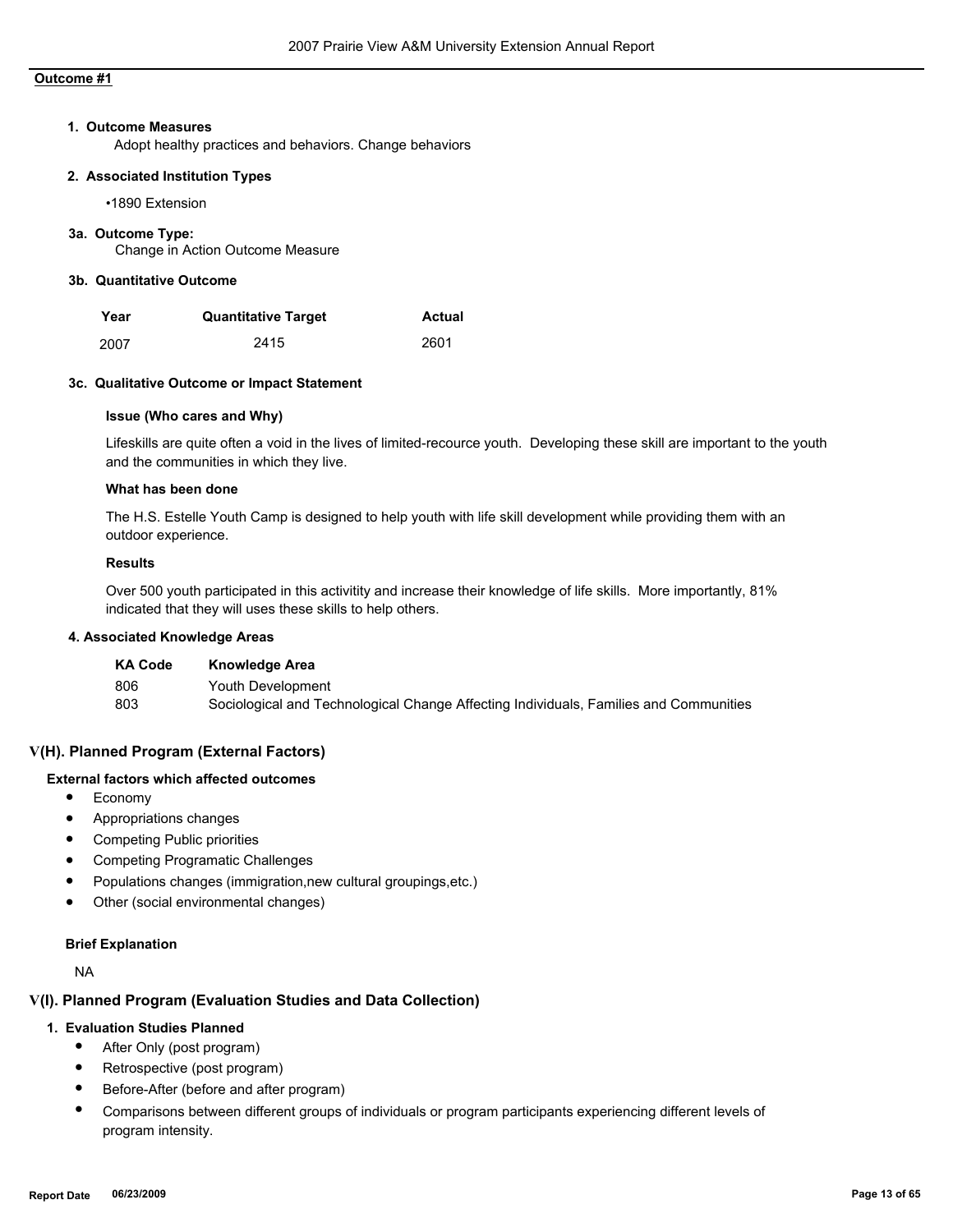#### **Evaluation Results**

Eighty-seven percent of the participants found the camping program to be beneficial and stated that they had learned more about life skills and themselves.

## **Key Items of Evaluation**

Increased knowledge of life skills.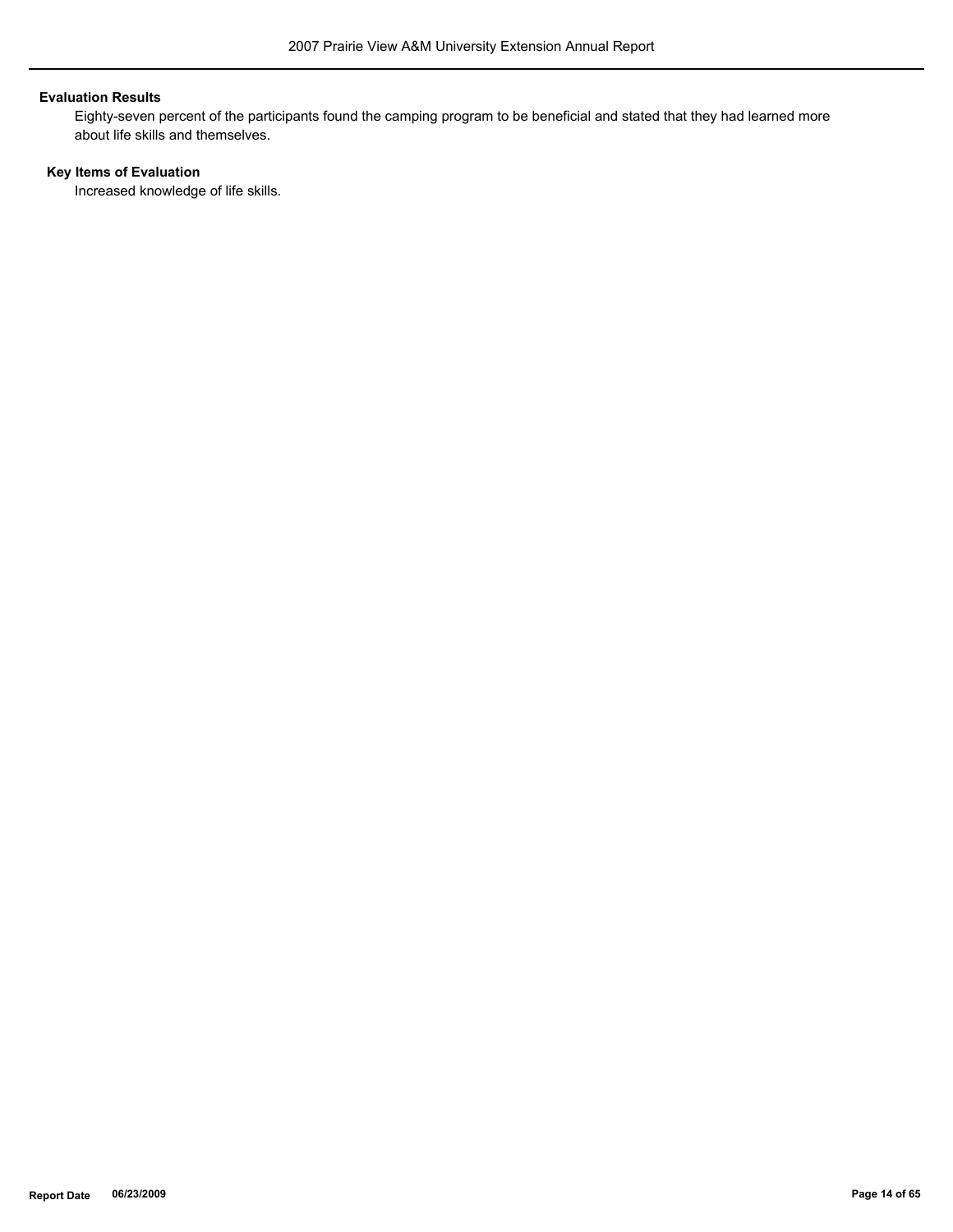## **V(A). Planned Program (Summary)**

## **1. Name of the Planned Program**

4-H Career Development, Work-Force Preparation and Youth Entrepreneurship Program

## **V(B). Program Knowledge Area(s)**

## **1. Program Knowledge Areas and Percentage**

| KA<br>Code | <b>Knowledge Area</b>                       | %1862<br><b>Extension</b> | %1890<br><b>Extension</b> | %1862<br>Research | %1890<br><b>Research</b> |
|------------|---------------------------------------------|---------------------------|---------------------------|-------------------|--------------------------|
| 608        | Community Resource Planning and Development |                           | 50%                       |                   |                          |
| 806        | Youth Development                           |                           | 50%                       |                   |                          |
|            | Total                                       |                           | 100%                      |                   |                          |

## **V(C). Planned Program (Inputs)**

## **1. Actual amount of professional FTE/SYs expended this Program**

| 2007<br>Year: |      | Research |      | <b>Extension</b> |  |  |
|---------------|------|----------|------|------------------|--|--|
|               | 1862 | 1890     | 1862 | 1890             |  |  |
| Plan          | 0.0  | 6.5      | 0.0  | 0.0              |  |  |
| <b>Actual</b> | 0.0  | 6.5      | 0.0  | 0.0              |  |  |

#### **2. Actual dollars expended in this Program (includes Carryover Funds from previous years)**

| <b>Extension</b>                      |                | <b>Research</b> |                |
|---------------------------------------|----------------|-----------------|----------------|
| Smith-Lever 3b & 3c<br>1890 Extension |                | <b>Hatch</b>    | Evans-Allen    |
| $\Omega$                              | 312058         | 0               | $\Omega$       |
| 1862 Matching                         | 1890 Matching  | 1862 Matching   | 1890 Matching  |
| 0                                     | 185272         | 0               | 0              |
| 1862 All Other                        | 1890 All Other | 1862 All Other  | 1890 All Other |
| 0                                     | 18980          | 0               | 0              |

## **V(D). Planned Program (Activity)**

#### **1. Brief description of the Activity**

 Career Awareness Youth Leadership Laboratory Educational job-readiness and entrepreneurship workshops **Newsletters**  4-H clubs/ projects School enrichment programs on entrepreneurship Adult leader training(s)

## **2. Brief description of the target audience**

 Limited-resource youth, ages 8 through 19 Adult volunteers and parents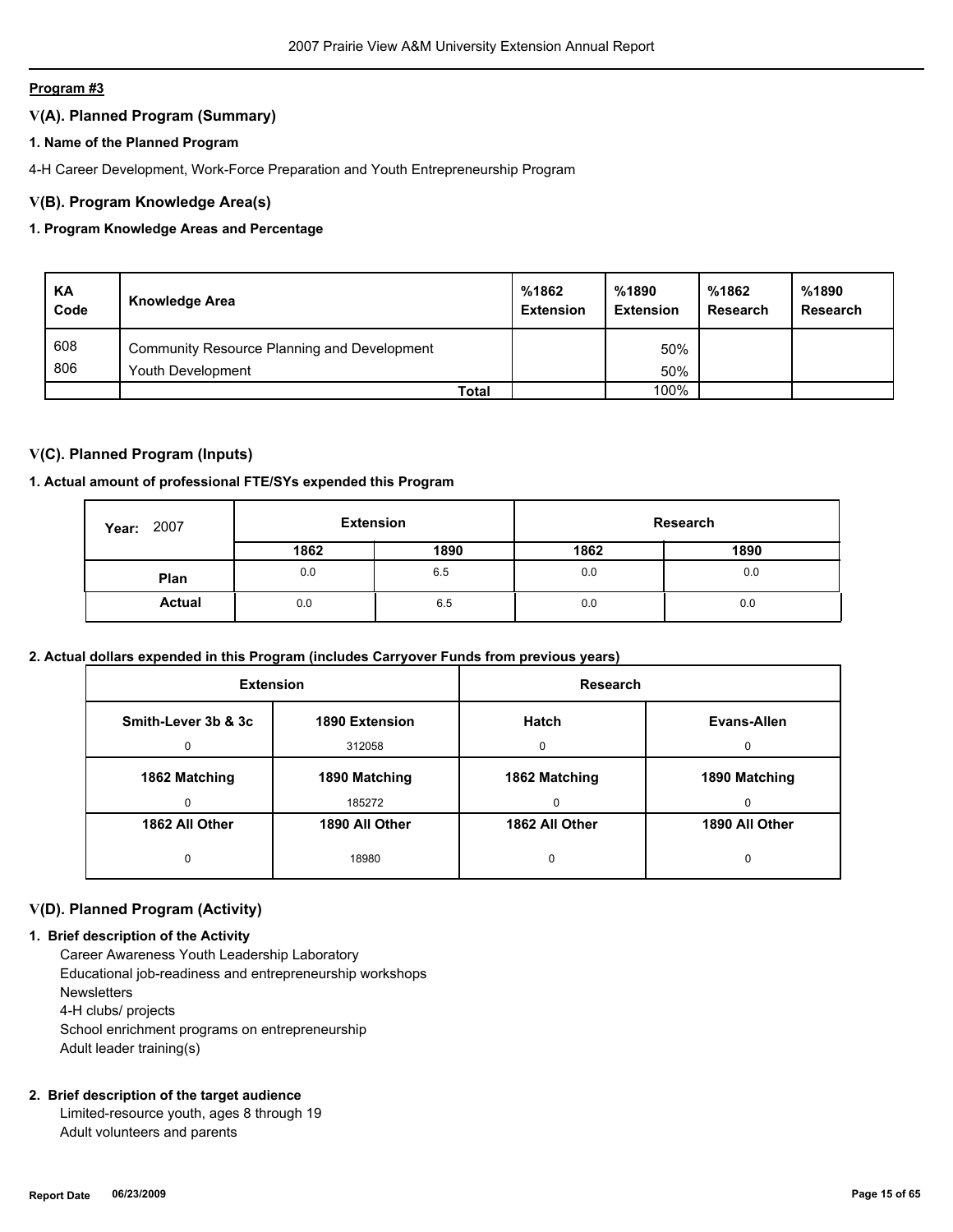## **V(E). Planned Program (Outputs)**

#### **1. Standard output measures**

## **Target for the number of persons (contacts) reached through direct and indirect contact methods**

|      | <b>Direct Contacts</b><br><b>Adults</b> | <b>Indirect Contacts</b><br><b>Adults</b> | <b>Direct Contacts</b><br>Youth | <b>Indirect Contacts</b><br>Youth |
|------|-----------------------------------------|-------------------------------------------|---------------------------------|-----------------------------------|
| Year | Target                                  | Target                                    | Target                          | Target                            |
| Plan | 198                                     | 594                                       | 3201                            | 9603                              |
| 2007 | 205                                     | 612                                       | 4019                            | 10008                             |

#### **2. Number of Patent Applications Submitted (Standard Research Output)**

#### **Patent Applications Submitted**

**Plan:** 0 **Year Target** 2007 : 0

#### **Patents listed**

#### **3. Publications (Standard General Output Measure)**

| Number of Peer Reviewed Publications |                  |          |       |  |  |
|--------------------------------------|------------------|----------|-------|--|--|
|                                      | <b>Extension</b> | Research | Total |  |  |
| <b>Plan</b><br>2007                  | $\mathbf{I}$     | 0        | n     |  |  |

#### **V(F). State Defined Outputs**

# **Output Target**

## **Output #1**

## **Output Measure**

● Provide job-readiness trainings and entrepreneurship trainings for youth Train adult leaders to implement job-readiness and entrepreneurship trainings for youth Conduct a three day career awareness laboratory targeting youth Conduct educational tours of businesses

| Year | <b>Target</b> | <b>Actual</b> |
|------|---------------|---------------|
| 2007 | 124           | 305           |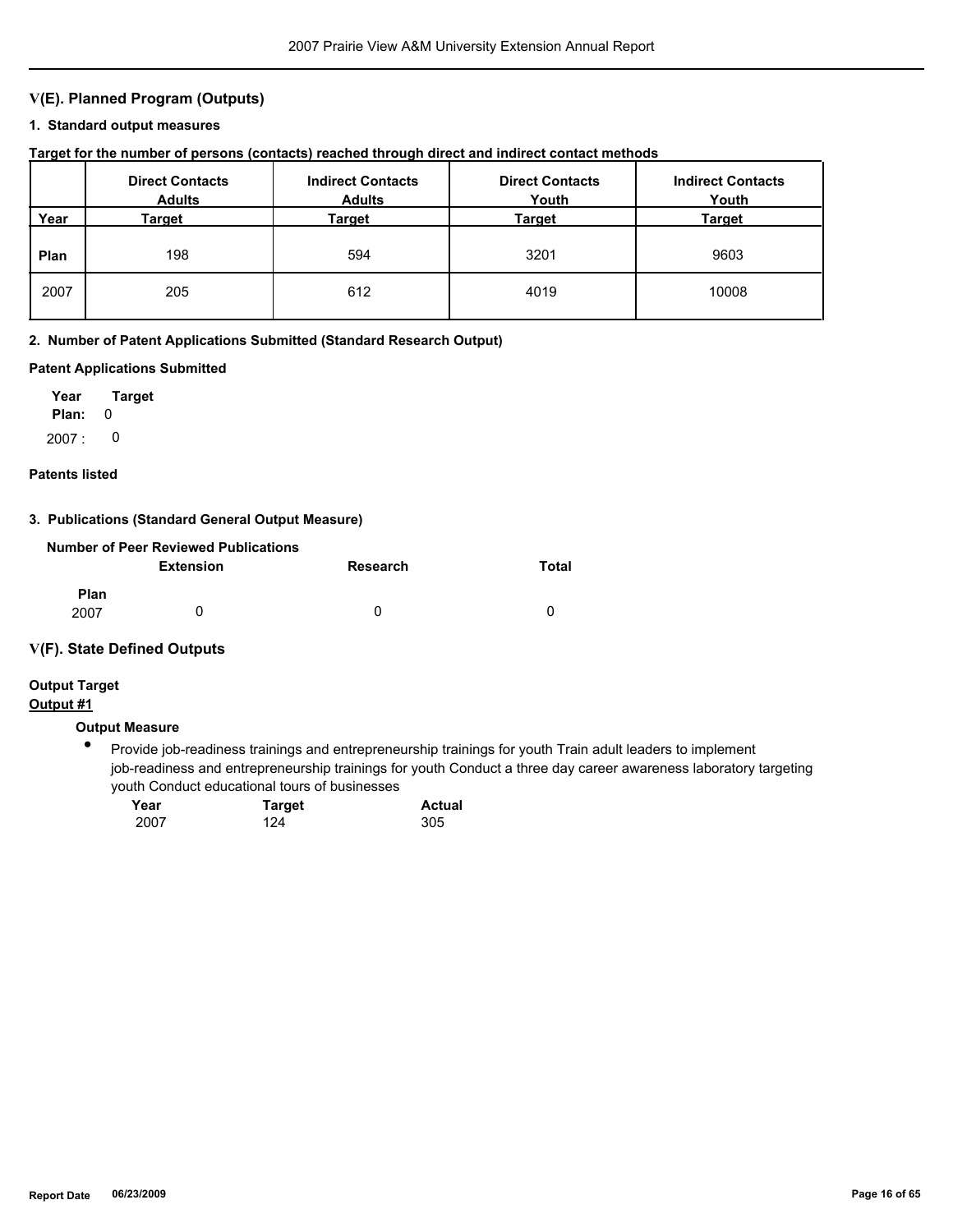| O No. | <b>Outcome Name</b>                                                                                                 |
|-------|---------------------------------------------------------------------------------------------------------------------|
|       | Adopt core work-force skills and practices. Change in behaviors and attitude about work ethic Identify career goals |
|       | Obtain summer employment or after school employment                                                                 |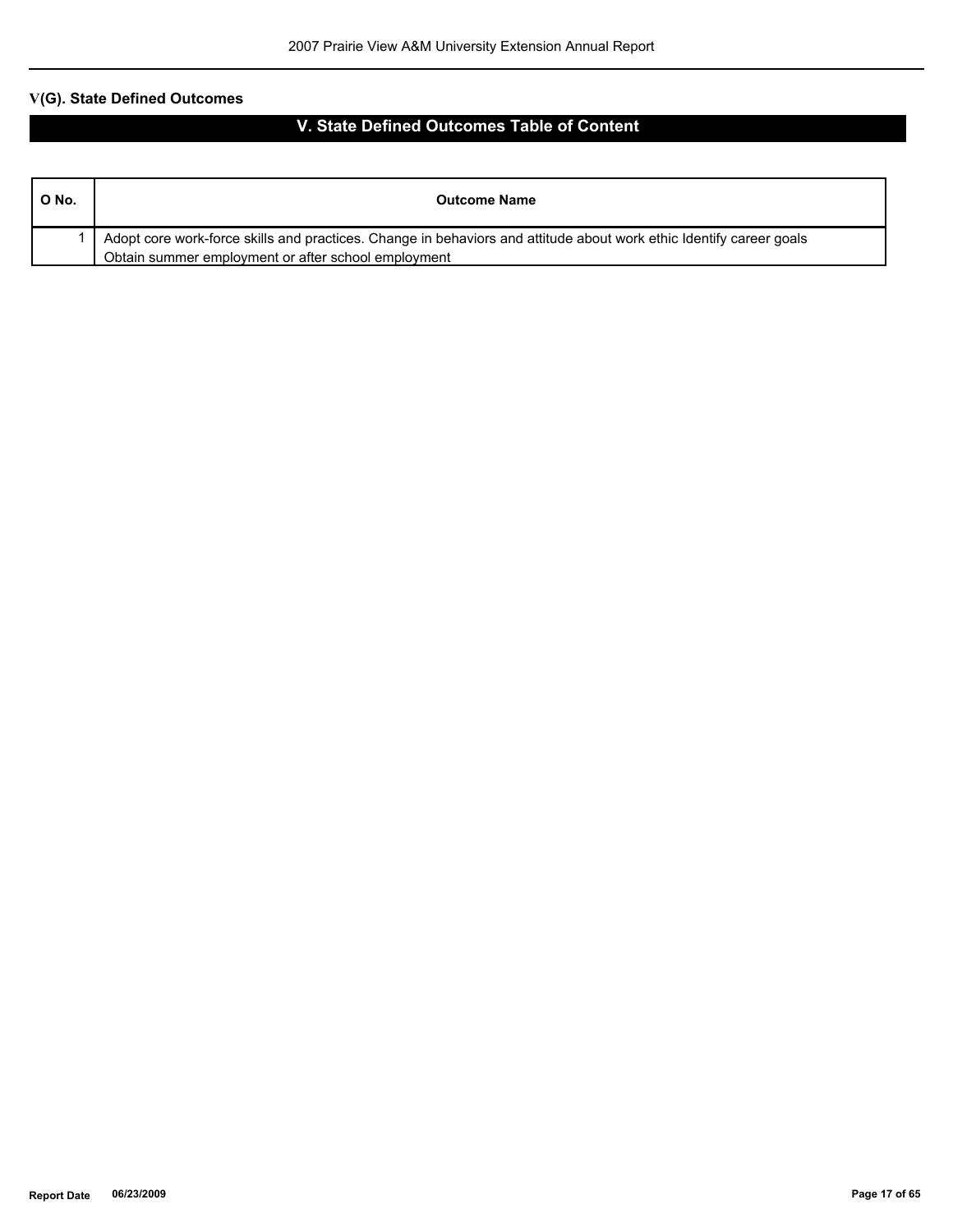#### **1. Outcome Measures**

Adopt core work-force skills and practices. Change in behaviors and attitude about work ethic Identify career goals Obtain summer employment or after school employment

#### **2. Associated Institution Types**

•1890 Extension

#### **3a. Outcome Type:**

Change in Action Outcome Measure

#### **3b. Quantitative Outcome**

| Year | <b>Quantitative Target</b> | <b>Actual</b> |
|------|----------------------------|---------------|
| 2007 | 1920                       | 1932          |

#### **3c. Qualitative Outcome or Impact Statement**

#### **Issue (Who cares and Why)**

Small business and their imployees are the cornerstone of many communities. Unfortunately, many of the youth have not been exposed to these career and/or the skills they need to be successful.

#### **What has been done**

A program was developed to train youth in entrepreneurship and job skills awareness.

#### **Results**

Over 150 youth participated in a 3 day career awareness training program. Also, 255 youth participated in a youth entrepreneurship training program.

#### **4. Associated Knowledge Areas**

| <b>KA Code</b> | <b>Knowledge Area</b>                       |
|----------------|---------------------------------------------|
| 608            | Community Resource Planning and Development |
| 806            | Youth Development                           |

## **V(H). Planned Program (External Factors)**

## **External factors which affected outcomes**

- Economy
- Appropriations changes
- Competing Public priorities
- Competing Programatic Challenges
- Populations changes (immigration,new cultural groupings,etc.)
- Other (social environmental changes)

#### **Brief Explanation**

Abilities to work with school districts due to changing policies.

#### **V(I). Planned Program (Evaluation Studies and Data Collection)**

#### **1. Evaluation Studies Planned**

- After Only (post program)
- Retrospective (post program)
- Before-After (before and after program)
- Comparisons between different groups of individuals or program participants experiencing different levels of program intensity.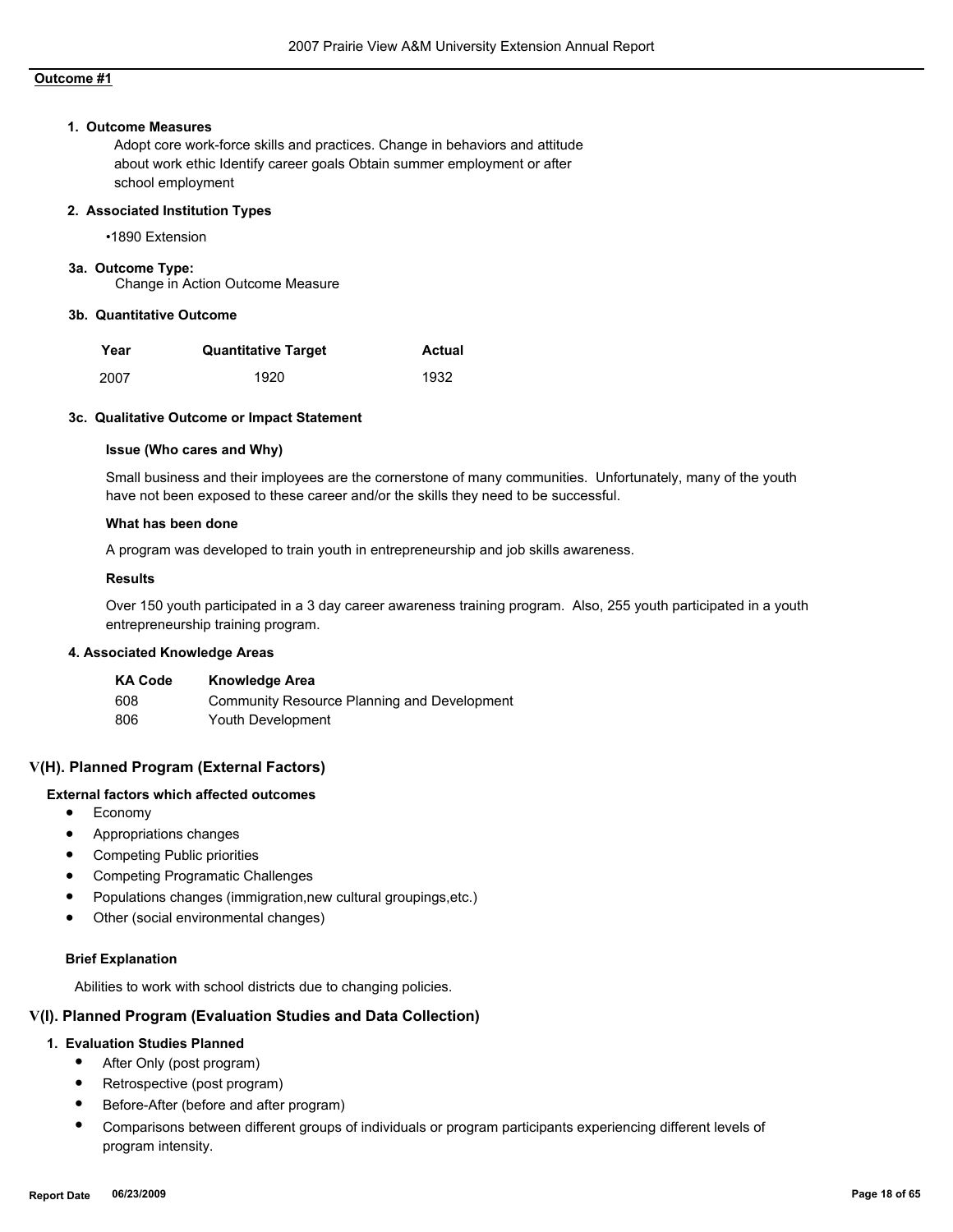#### **Evaluation Results**

Over 80% of the participants at the 3 day career awareness program rated the program as excellent. They better understood what it takes to prepare themselves for a career and the skills needed to get the job.Likewise, a majority (94%) of the youth at the entrepreneurship training program indicated that they were interested in starting their own businesses.

#### **Key Items of Evaluation**

 Increased awareness of career preparation. Increased interest in entrepreneurship.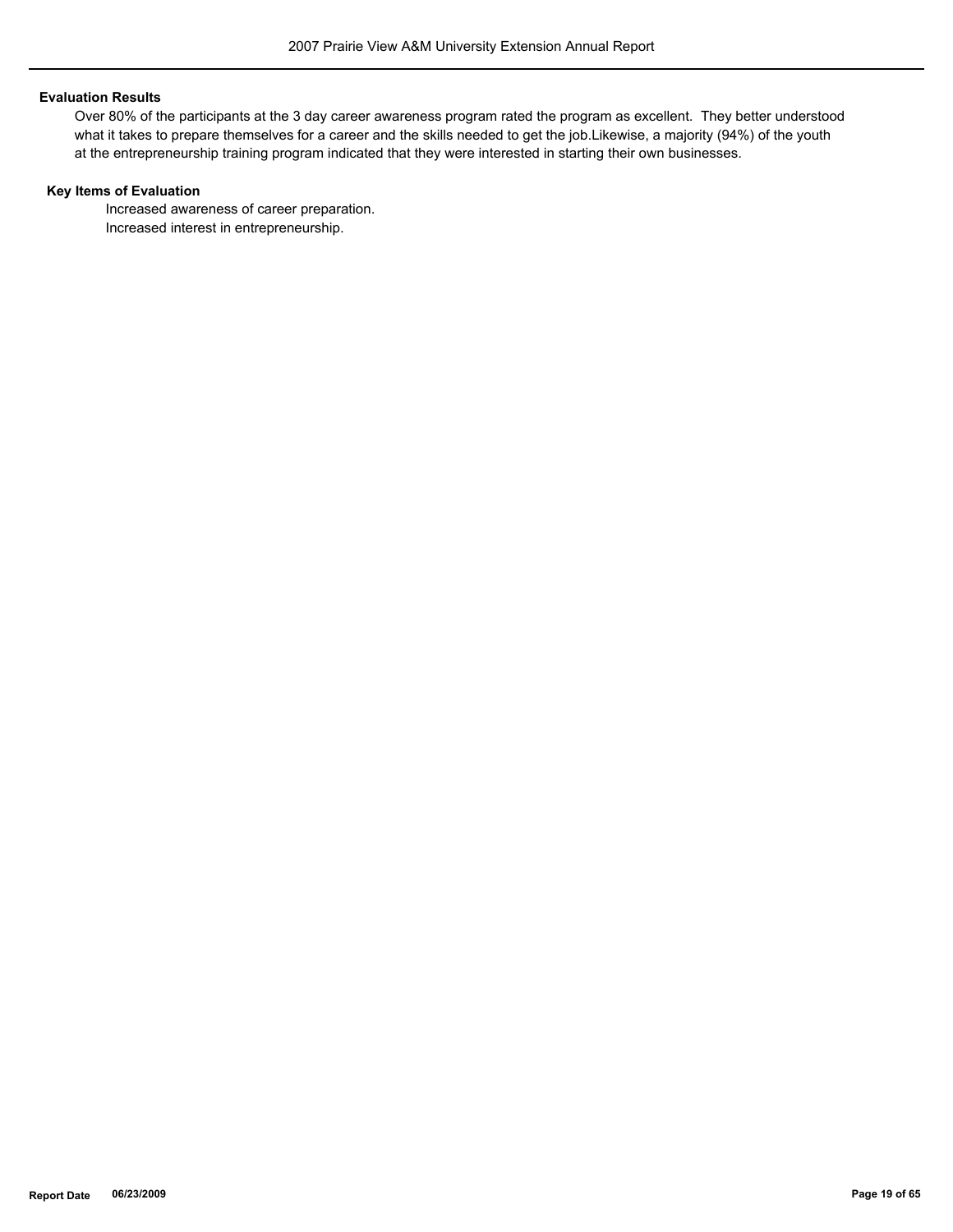## **V(A). Planned Program (Summary)**

## **1. Name of the Planned Program**

Economic Growth & Development

## **V(B). Program Knowledge Area(s)**

## **1. Program Knowledge Areas and Percentage**

| KA<br>Code | Knowledge Area                             | %1862<br><b>Extension</b> | %1890<br><b>Extension</b> | %1862<br>Research | %1890<br>Research |
|------------|--------------------------------------------|---------------------------|---------------------------|-------------------|-------------------|
| 602        | Business Management, Finance, and Taxation |                           | 100%                      |                   |                   |
|            | Total                                      |                           | 100%                      |                   |                   |

## **V(C). Planned Program (Inputs)**

## **1. Actual amount of professional FTE/SYs expended this Program**

| 2007<br>Year: |      | <b>Extension</b> |      | Research |
|---------------|------|------------------|------|----------|
|               | 1862 | 1890             | 1862 | 1890     |
| Plan          | 0.0  | 5.8              | 0.0  | 0.0      |
| <b>Actual</b> | 0.0  | 2.5              | 0.0  | 0.0      |

## **2. Actual dollars expended in this Program (includes Carryover Funds from previous years)**

| <b>Extension</b>                      |                | <b>Research</b> |                |  |
|---------------------------------------|----------------|-----------------|----------------|--|
| Smith-Lever 3b & 3c<br>1890 Extension |                | Hatch           | Evans-Allen    |  |
| $\Omega$                              | 120022         | $\Omega$        | <sup>0</sup>   |  |
| 1862 Matching                         | 1890 Matching  | 1862 Matching   | 1890 Matching  |  |
| 0                                     | 71263          | $\Omega$        | 0              |  |
| 1862 All Other                        | 1890 All Other | 1862 All Other  | 1890 All Other |  |
| 0                                     | 7298           | 0               | 0              |  |

## **V(D). Planned Program (Activity)**

## **1. Brief description of the Activity**

Conduct educational programs

Conduct business development seminars

Provide one-on-one consultations

Assist communities in assessing their strengths and weaknesses

Conduct business development training

Assist clients with writing business plans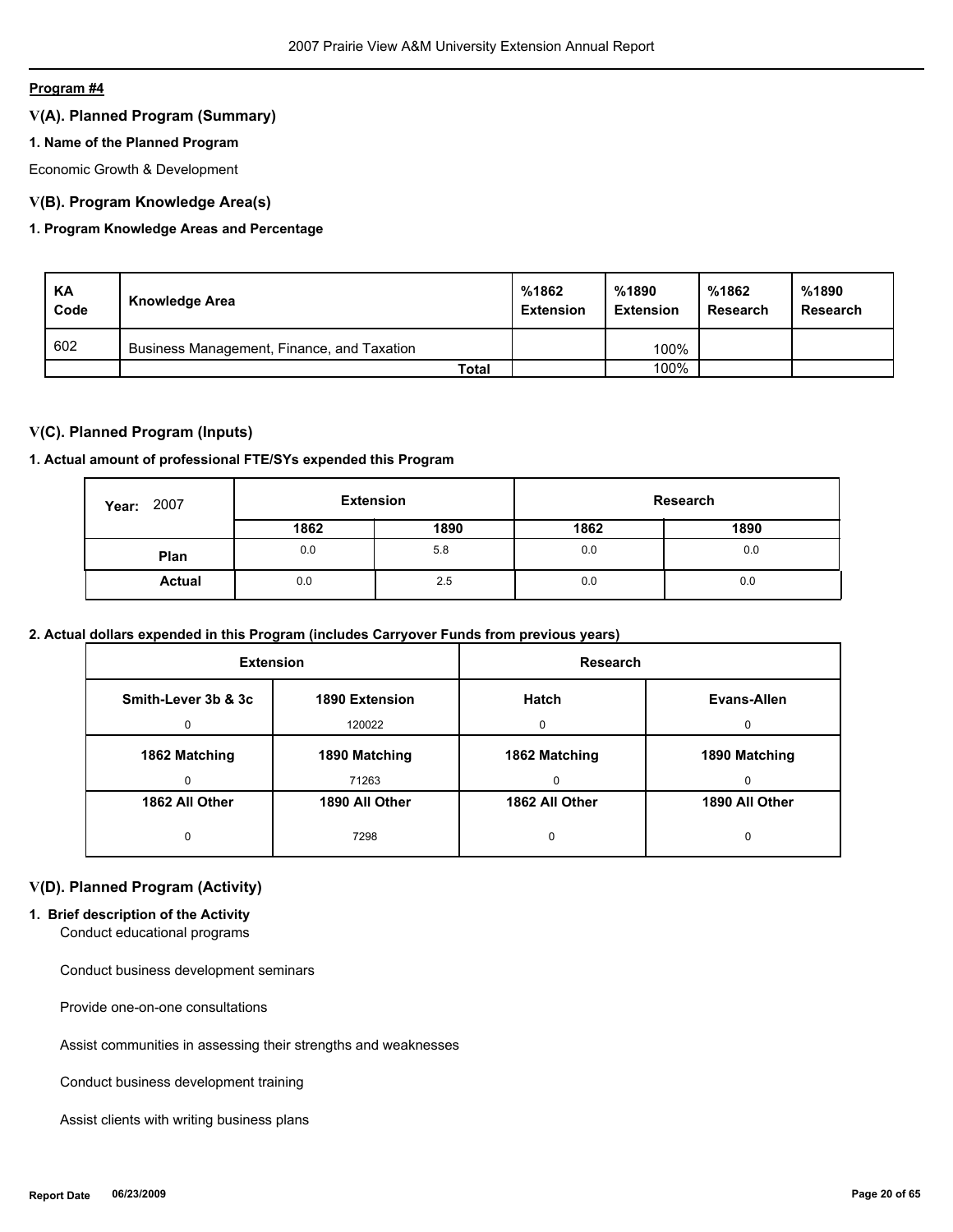#### **2. Brief description of the target audience**

 Low-income individuals, underrepresented groups, limited resource business owners and small farm and potential small farm producers.

## **V(E). Planned Program (Outputs)**

#### **1. Standard output measures**

#### **Target for the number of persons (contacts) reached through direct and indirect contact methods**

|      | <b>Direct Contacts</b><br><b>Adults</b> | <b>Indirect Contacts</b><br><b>Adults</b> | <b>Direct Contacts</b><br>Youth | <b>Indirect Contacts</b><br>Youth |
|------|-----------------------------------------|-------------------------------------------|---------------------------------|-----------------------------------|
| Year | Target                                  | Target                                    | Target                          | Target                            |
| Plan | 750                                     | 2800                                      | 200                             | 1500                              |
| 2007 | 861                                     | 2418                                      | 405                             | 779                               |

#### **2. Number of Patent Applications Submitted (Standard Research Output)**

#### **Patent Applications Submitted**

**Plan:** 0 **Year Target** 2007 : 0

## **Patents listed**

#### **3. Publications (Standard General Output Measure)**

|             | Number of Peer Reviewed Publications |          |       |
|-------------|--------------------------------------|----------|-------|
|             | Extension                            | Research | Total |
| <b>Plan</b> |                                      |          |       |
| 2007        | O                                    | $\Omega$ |       |

## **V(F). State Defined Outputs**

# **Output Target**

# **Output #1**

#### **Output Measure**

 $\bullet$ Conduct educational programs on production, management and marketing for small farm producers Conduct business development seminars and workshops Provide one-on-one consultations for small business owners and aspiring entrepreneurs Assist clients in developing business plans

| Year | <b>Target</b> | <b>Actual</b> |
|------|---------------|---------------|
| 2007 | 700           | 683           |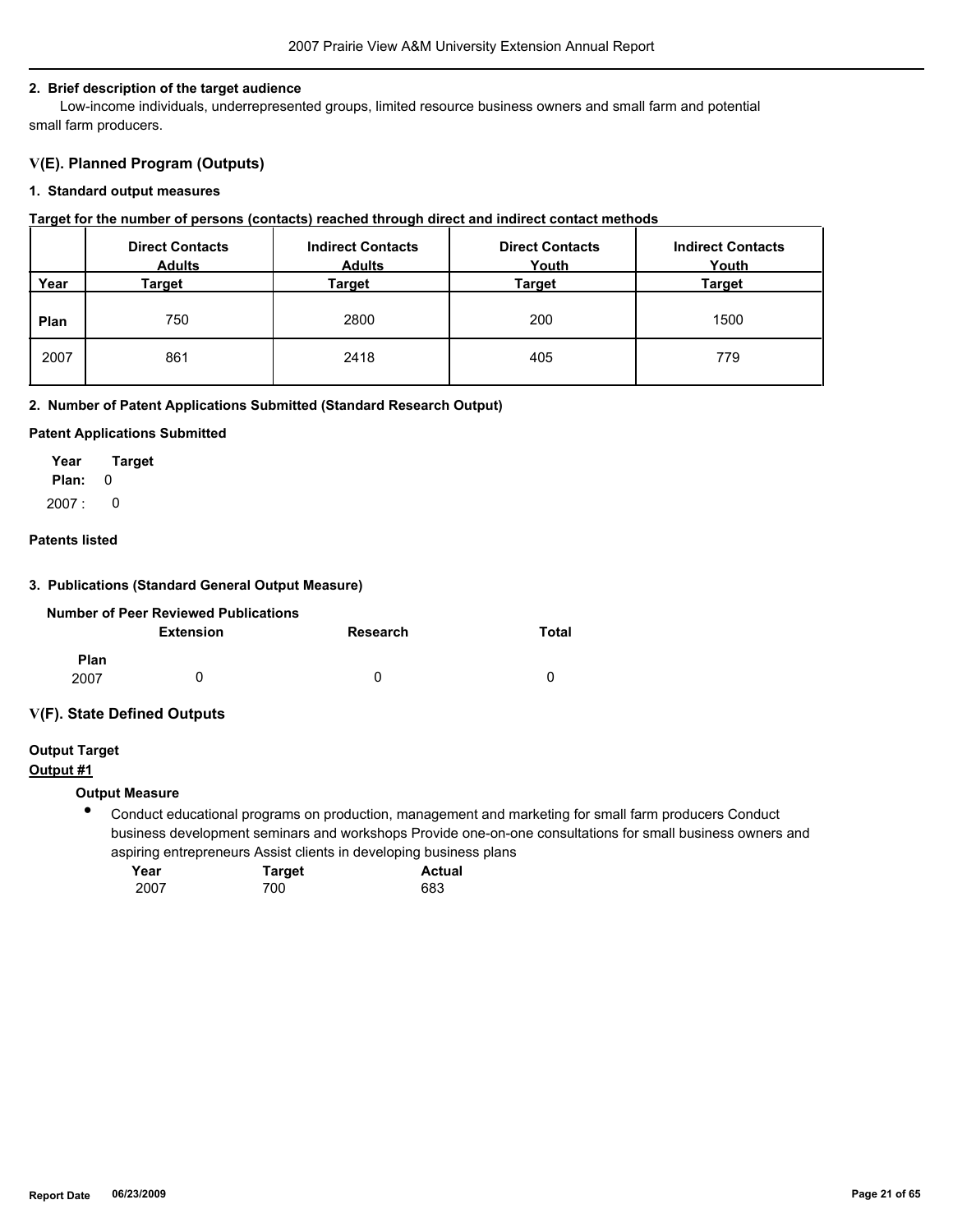| O No. | <b>Outcome Name</b>                                                                                                                                                                                                                                     |
|-------|---------------------------------------------------------------------------------------------------------------------------------------------------------------------------------------------------------------------------------------------------------|
|       | Business plans approved New businesses started Jobs maintained/saved Jobs created Businesses expanded Youth<br>maintaining businesses Youth starting new businesses Dollars saved Businesses experiencing increased income<br>Loans and grants received |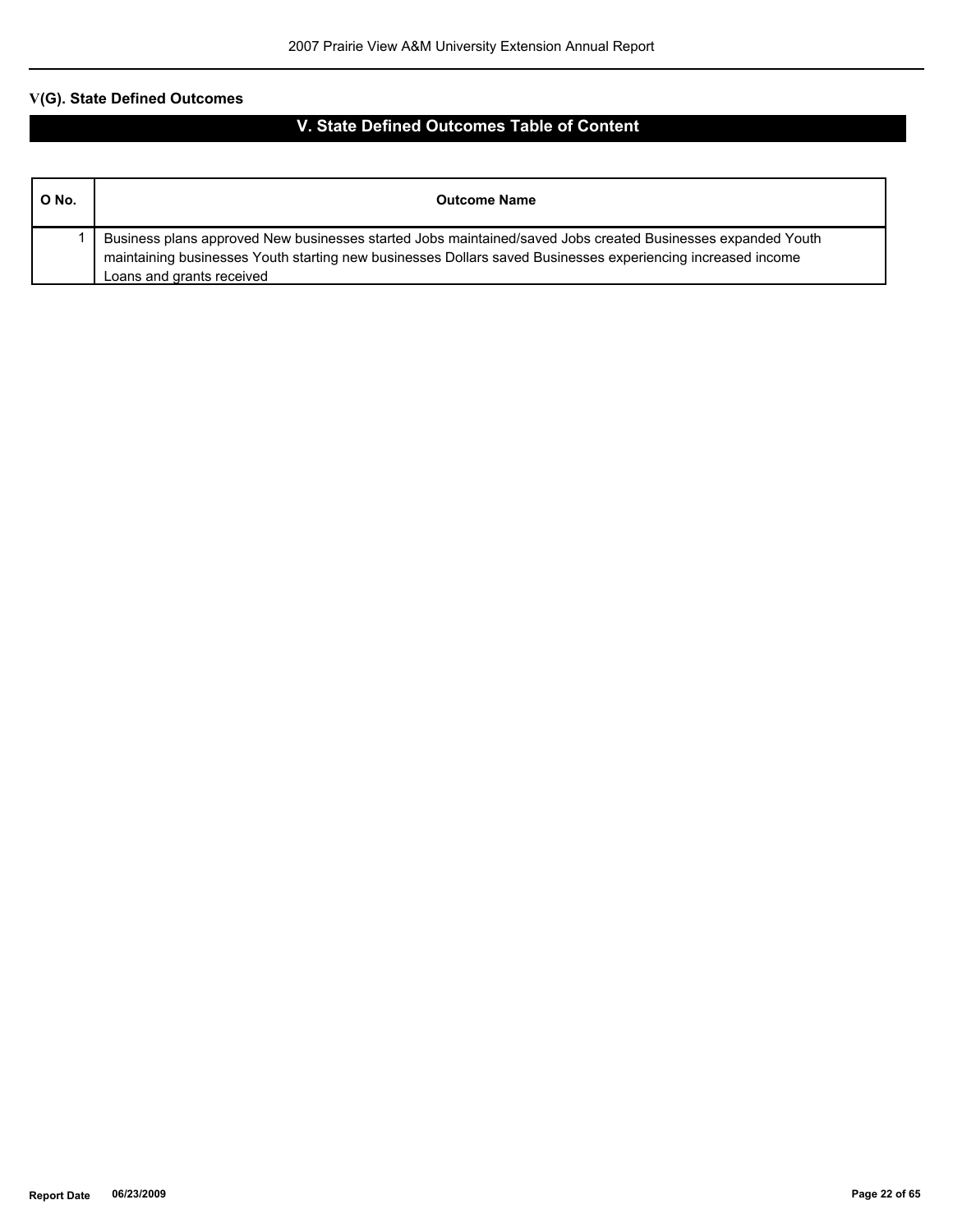#### **1. Outcome Measures**

Business plans approved New businesses started Jobs maintained/saved Jobs created Businesses expanded Youth maintaining businesses Youth starting new businesses Dollars saved Businesses experiencing increased income Loans and grants received

#### **2. Associated Institution Types**

•1890 Extension

**3a. Outcome Type:**

Change in Action Outcome Measure

#### **3b. Quantitative Outcome**

| Year | <b>Quantitative Target</b> | Actual |
|------|----------------------------|--------|
| 2007 | 340                        | 299    |

#### **3c. Qualitative Outcome or Impact Statement**

#### **Issue (Who cares and Why)**

Potential business owners often lack the experience and/or the finacial skills to obtain the start-up capital needed for their business ideas.

#### **What has been done**

Through it's rural business project, the Cooperatives Extension program has worked one-on-one with clients to develop business plans and to asssit them in the loan application process.

#### **Results**

Numerous small business were assisted and were able to obtain loans to get their small businesses started. Many others received business development training to increase their knowledge of business management.

#### **4. Associated Knowledge Areas**

**KA Code Knowledge Area** 602 Business Management, Finance, and Taxation

#### **V(H). Planned Program (External Factors)**

#### **External factors which affected outcomes**

- Natural Disasters (drought,weather extremes,etc.)
- Economy
- Appropriations changes
- Government Regulations

#### **Brief Explanation**

 Working with new business and limited resource owners can be a lengthy process.This is particularly true when there is a small staff of professionals available to assist in the process.

#### **V(I). Planned Program (Evaluation Studies and Data Collection)**

#### **1. Evaluation Studies Planned**

- During (during program)
- Other (Businesses developed)

#### **Evaluation Results**

Individuals indicated that they have been helped by the program.Numerous businesses were started and others expanded.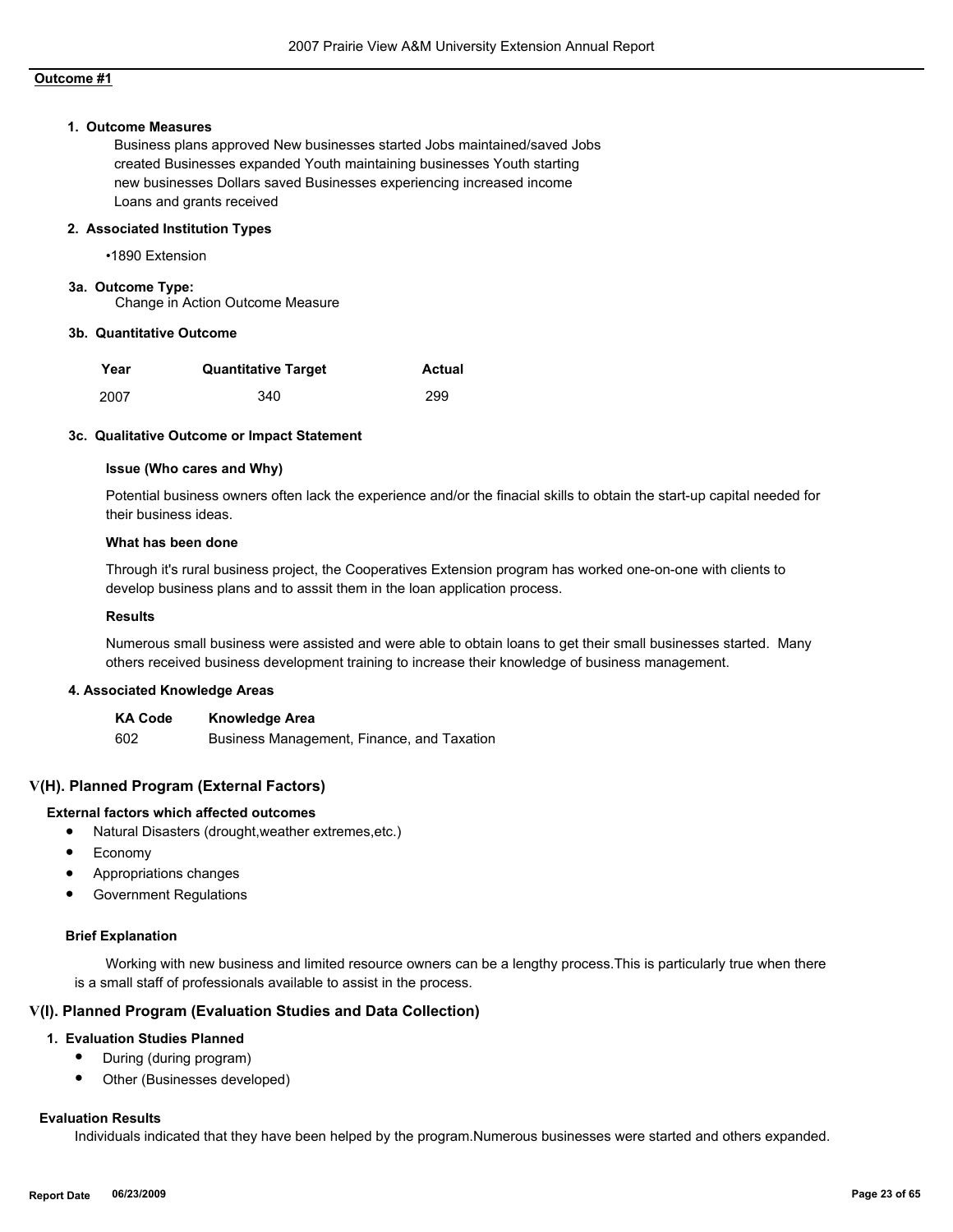## **Key Items of Evaluation**

 Business developed and/or expanded. Individuals increased knowledge of business management.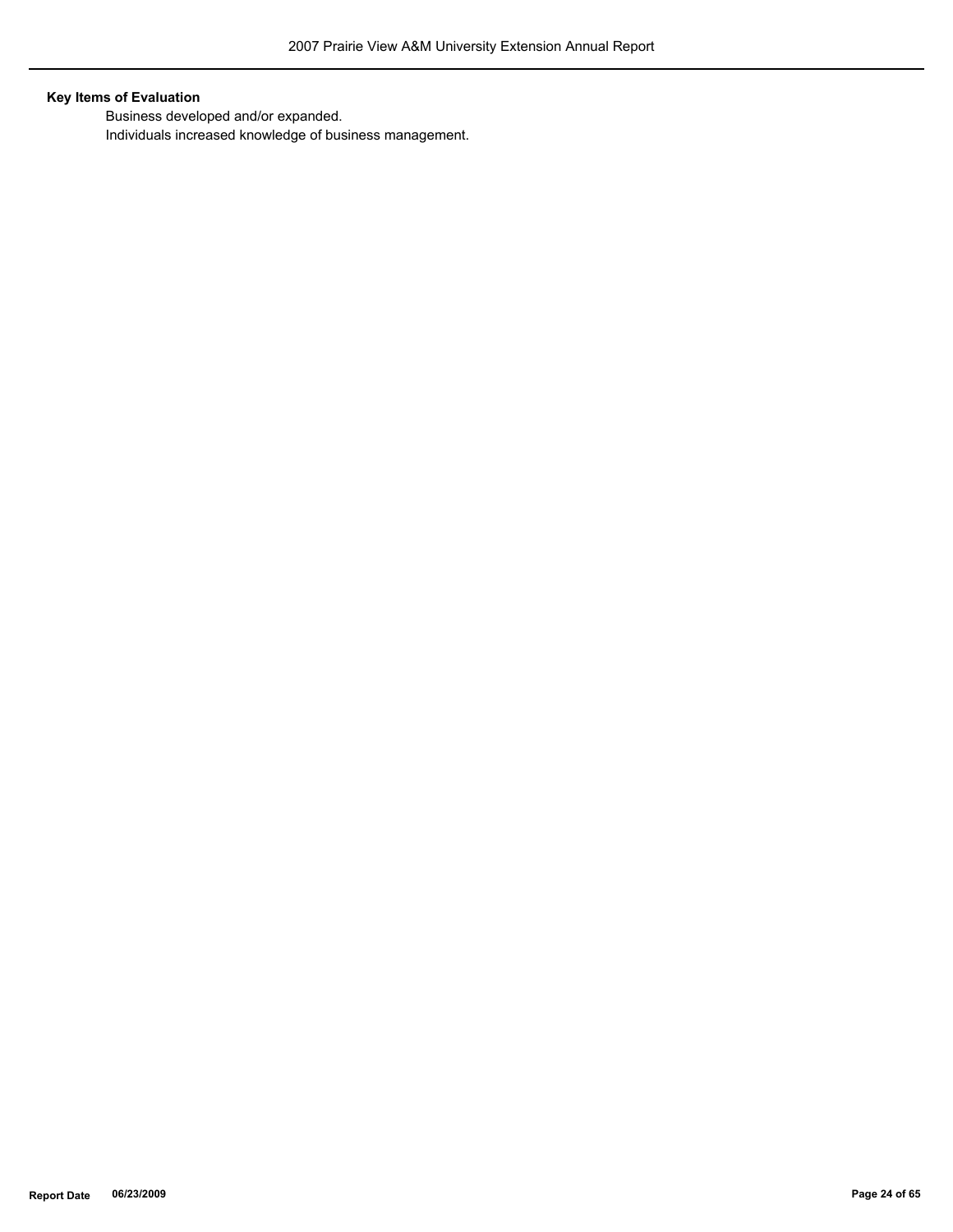## **V(A). Planned Program (Summary)**

## **1. Name of the Planned Program**

Housing

## **V(B). Program Knowledge Area(s)**

## **1. Program Knowledge Areas and Percentage**

| <b>KA</b><br>Code | <b>Knowledge Area</b>                                                                                 | %1862<br><b>Extension</b> | %1890<br><b>Extension</b> | %1862<br>Research | %1890<br>Research |
|-------------------|-------------------------------------------------------------------------------------------------------|---------------------------|---------------------------|-------------------|-------------------|
| 804               | Human Environmental Issues Concerning Apparel,<br>Textiles, and Residential and Commercial Structures |                           | 100%                      |                   |                   |
|                   | Total                                                                                                 |                           | 100%                      |                   |                   |

## **V(C). Planned Program (Inputs)**

## **1. Actual amount of professional FTE/SYs expended this Program**

| 2007<br>Year: | <b>Extension</b> |      |      | Research |
|---------------|------------------|------|------|----------|
|               | 1862             | 1890 | 1862 | 1890     |
| Plan          | 0.0              | 3.0  | 0.0  | 0.0      |
| <b>Actual</b> | 0.0              | 3.0  | 0.0  | 0.0      |

## **2. Actual dollars expended in this Program (includes Carryover Funds from previous years)**

| <b>Extension</b>    |                | Research       |                |
|---------------------|----------------|----------------|----------------|
| Smith-Lever 3b & 3c | 1890 Extension | Hatch          | Evans-Allen    |
| 0                   | 144027         | $\Omega$       | 0              |
| 1862 Matching       | 1890 Matching  | 1862 Matching  | 1890 Matching  |
| 0                   | 85515          | 0              | 0              |
| 1862 All Other      | 1890 All Other | 1862 All Other | 1890 All Other |
| 0                   | 8757           | 0              | 0              |

## **V(D). Planned Program (Activity)**

## **1. Brief description of the Activity**

 Conduct housing fairs and other educational programs and workshops Provide one-on-one technical and educational assistance

#### **2. Brief description of the target audience**

 Low-income individuals and families Extension educators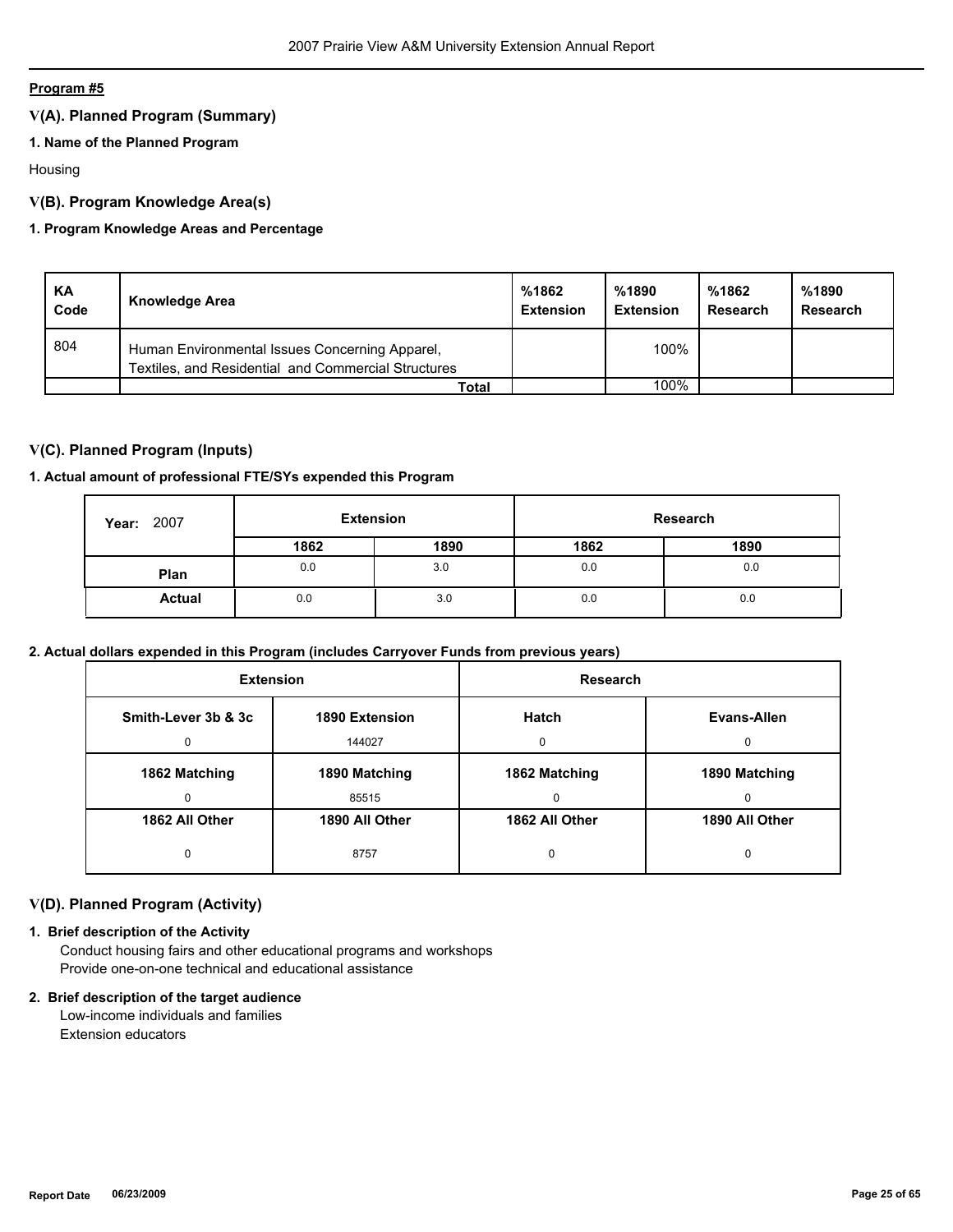## **V(E). Planned Program (Outputs)**

#### **1. Standard output measures**

## **Target for the number of persons (contacts) reached through direct and indirect contact methods**

|      | <b>Direct Contacts</b><br><b>Adults</b> | <b>Indirect Contacts</b><br><b>Adults</b> | <b>Direct Contacts</b><br>Youth | <b>Indirect Contacts</b><br>Youth |
|------|-----------------------------------------|-------------------------------------------|---------------------------------|-----------------------------------|
| Year | Target                                  | Target                                    | Target                          | <b>Target</b>                     |
| Plan | 1100                                    | 150000                                    | 0                               |                                   |
| 2007 | 1188                                    | 4592                                      | 0                               |                                   |

#### **2. Number of Patent Applications Submitted (Standard Research Output)**

#### **Patent Applications Submitted**

**Plan:** 0 **Year Target**  $2007: 0$ 

#### **Patents listed**

#### **3. Publications (Standard General Output Measure)**

|                     | Number of Peer Reviewed Publications |          |          |
|---------------------|--------------------------------------|----------|----------|
|                     | <b>Extension</b>                     | Research | Total    |
| <b>Plan</b><br>2007 |                                      | 0        | $\Omega$ |

## **V(F). State Defined Outputs**

# **Output Target**

## **Output #1**

## **Output Measure**

 $\bullet$ Provide families and individuals information on housing programs targeting low-income Provide assistance to low-income individuals and families needing help in completing housing loan applications County staff in 26 counties will conduct at least one housing program targeting low-income residents. Conduct one state level training on housing for Extension staff.

| Year | <b>Target</b> | <b>Actual</b> |
|------|---------------|---------------|
| 2007 | 700           | 731           |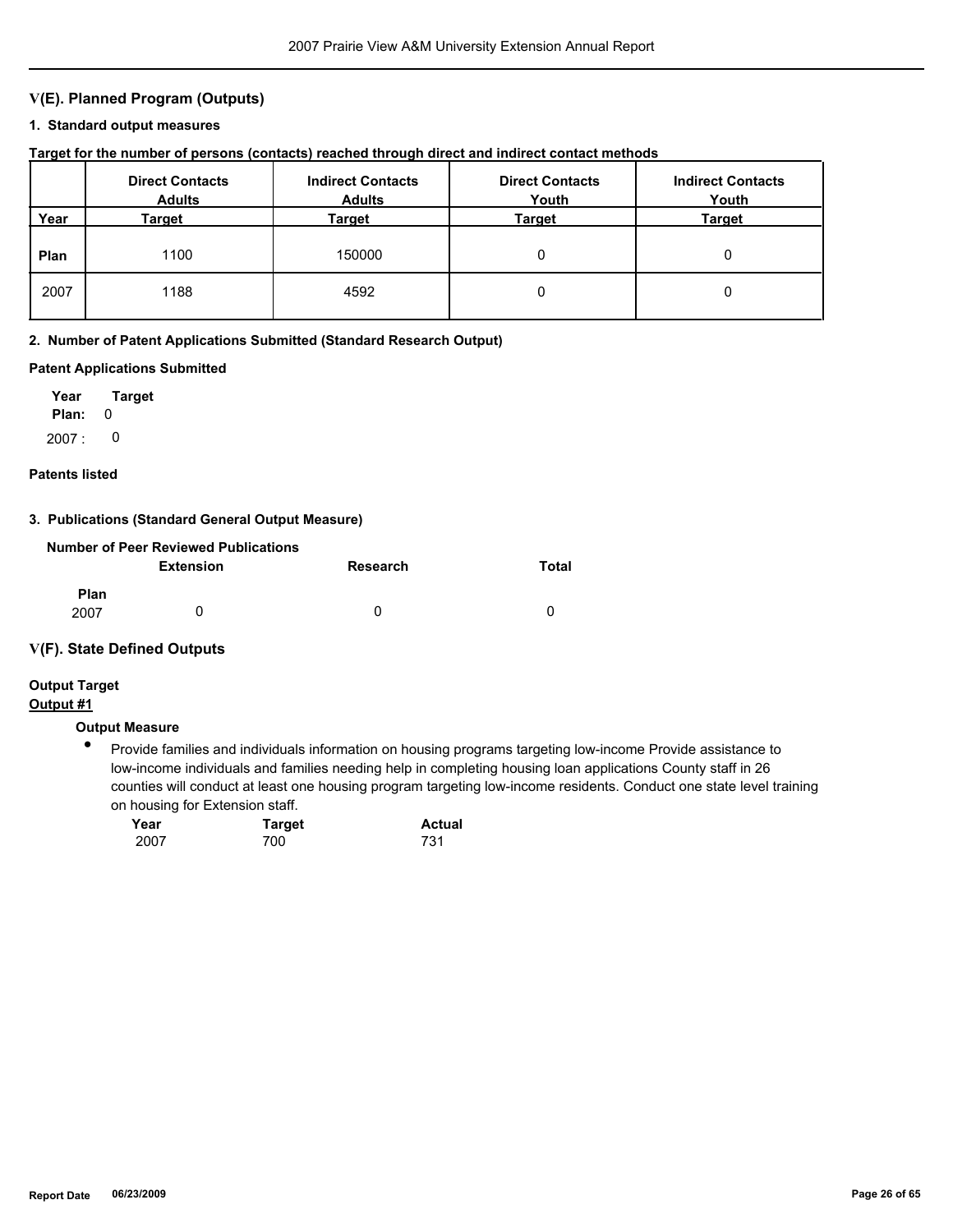| $^{\circ}$ O No. | <b>Outcome Name</b>                                                                                |
|------------------|----------------------------------------------------------------------------------------------------|
|                  | families and individuals will acquire housing that meets approved government inspection standards. |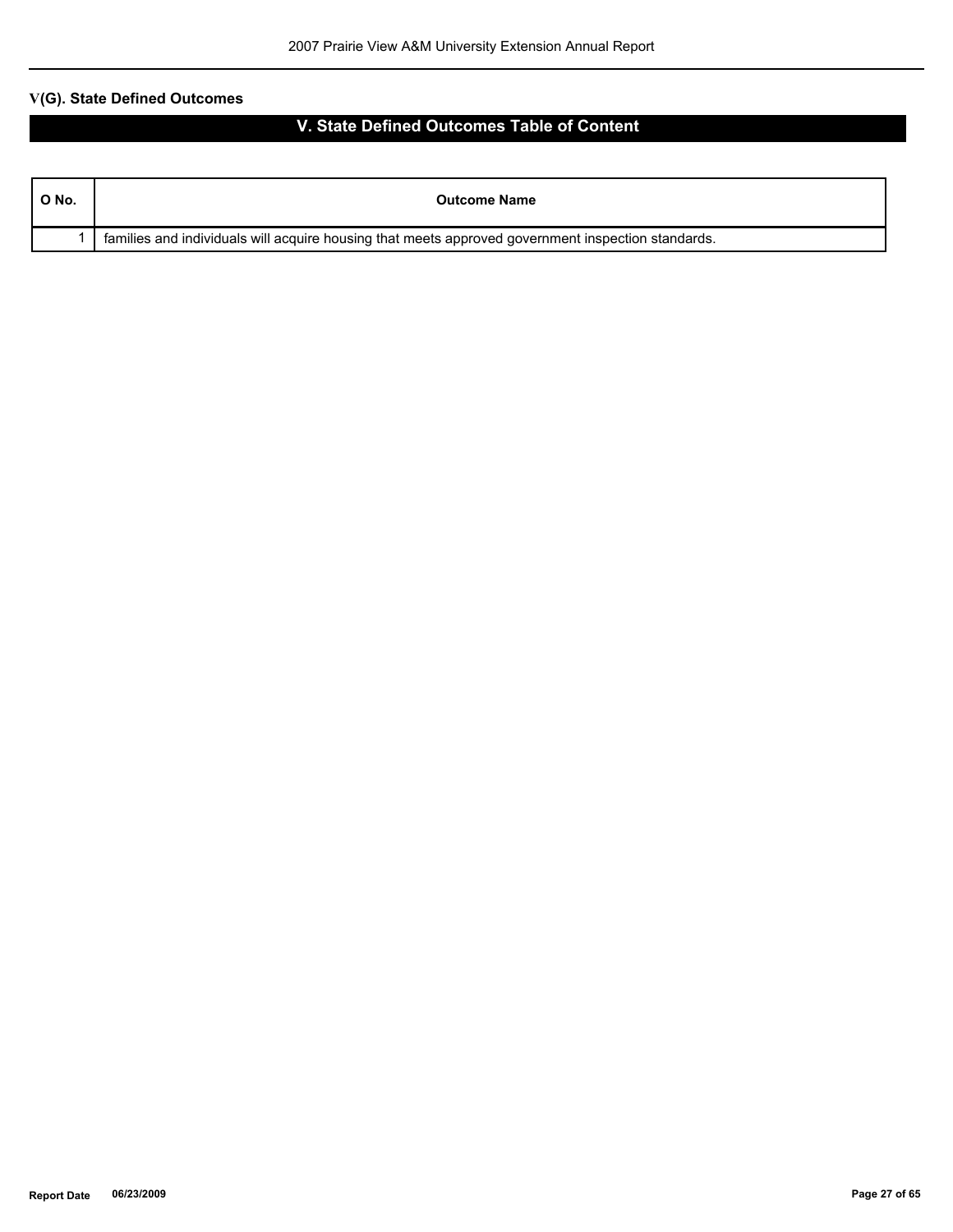#### **1. Outcome Measures**

families and individuals will acquire housing that meets approved government inspection standards.

#### **2. Associated Institution Types**

•1890 Extension

#### **3a. Outcome Type:**

Change in Condition Outcome Measure

#### **3b. Quantitative Outcome**

| Year | <b>Quantitative Target</b> | <b>Actual</b> |
|------|----------------------------|---------------|
| 2007 | 90                         | 73            |

#### **3c. Qualitative Outcome or Impact Statement**

#### **Issue (Who cares and Why)**

Housing is important, particularly in communities where individual have limited resources

#### **What has been done**

Housing fairs were developed to assist limited resource clientele to get clean and affordable housing.

#### **Results**

Several clients realized their dream of home ownership. Many others learned about the steps needed to purchase a home and about credit readiness.

#### **4. Associated Knowledge Areas**

| <b>KA Code</b> | Knowledge Area                                                                          |
|----------------|-----------------------------------------------------------------------------------------|
| 804            | Human Environmental Issues Concerning Apparel, Textiles, and Residential and Commercial |
|                | Structures                                                                              |

#### **V(H). Planned Program (External Factors)**

## **External factors which affected outcomes**

- Economy
- Appropriations changes
- Government Regulations

#### **Brief Explanation**

Changes in the economy has made it more difficult for limited resource clients to obtain home lines.

## **V(I). Planned Program (Evaluation Studies and Data Collection)**

## **1. Evaluation Studies Planned**

- After Only (post program)
- Other (observation)

#### **Evaluation Results**

Participants indicated that they were help by the training programs.Numerous participant indicated that they were able to purchase homes as a result of the program.

#### **Key Items of Evaluation**

 Home ownership Credit worthiness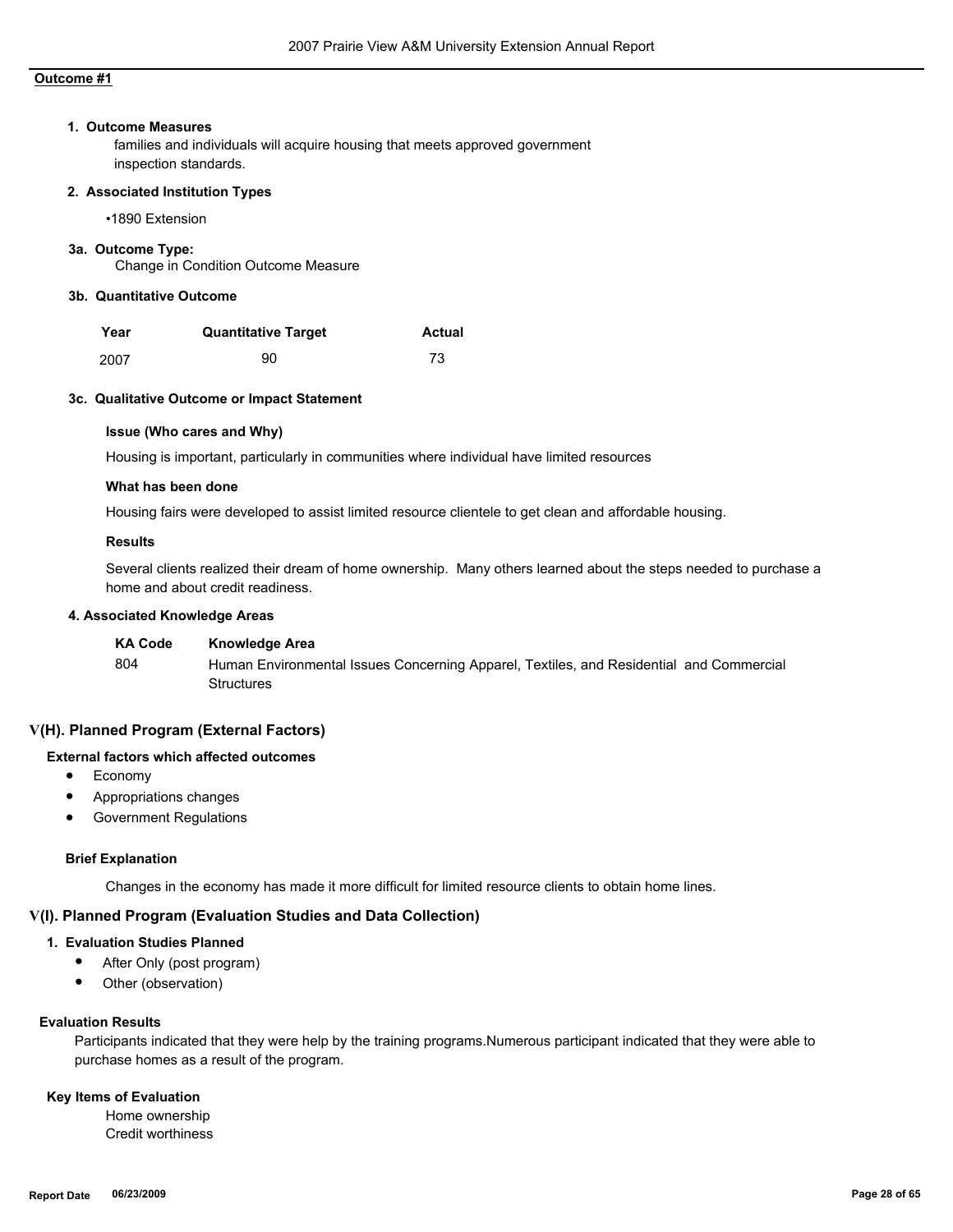## **V(A). Planned Program (Summary)**

## **1. Name of the Planned Program**

Community Development

## **V(B). Program Knowledge Area(s)**

## **1. Program Knowledge Areas and Percentage**

| KA<br>Code | Knowledge Area                                      | %1862<br><b>Extension</b> | %1890<br><b>Extension</b> | %1862<br>Research | %1890<br>Research |
|------------|-----------------------------------------------------|---------------------------|---------------------------|-------------------|-------------------|
| 805        | Community Institutions, Health, and Social Services |                           | 100%                      |                   |                   |
|            | Total                                               |                           | 100%                      |                   |                   |

## **V(C). Planned Program (Inputs)**

## **1. Actual amount of professional FTE/SYs expended this Program**

| 2007<br>Year: | <b>Extension</b> |      | Research |      |
|---------------|------------------|------|----------|------|
|               | 1862             | 1890 | 1862     | 1890 |
| Plan          | 0.0              | 4.0  | 0.0      | 0.0  |
| <b>Actual</b> | 0.0              | 1.5  | 0.0      | 0.0  |

## **2. Actual dollars expended in this Program (includes Carryover Funds from previous years)**

| <b>Extension</b>                      |                | <b>Research</b> |                |
|---------------------------------------|----------------|-----------------|----------------|
| Smith-Lever 3b & 3c<br>1890 Extension |                | <b>Hatch</b>    | Evans-Allen    |
| 0                                     | 72014          | 0               | $\Omega$       |
| 1862 Matching<br>1890 Matching        |                | 1862 Matching   | 1890 Matching  |
| 0                                     | 42758          | 0               | $\Omega$       |
| 1862 All Other                        | 1890 All Other | 1862 All Other  | 1890 All Other |
| 0                                     | 4379           | 0               | 0              |

## **V(D). Planned Program (Activity)**

## **1. Brief description of the Activity**

 Workshops and trainings were be conducted for both staff and clientele. Community development staff members conducted educational programs for clientele. They also provided one-on-one assistance to groups and community leaders.

#### **2. Brief description of the target audience**

Low income community residents, low income neighborhods, small town officials, community leaders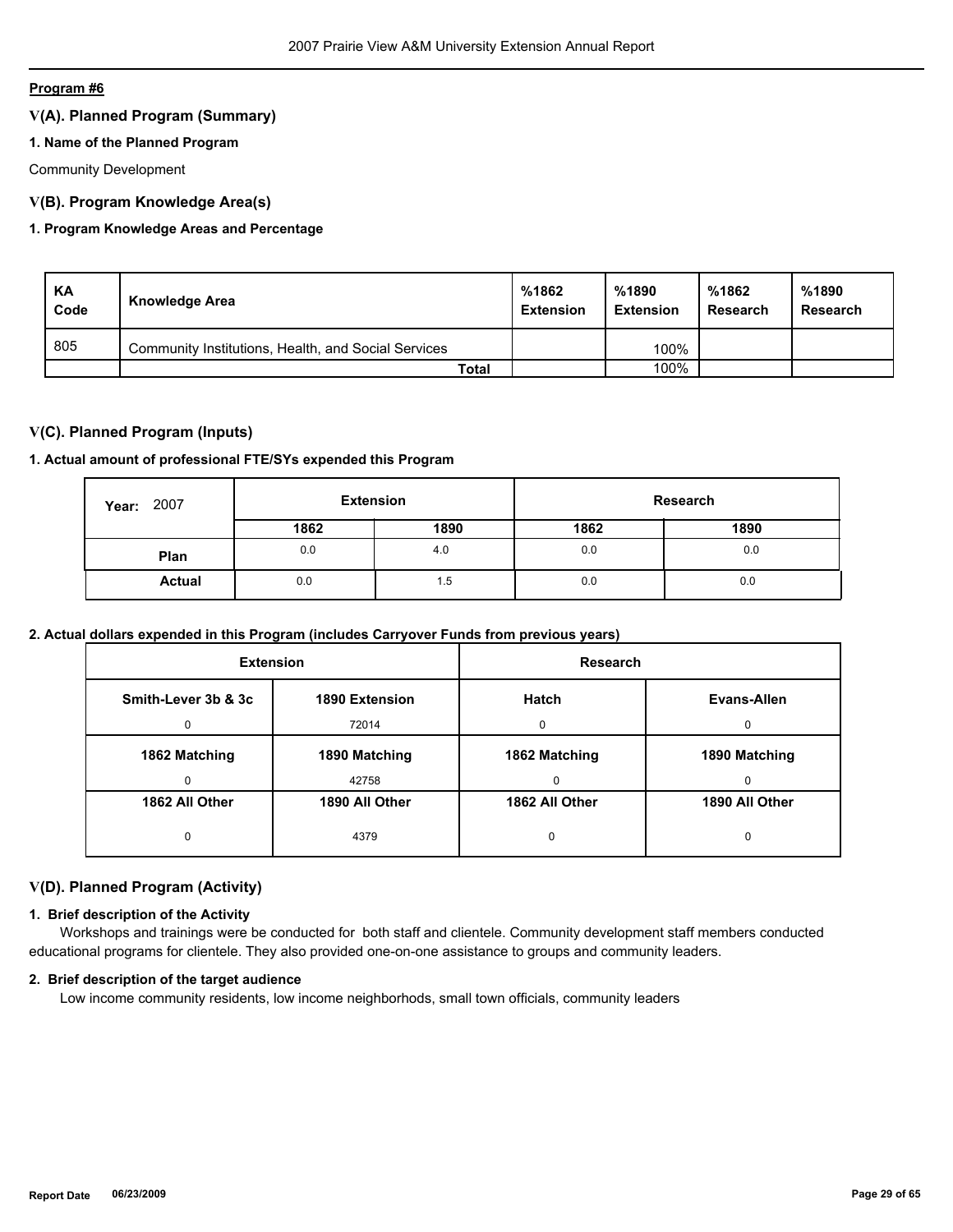## **V(E). Planned Program (Outputs)**

#### **1. Standard output measures**

## **Target for the number of persons (contacts) reached through direct and indirect contact methods**

|      | <b>Direct Contacts</b><br><b>Adults</b> | <b>Indirect Contacts</b><br><b>Adults</b> | <b>Direct Contacts</b><br>Youth | <b>Indirect Contacts</b><br>Youth |
|------|-----------------------------------------|-------------------------------------------|---------------------------------|-----------------------------------|
| Year | Target                                  | Target                                    | Target                          | <b>Target</b>                     |
| Plan | 1200                                    | 150000                                    | 0                               |                                   |
| 2007 | 1214                                    | 2896                                      | 0                               |                                   |

#### **2. Number of Patent Applications Submitted (Standard Research Output)**

#### **Patent Applications Submitted**

**Plan:** 0 **Year Target**  $2007: 0$ 

#### **Patents listed**

#### **3. Publications (Standard General Output Measure)**

| Number of Peer Reviewed Publications |           |          |       |  |  |  |
|--------------------------------------|-----------|----------|-------|--|--|--|
|                                      | Extension | Research | Total |  |  |  |
| <b>Plan</b><br>2007                  |           | 0        | 0     |  |  |  |

## **V(F). State Defined Outputs**

## **Output Target**

## **Output #1**

## **Output Measure**

 $\bullet$ Develop and conduct programs that promote community maintenance and improvement in counties Conduct in-service training for county staff on community beautification and enhancements Assist communities with receiving their 501©3 status Disseminate applicable information in rural communities needing facilities and facilities upgrades Provide technical assistance to communities when needed

| Year | <b>Target</b> | <b>Actual</b> |
|------|---------------|---------------|
| 2007 | 900           | 886           |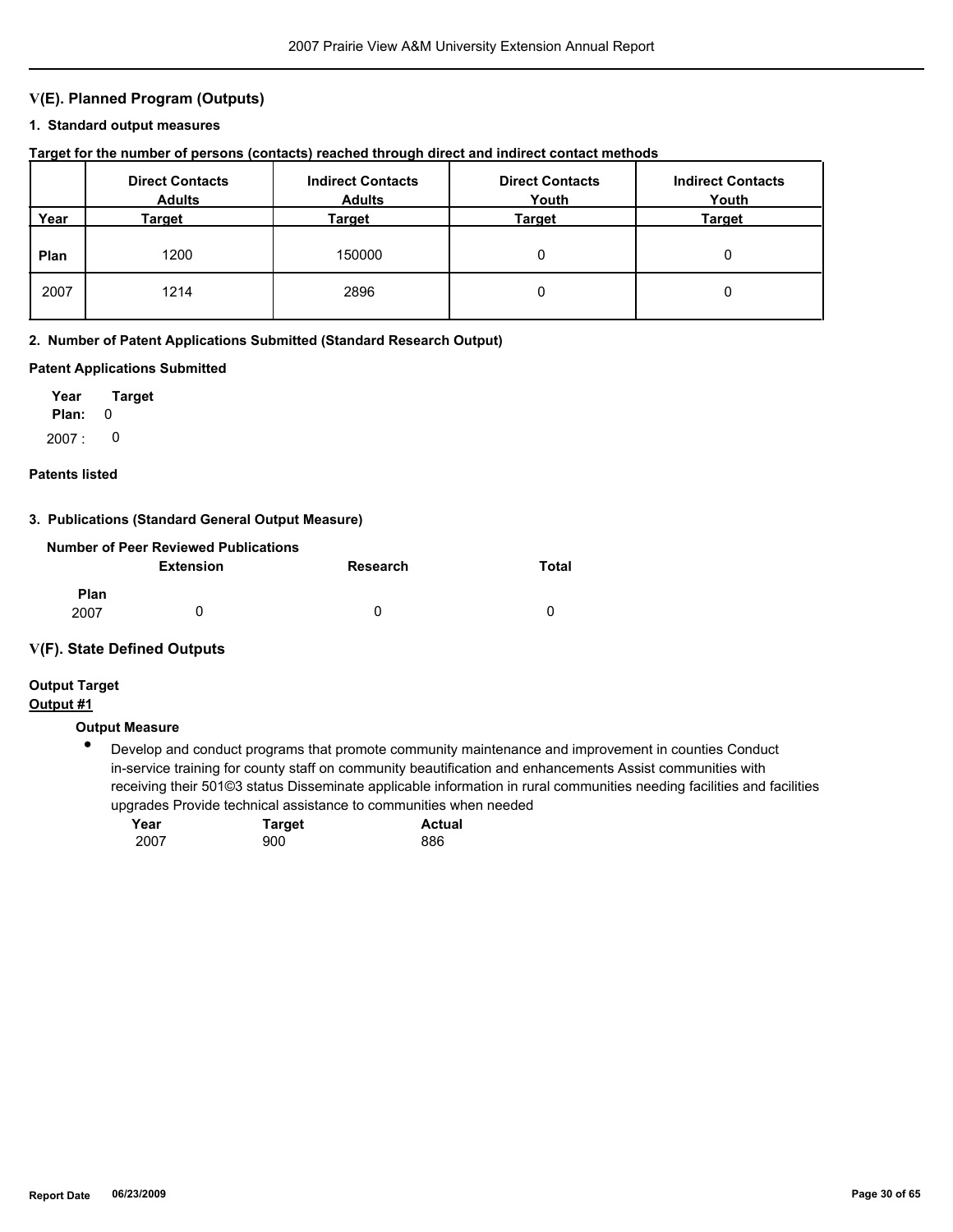| O No. | <b>Outcome Name</b>                                                                                                                                                                                                                                                                                                                                                                                                                                                                                                                                                                                                                                                                                                                                                                       |
|-------|-------------------------------------------------------------------------------------------------------------------------------------------------------------------------------------------------------------------------------------------------------------------------------------------------------------------------------------------------------------------------------------------------------------------------------------------------------------------------------------------------------------------------------------------------------------------------------------------------------------------------------------------------------------------------------------------------------------------------------------------------------------------------------------------|
|       | People in communities will organize to enhance their communities and the place where they reside Community<br>residents will participate in community clean-up and fix-up activities Families and individuals will adopt home<br>beautification and maintenance practices Community residents will establish and conduct programs that provide<br>education recreation and a safe environment Communities will establish rural water systems, and repair, upgrade<br>and expand existing ones Organized communities will acquire and maintain quality volunteer fire and safety<br>departments Communities will acquire facilities to conduct meetings and recreational and educational activities<br>Organized groups and individuals will establish facilities to market their products |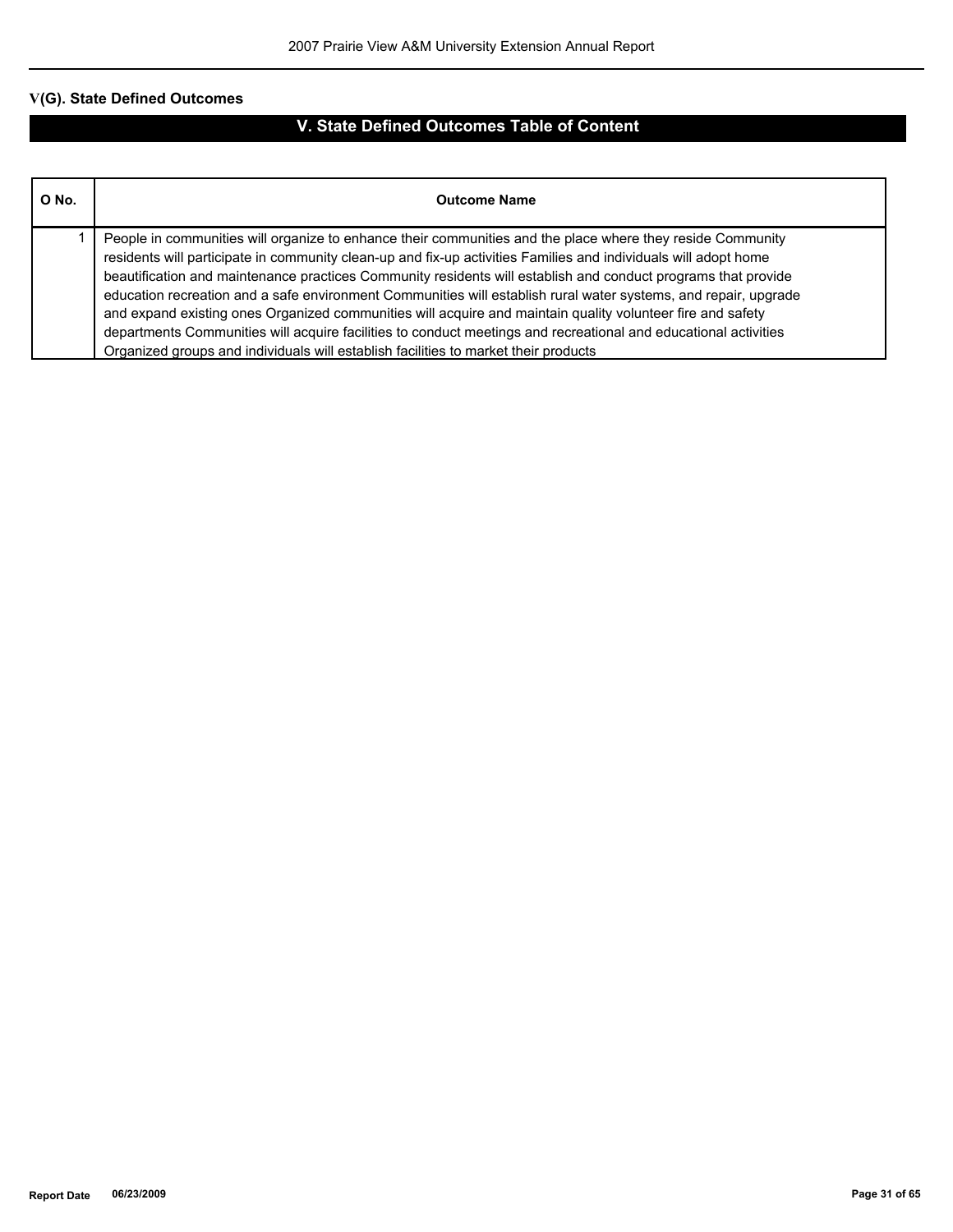#### **1. Outcome Measures**

People in communities will organize to enhance their communities and the place where they reside Community residents will participate in community clean-up and fix-up activities Families and individuals will adopt home beautification and maintenance practices Community residents will establish and conduct programs that provide education recreation and a safe environment Communities will establish rural water systems, and repair, upgrade and expand existing ones Organized communities will acquire and maintain quality volunteer fire and safety departments Communities will acquire facilities to conduct meetings and recreational and educational activities Organized groups and individuals will establish facilities to market their products

#### **2. Associated Institution Types**

•1890 Extension

#### **3a. Outcome Type:**

Change in Condition Outcome Measure

#### **3b. Quantitative Outcome**

| Year | <b>Quantitative Target</b> | <b>Actual</b> |
|------|----------------------------|---------------|
| 2007 | 750                        |               |

#### **3c. Qualitative Outcome or Impact Statement**

#### **Issue (Who cares and Why)**

Many communities in which clientele with limited resources reside are in need of a face lift. Unsightly trash and the need to aquire and or maintain recreational facilities and community infrastructure are also factors.

#### **What has been done**

The community development staff has helped to organize community residents to improve their community's look and infrastructure.

#### **Results**

Several communities developed and/or improved local community centers. These centers are now assisting other in the community. Local groups have developed community-wide clean-up days.

#### **4. Associated Knowledge Areas**

| <b>KA Code</b> | <b>Knowledge Area</b>                               |
|----------------|-----------------------------------------------------|
| -805           | Community Institutions, Health, and Social Services |

## **V(H). Planned Program (External Factors)**

## **External factors which affected outcomes**

● Populations changes (immigration,new cultural groupings,etc.)

## **Brief Explanation**

Community demographics continue to changes.

## **V(I). Planned Program (Evaluation Studies and Data Collection)**

## **1. Evaluation Studies Planned**

- After Only (post program)
- Other (observation)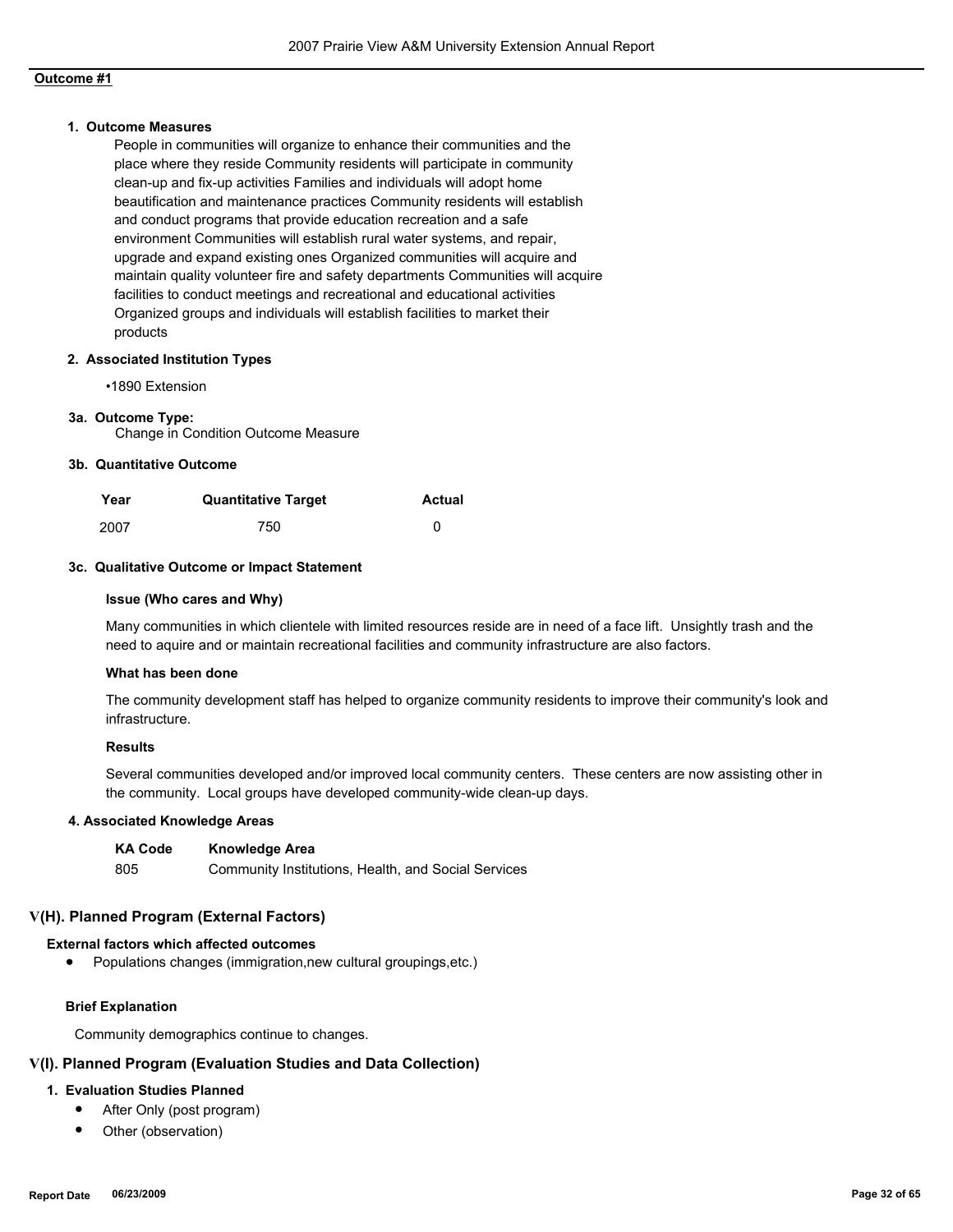#### **Evaluation Results**

Participants in the program indicated a greater sense of community.Over 90% of the individuals surveyed indicated that they benefited from the program and looked forward to more interaction with the Community and Economic Development staff.

## **Key Items of Evaluation**

 Community beautification and awareness. Community center development.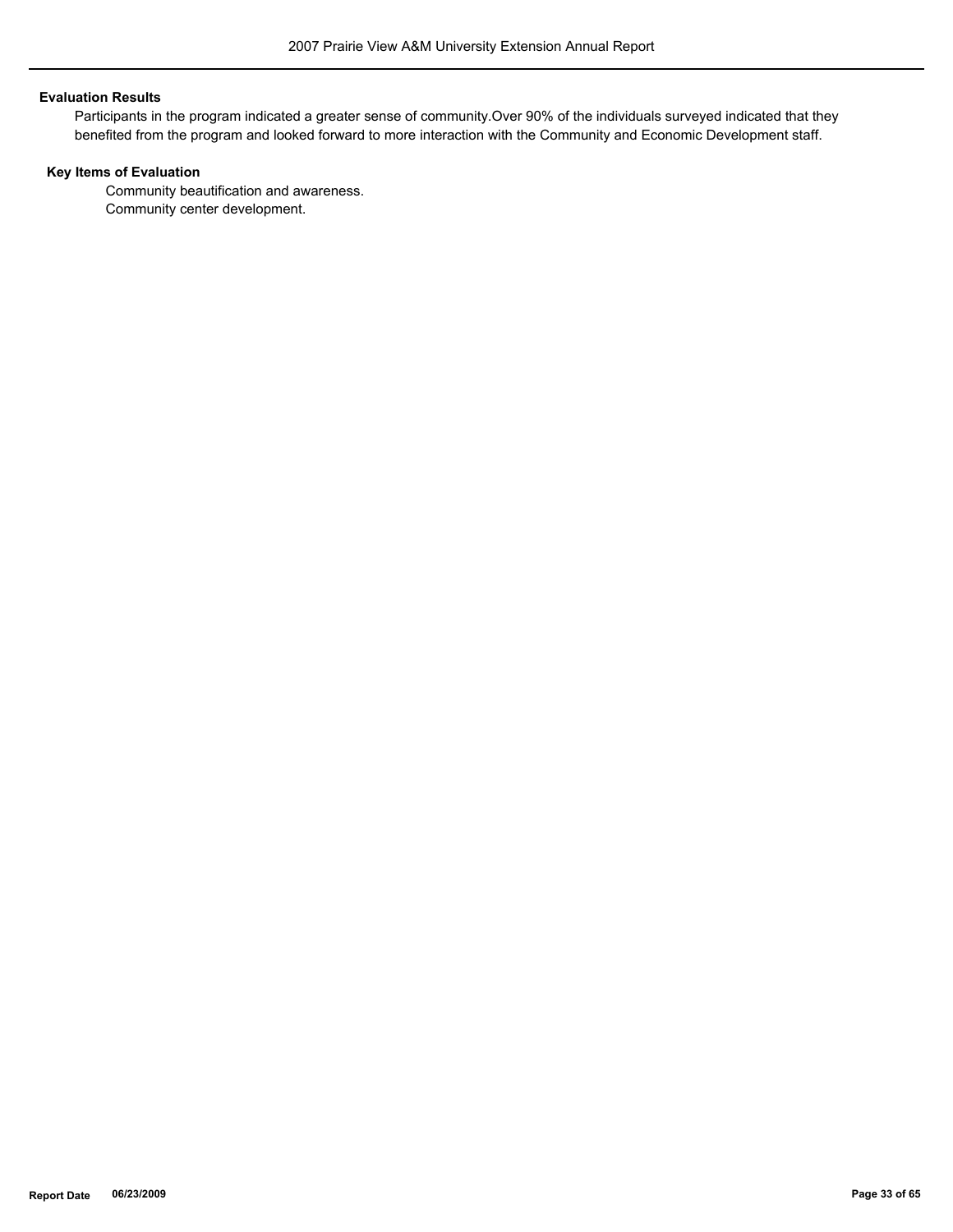## **V(A). Planned Program (Summary)**

## **1. Name of the Planned Program**

Sustainable Agriculture Production Systems

## **V(B). Program Knowledge Area(s)**

## **1. Program Knowledge Areas and Percentage**

| KA<br>Code | <b>Knowledge Area</b>                                 | %1862<br><b>Extension</b> | %1890<br><b>Extension</b> | %1862<br>Research | %1890<br>Research |
|------------|-------------------------------------------------------|---------------------------|---------------------------|-------------------|-------------------|
| 102        | Soil, Plant, Water, Nutrient Relationships            |                           | 20%                       |                   |                   |
| 205        | <b>Plant Management Systems</b>                       |                           | 20%                       |                   |                   |
| 211        | Insects, Mites, and Other Arthropods Affecting Plants |                           | 20%                       |                   |                   |
| 301        | Reproductive Performance of Animals                   |                           | 20%                       |                   |                   |
| 303        | Improvement of Animals<br>Genetic                     |                           | 20%                       |                   |                   |
|            | Total                                                 |                           | 100%                      |                   |                   |

## **V(C). Planned Program (Inputs)**

## **1. Actual amount of professional FTE/SYs expended this Program**

| 2007<br>Year: | <b>Extension</b> |      |      | Research |
|---------------|------------------|------|------|----------|
|               | 1862             | 1890 | 1862 | 1890     |
| Plan          | 0.0              | 6.6  | 0.0  | 0.0      |
| <b>Actual</b> | 0.0              | 6.4  | 0.0  | 0.0      |

## **2. Actual dollars expended in this Program (includes Carryover Funds from previous years)**

| <b>Extension</b>    |                | Research       |                |
|---------------------|----------------|----------------|----------------|
| Smith-Lever 3b & 3c | 1890 Extension | Hatch          | Evans-Allen    |
| 0                   | 307259         | $\Omega$       | 0              |
| 1862 Matching       | 1890 Matching  | 1862 Matching  | 1890 Matching  |
| 0                   | 182432         | 0              | 0              |
| 1862 All Other      | 1890 All Other | 1862 All Other | 1890 All Other |
| 0                   | 18681          | 0              | 0              |

## **V(D). Planned Program (Activity)**

## **1. Brief description of the Activity**

 Conduct educational programs Conduct subject matter workshops / field days / tours Provide one-on-one technical assistance / consultations Conduct training programs Assist clients with development of farm plans Hold On Farm Demonstrations

#### **2. Brief description of the target audience**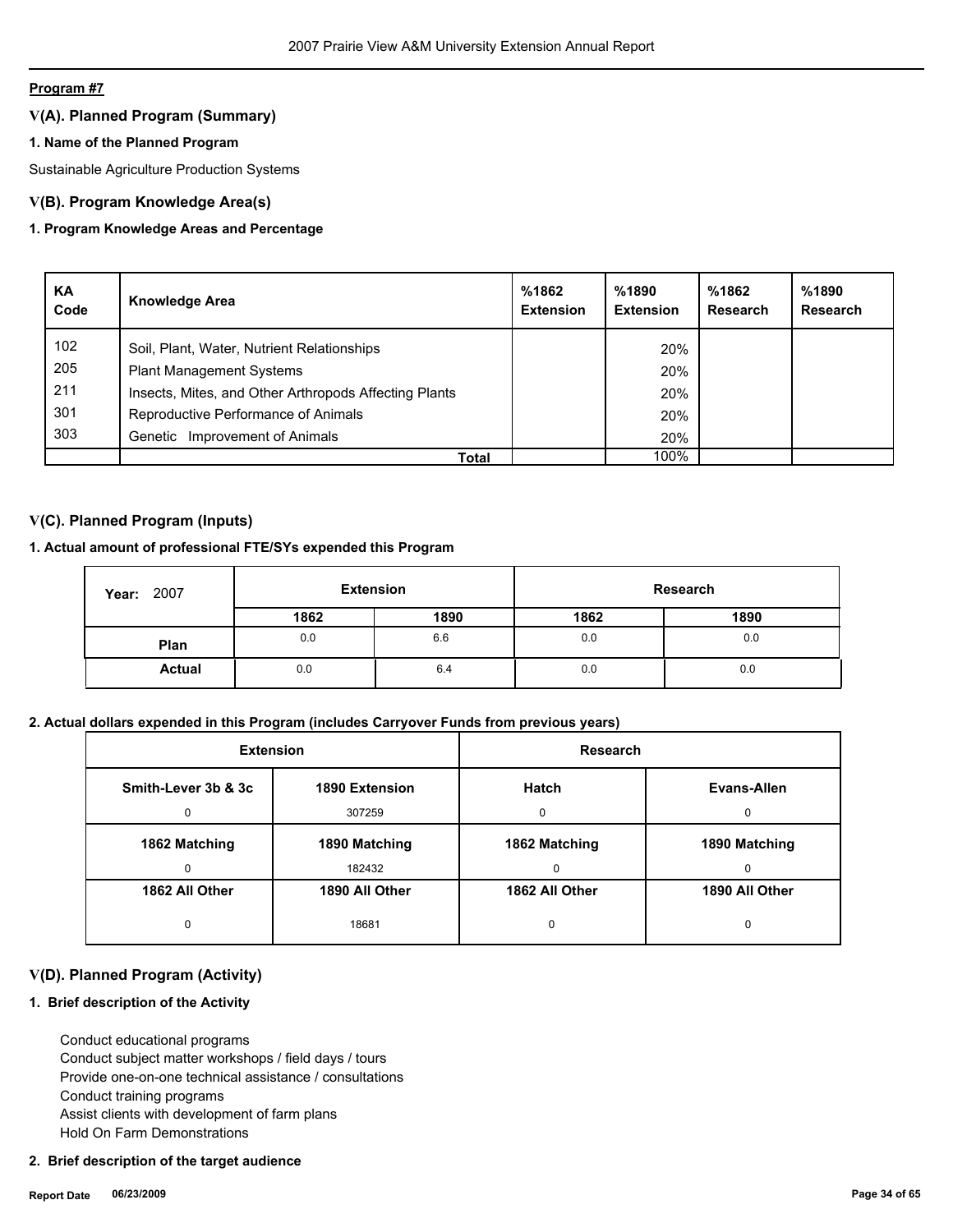Small farmers; limited resource farmers; family farmers and socially disadvantaged farmers.

## **V(E). Planned Program (Outputs)**

## **1. Standard output measures**

| Target for the number of persons (contacts) reached through direct and indirect contact methods |  |  |  |  |  |  |
|-------------------------------------------------------------------------------------------------|--|--|--|--|--|--|
|-------------------------------------------------------------------------------------------------|--|--|--|--|--|--|

|      | <b>Direct Contacts</b><br><b>Adults</b> | <b>Indirect Contacts</b><br><b>Adults</b> | <b>Direct Contacts</b><br>Youth | <b>Indirect Contacts</b><br>Youth |
|------|-----------------------------------------|-------------------------------------------|---------------------------------|-----------------------------------|
| Year | Target                                  | Target                                    | <b>Target</b>                   | <b>Target</b>                     |
| Plan | 225                                     | 2850                                      | 100                             | 250                               |
| 2007 | 310                                     | 2905                                      | 132                             | 289                               |

## **2. Number of Patent Applications Submitted (Standard Research Output)**

### **Patent Applications Submitted**

**Plan:** 0 **Year Target**  $2007: 0$ 

#### **Patents listed**

## **3. Publications (Standard General Output Measure)**

| <b>Number of Peer Reviewed Publications</b> |                  |          |       |  |  |  |  |
|---------------------------------------------|------------------|----------|-------|--|--|--|--|
|                                             | <b>Extension</b> | Research | Total |  |  |  |  |
| <b>Plan</b><br>2007                         |                  | 0        |       |  |  |  |  |

## **V(F). State Defined Outputs**

# **Output Target**

# **Output #1**

#### **Output Measure**

● Conduct educational programs focusing on sustainable production practices in crops and livestock. Provide one-on-one technical assistance/consultations. Assist small scale and socially disadvantaged farmers with alternative marketing plans.

| Year | <b>Target</b> | <b>Actual</b> |  |
|------|---------------|---------------|--|
| 2007 | 225           | 231           |  |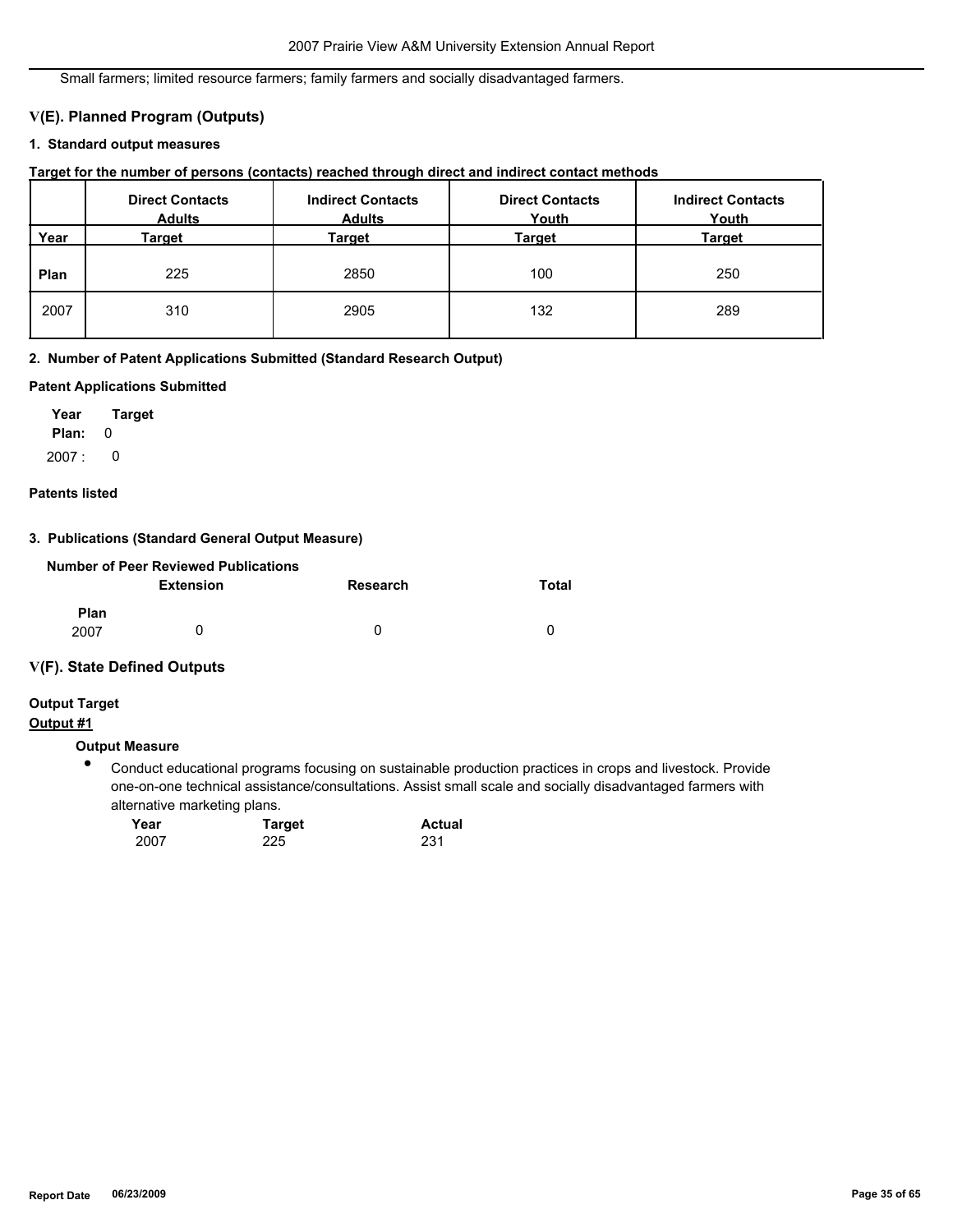| O No. | <b>Outcome Name</b>                                                                                                                                                                                                                                                                                                                                                                                                                                                             |
|-------|---------------------------------------------------------------------------------------------------------------------------------------------------------------------------------------------------------------------------------------------------------------------------------------------------------------------------------------------------------------------------------------------------------------------------------------------------------------------------------|
|       | Program participants are expected to benefit from the educational training programs, workshops and technical<br>assistance offered by extension service personnel. This will be measured by: Number of farms adapting sustainable<br>techniques for agricultural production Number of farms producing alternative crops Number of farms adopting new,<br>sustainable management practices Number of farms participating in on-farm demonstrations in sustainable<br>agriculture |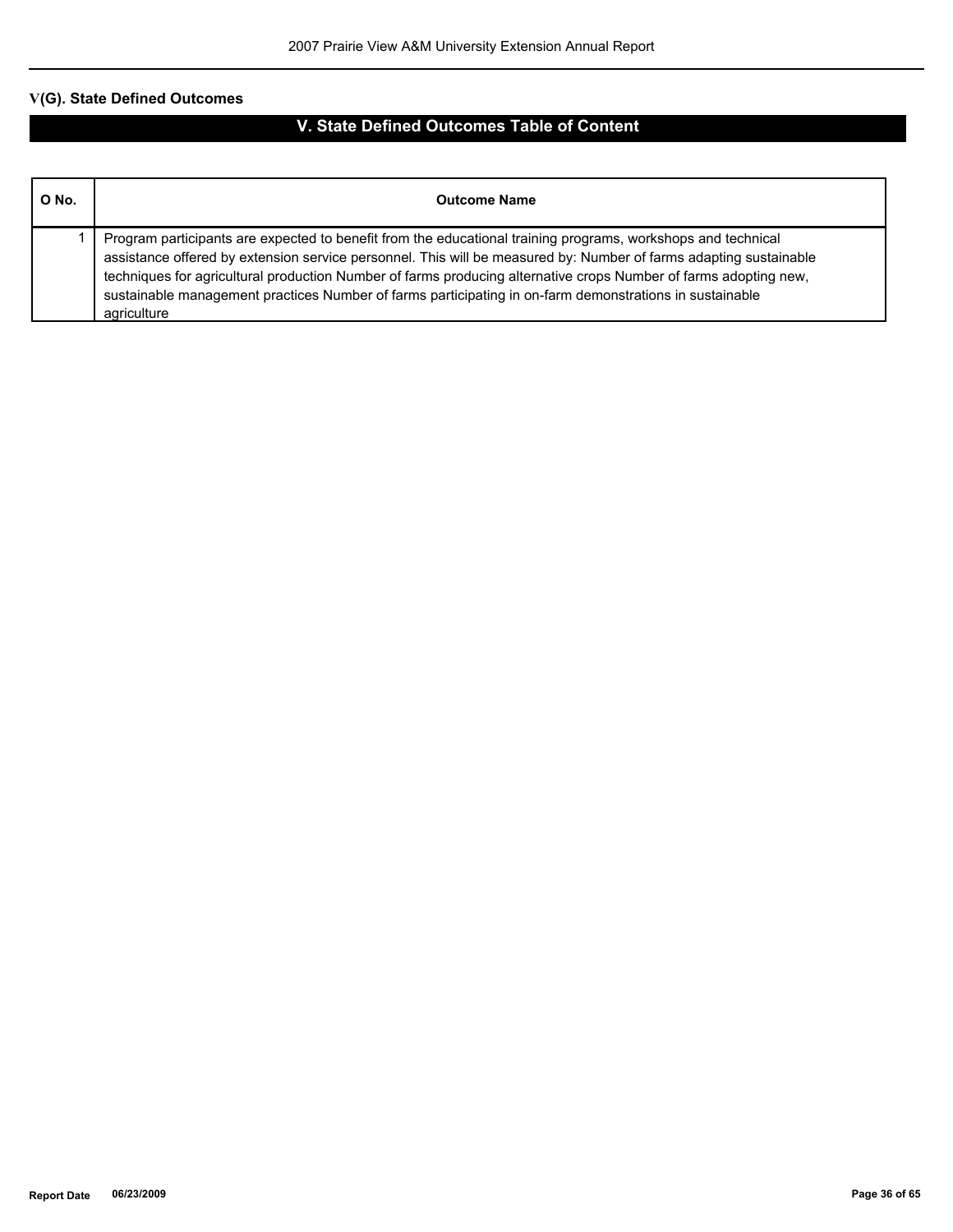#### **1. Outcome Measures**

Program participants are expected to benefit from the educational training programs, workshops and technical assistance offered by extension service personnel. This will be measured by: Number of farms adapting sustainable techniques for agricultural production Number of farms producing alternative crops Number of farms adopting new, sustainable management practices Number of farms participating in on-farm demonstrations in sustainable agriculture

#### **2. Associated Institution Types**

•1890 Extension

#### **3a. Outcome Type:**

Change in Knowledge Outcome Measure

#### **3b. Quantitative Outcome**

| Year | <b>Quantitative Target</b> | Actual |
|------|----------------------------|--------|
| 2007 | 125                        | 147    |

#### **3c. Qualitative Outcome or Impact Statement**

#### **Issue (Who cares and Why)**

Sustainability of the small family farm is important to the local communities. Seeing that they are environmentally friendly, socially acceptable and economically feasible are the cornerstone of keeping this operations viable.

#### **What has been done**

Extension agents and specialist work one-on-one in an intensive manner with small farmers and landowners to ensure that their operations remain sustainable.

### **Results**

Small farmers and landowners have improved their skills and their operations are now sustainable. Their operations are economically viable, socially accepted and environmentally friendly.

#### **4. Associated Knowledge Areas**

| <b>KA Code</b> | <b>Knowledge Area</b>                                 |
|----------------|-------------------------------------------------------|
| 211            | Insects, Mites, and Other Arthropods Affecting Plants |
| 301            | Reproductive Performance of Animals                   |
| 303            | Genetic Improvement of Animals                        |
| 205            | <b>Plant Management Systems</b>                       |
| 102            | Soil, Plant, Water, Nutrient Relationships            |

## **V(H). Planned Program (External Factors)**

#### **External factors which affected outcomes**

- Natural Disasters (drought,weather extremes,etc.)
- **Economy**

#### **Brief Explanation**

Extreme floods in some parts of the state had an adverse effect on parts of the farming community.Likewise, economic factors like the rising cost of fuel also effected many farming operations.

## **V(I). Planned Program (Evaluation Studies and Data Collection)**

#### **1. Evaluation Studies Planned**

- After Only (post program)
- During (during program)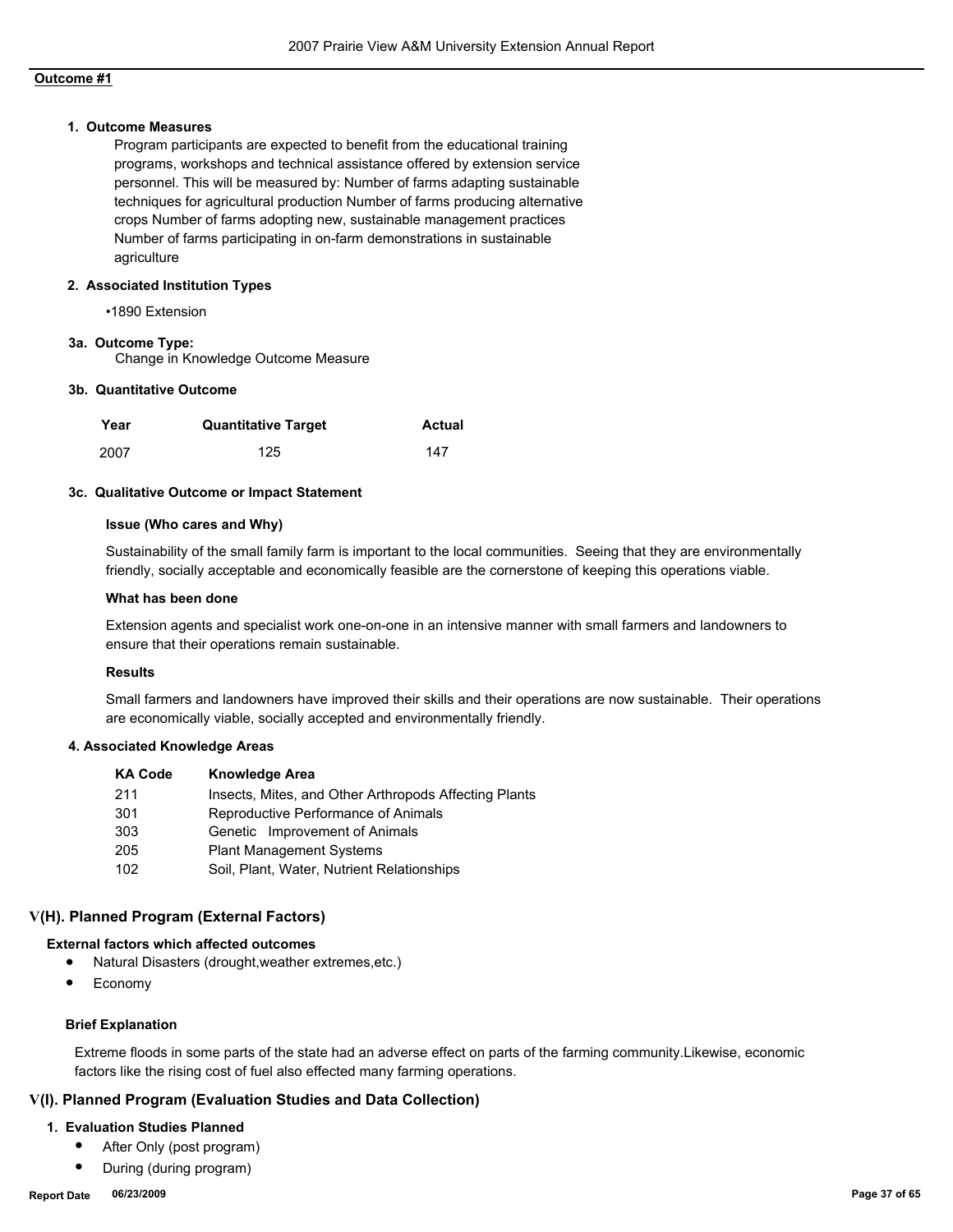#### **Evaluation Results**

Eight percent of the participans surveyed indicated that they had benefited from the program.Over 75% of the participants indicated that they would or have adopted atleast 2 of the sustainable agriculture practices taugh by the Extension staff.

## **Key Items of Evaluation**

 ustainable practices adopted. articipants benefiting from the program.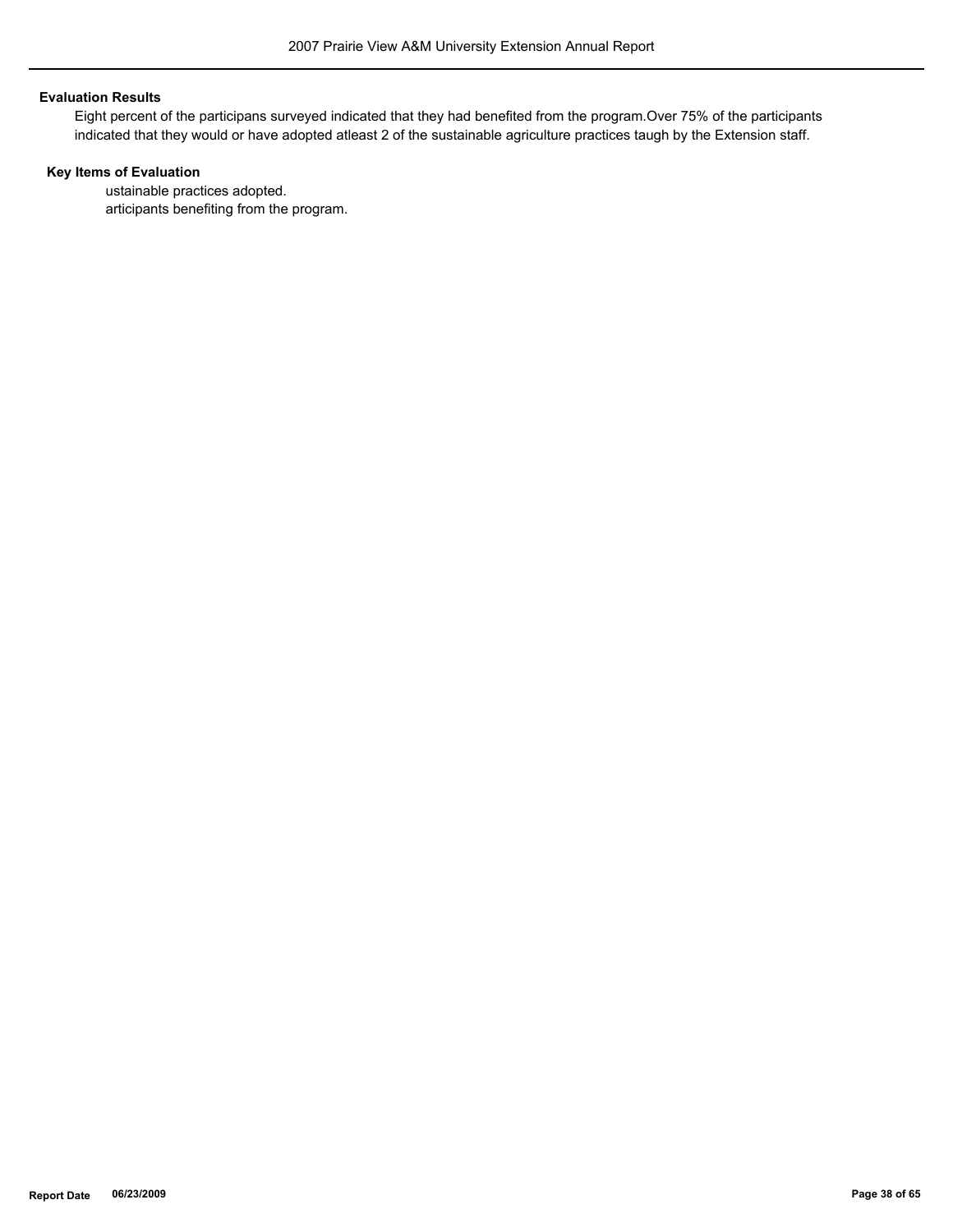## **V(A). Planned Program (Summary)**

## **1. Name of the Planned Program**

Small Farm Financial Management and Marketing

## **V(B). Program Knowledge Area(s)**

## **1. Program Knowledge Areas and Percentage**

| KA<br>Code | <b>Knowledge Area</b>                                       | %1862<br><b>Extension</b> | %1890<br><b>Extension</b> | %1862<br><b>Research</b> | %1890<br>Research |
|------------|-------------------------------------------------------------|---------------------------|---------------------------|--------------------------|-------------------|
| 601        | Economics of Agricultural Production and Farm<br>Management |                           | 50%                       |                          |                   |
| 602        | Business Management, Finance, and Taxation                  |                           | 25%                       |                          |                   |
| 604        | Marketing and Distribution Practices                        |                           | 25%                       |                          |                   |
|            | Total                                                       |                           | 100%                      |                          |                   |

## **V(C). Planned Program (Inputs)**

## **1. Actual amount of professional FTE/SYs expended this Program**

| 2007<br>Year: | <b>Extension</b> |      | Research |      |
|---------------|------------------|------|----------|------|
|               | 1862             | 1890 | 1862     | 1890 |
| Plan          | 0.0              | 6.7  | 0.0      | 0.0  |
| <b>Actual</b> | 0.0              | 6.6  | 0.0      | 0.0  |

## **2. Actual dollars expended in this Program (includes Carryover Funds from previous years)**

| <b>Extension</b>    |                | <b>Research</b> |                |
|---------------------|----------------|-----------------|----------------|
| Smith-Lever 3b & 3c | 1890 Extension | Hatch           | Evans-Allen    |
|                     | 315899         | O               | <sup>0</sup>   |
| 1862 Matching       | 1890 Matching  | 1862 Matching   | 1890 Matching  |
|                     | 1875630        | $\Omega$        | n              |
| 1862 All Other      | 1890 All Other | 1862 All Other  | 1890 All Other |
| 0                   | 19207          | 0               | $\Omega$       |

## **V(D). Planned Program (Activity)**

## **1. Brief description of the Activity**

 Conduct educational programs Conduct subject matter workshops / field days / tours Provide one-on-one technical assistance / consultations Conduct training programs Assist clients with development of farm plans Assist clients with loan packaging for farm operating and ownership

#### **2. Brief description of the target audience**

Small farmers; limited resource farmers; family farmers and socially disadvantaged farmers.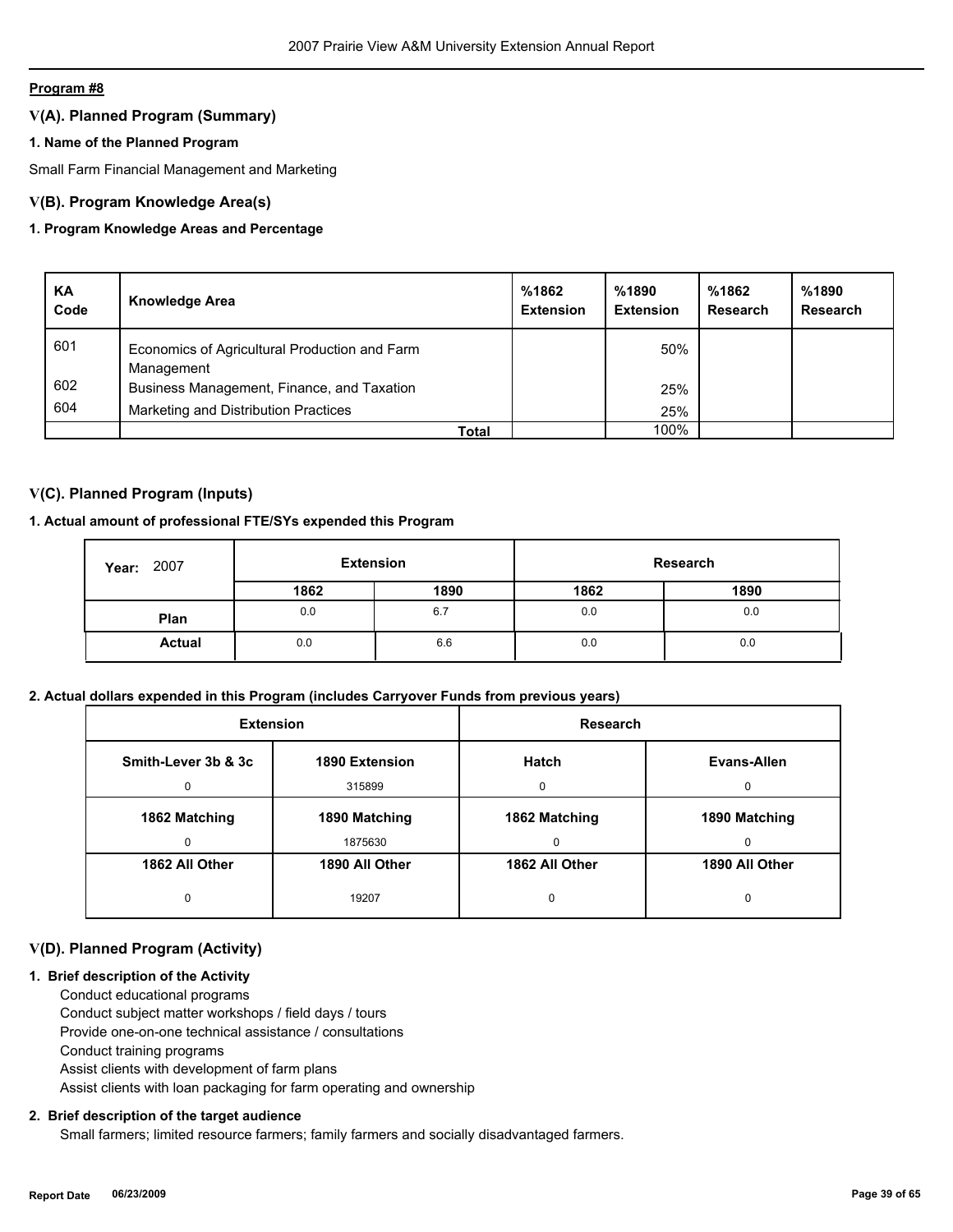## **V(E). Planned Program (Outputs)**

#### **1. Standard output measures**

## **Target for the number of persons (contacts) reached through direct and indirect contact methods**

|      | <b>Direct Contacts</b><br><b>Adults</b> | <b>Indirect Contacts</b><br><b>Adults</b> | <b>Direct Contacts</b><br>Youth | <b>Indirect Contacts</b><br>Youth |
|------|-----------------------------------------|-------------------------------------------|---------------------------------|-----------------------------------|
| Year | Target                                  | Target                                    | Target                          | <b>Target</b>                     |
| Plan | 250                                     | 1500                                      | 35                              | 85                                |
| 2007 | 391                                     | 1723                                      | 42                              | 109                               |

#### **2. Number of Patent Applications Submitted (Standard Research Output)**

#### **Patent Applications Submitted**

**Plan:** 0 **Year Target** 2007 : 0

#### **Patents listed**

## **3. Publications (Standard General Output Measure)**

|                     | Number of Peer Reviewed Publications |          |       |
|---------------------|--------------------------------------|----------|-------|
|                     | <b>Extension</b>                     | Research | Total |
| <b>Plan</b><br>2007 |                                      | 0        | 0     |

#### **V(F). State Defined Outputs**

# **Output Target**

## **Output #1**

## **Output Measure**

● Conduct educational programs focusing on farm financial management, production and marketing. Provide one-on-one technical assistance/consultations. Assist small scale and socially disadvantaged farmers with farm plans.

| Year | <b>Target</b> | <b>Actual</b> |
|------|---------------|---------------|
| 2007 | 425           | 519           |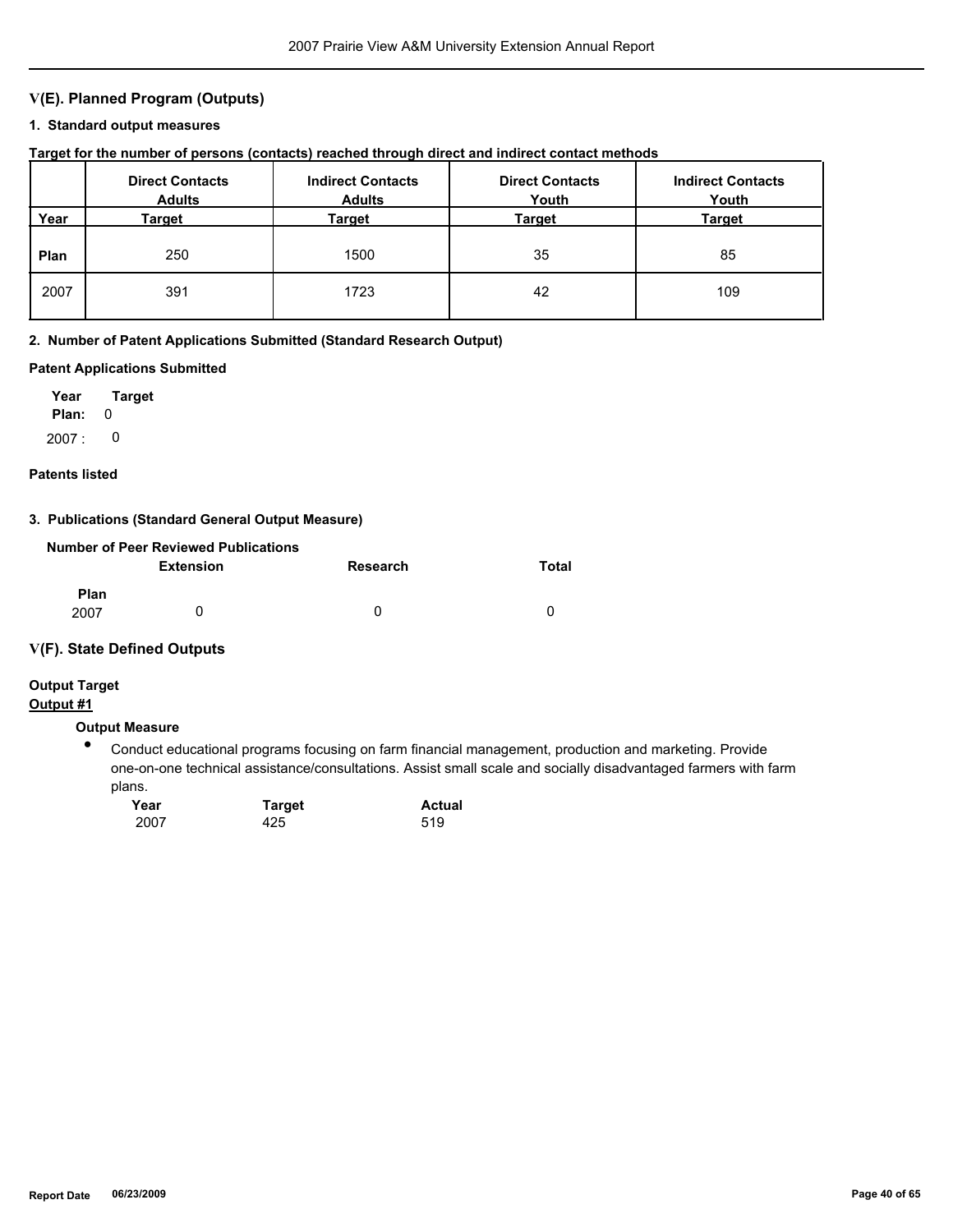| O No. | <b>Outcome Name</b>                                                                                                                                                                                                                                                                                                                                                                                                                              |
|-------|--------------------------------------------------------------------------------------------------------------------------------------------------------------------------------------------------------------------------------------------------------------------------------------------------------------------------------------------------------------------------------------------------------------------------------------------------|
|       | Program participants are expected to benefit from the educational training programs, workshops and technical<br>assistance offered by extension service personnel. This will be measured by: Number of farms adapting a record<br>keeping system Number of farm plans developed Number of farms with increase in income Number of farms adopting<br>new management practices Number of farm loans received as a result of farm business planning |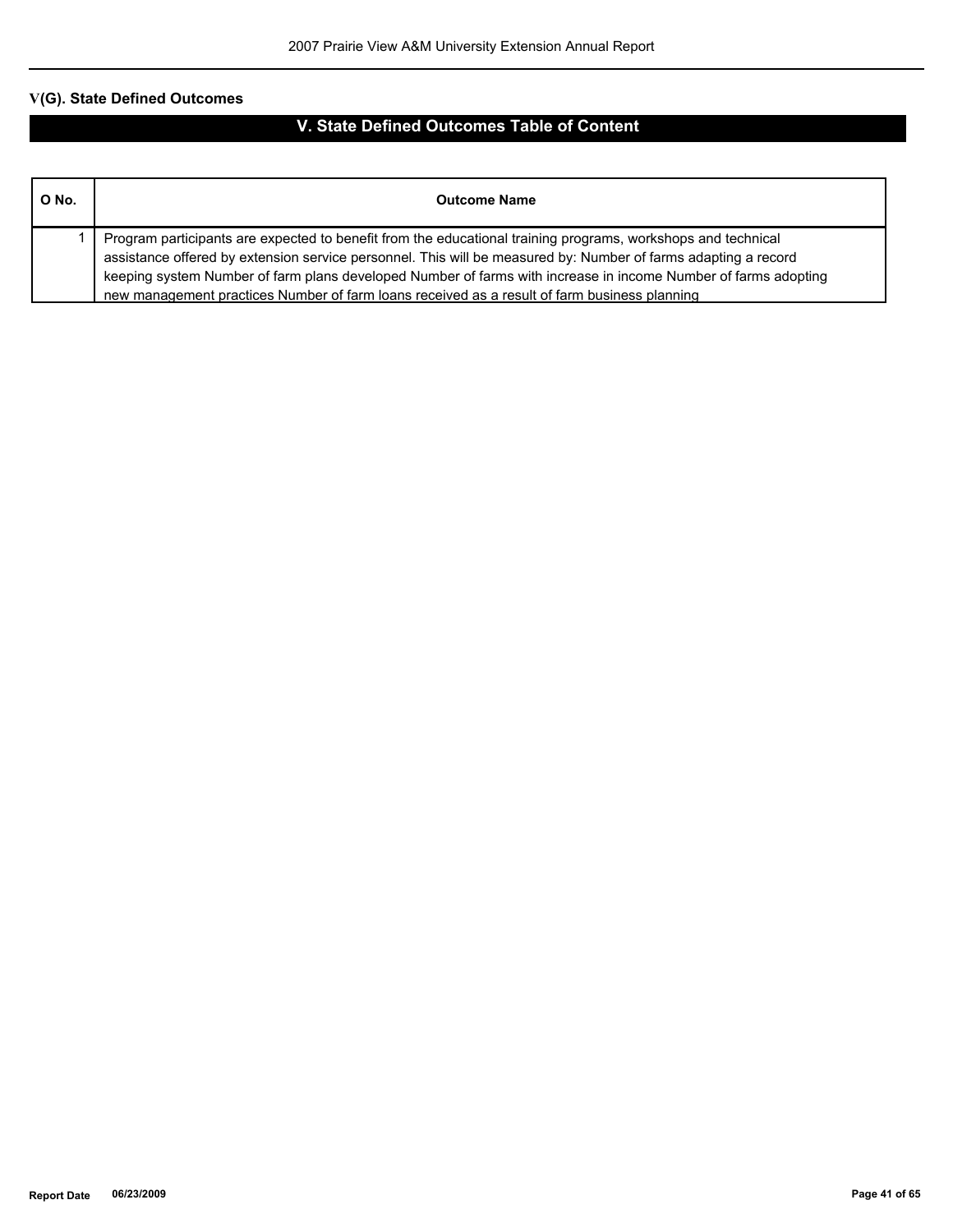#### **1. Outcome Measures**

Program participants are expected to benefit from the educational training programs, workshops and technical assistance offered by extension service personnel. This will be measured by: Number of farms adapting a record keeping system Number of farm plans developed Number of farms with increase in income Number of farms adopting new management practices Number of farm loans received as a result of farm business planning

#### **2. Associated Institution Types**

•1890 Extension

#### **3a. Outcome Type:**

Change in Knowledge Outcome Measure

#### **3b. Quantitative Outcome**

| Year | <b>Quantitative Target</b> | Actual |
|------|----------------------------|--------|
| 2007 | 175                        | 193    |

#### **3c. Qualitative Outcome or Impact Statement**

#### **Issue (Who cares and Why)**

Many farmers lack the skills necessary to grow and prosper. Because small farmers are such an important economic factor in rural communities, it is imperative that they thrive.

#### **What has been done**

Extension staff members work one on one with small farmers to improve their recordkeeping and business management skills. Also, workshop were developed to assist small farmers to improved their management skills.

#### **Results**

Nearly 200 small farmers participated in farm financial management workshops. Many others were helped one-on-one. Because of these newly developed skills, some 53 producers were able to loans to improve their operations.

#### **4. Associated Knowledge Areas**

| <b>KA Code</b> | <b>Knowledge Area</b>                                    |
|----------------|----------------------------------------------------------|
| 604            | Marketing and Distribution Practices                     |
| 602            | Business Management, Finance, and Taxation               |
| 601            | Economics of Agricultural Production and Farm Management |

#### **V(H). Planned Program (External Factors)**

#### **External factors which affected outcomes**

- Natural Disasters (drought,weather extremes,etc.)
- **Economy**

#### **Brief Explanation**

Increased fuel prices and changing economic conditions has made the need for financial management training more important to small producers.

#### **V(I). Planned Program (Evaluation Studies and Data Collection)**

#### **1. Evaluation Studies Planned**

- After Only (post program)
- During (during program)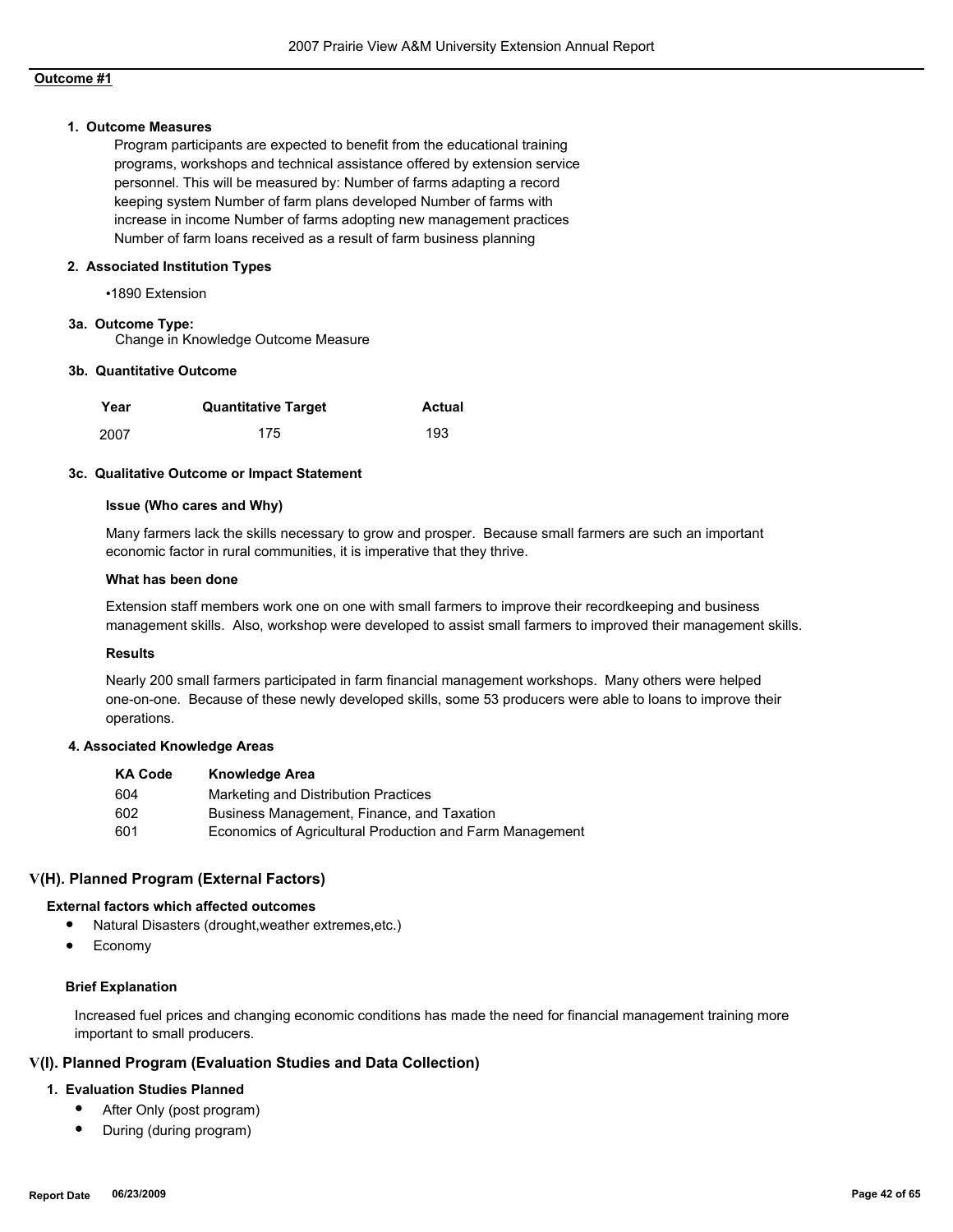## **Evaluation Results**

Over 90% of the producers surveyed indicated an increased knowledge of farm financial management.

## **Key Items of Evaluation**

Increased knowledge of farm management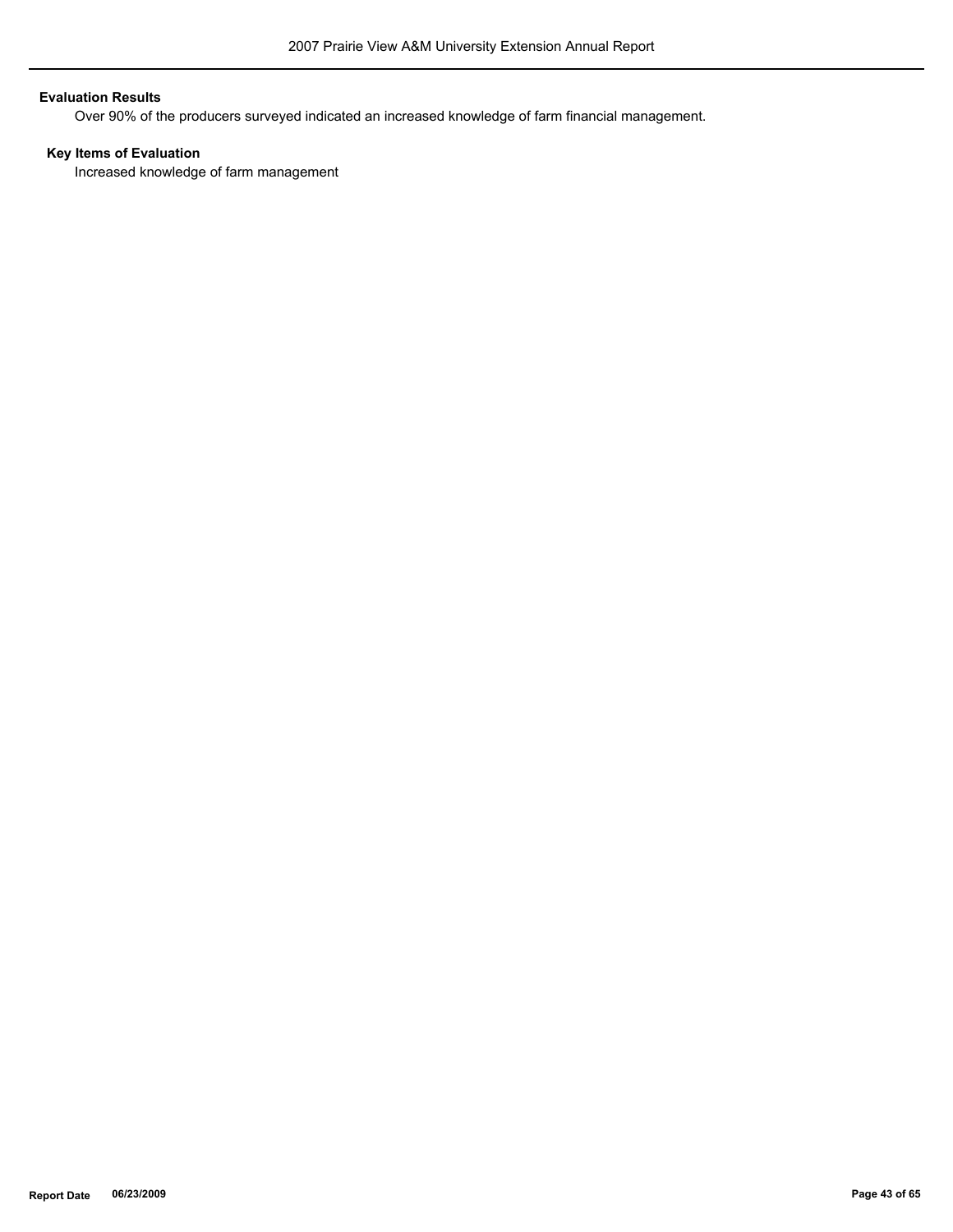## **V(A). Planned Program (Summary)**

## **1. Name of the Planned Program**

Natural Resources, Water and the Environment

## **V(B). Program Knowledge Area(s)**

## **1. Program Knowledge Areas and Percentage**

| KA<br>Code | <b>Knowledge Area</b>                             | %1862<br><b>Extension</b> | %1890<br><b>Extension</b> | %1862<br>Research | %1890<br>Research |
|------------|---------------------------------------------------|---------------------------|---------------------------|-------------------|-------------------|
| 102        | Soil, Plant, Water, Nutrient Relationships        |                           | 60%                       |                   |                   |
| 111        | Conservation and Efficient Use of Water           |                           | 20%                       |                   |                   |
| 123        | Management and Sustainability of Forest Resources |                           | 20%                       |                   |                   |
|            | Total                                             |                           | 100%                      |                   |                   |

## **V(C). Planned Program (Inputs)**

## **1. Actual amount of professional FTE/SYs expended this Program**

| <b>Year: 2007</b> | <b>Extension</b><br>Research |      |      |      |
|-------------------|------------------------------|------|------|------|
|                   | 1862                         | 1890 | 1862 | 1890 |
| Plan              | 0.0                          | 4.0  | 0.0  | 0.0  |
| <b>Actual</b>     | 0.0                          | 3.0  | 0.0  | 0.0  |

## **2. Actual dollars expended in this Program (includes Carryover Funds from previous years)**

| <b>Extension</b>    |                | <b>Research</b> |                |
|---------------------|----------------|-----------------|----------------|
| Smith-Lever 3b & 3c | 1890 Extension | <b>Hatch</b>    | Evans-Allen    |
| 0                   | 144027         | $\Omega$        | U              |
| 1862 Matching       | 1890 Matching  | 1862 Matching   | 1890 Matching  |
| 0                   | 85515          | $\Omega$        | <sup>0</sup>   |
| 1862 All Other      | 1890 All Other | 1862 All Other  | 1890 All Other |
| 0                   | 8757           | 0               | 0              |

## **V(D). Planned Program (Activity)**

## **1. Brief description of the Activity**

 The safety and conservation of environment is a key factor for rural communities.Extension, Conducted educational programs Conducted subject matter workshops/field days/tours

Provided one-on-one technical assistance/consultations

Conducted training programs

Assisted clients with conservation plans

## **2. Brief description of the target audience**

Small scale and socially disadvantaged agricultural producers and landowners.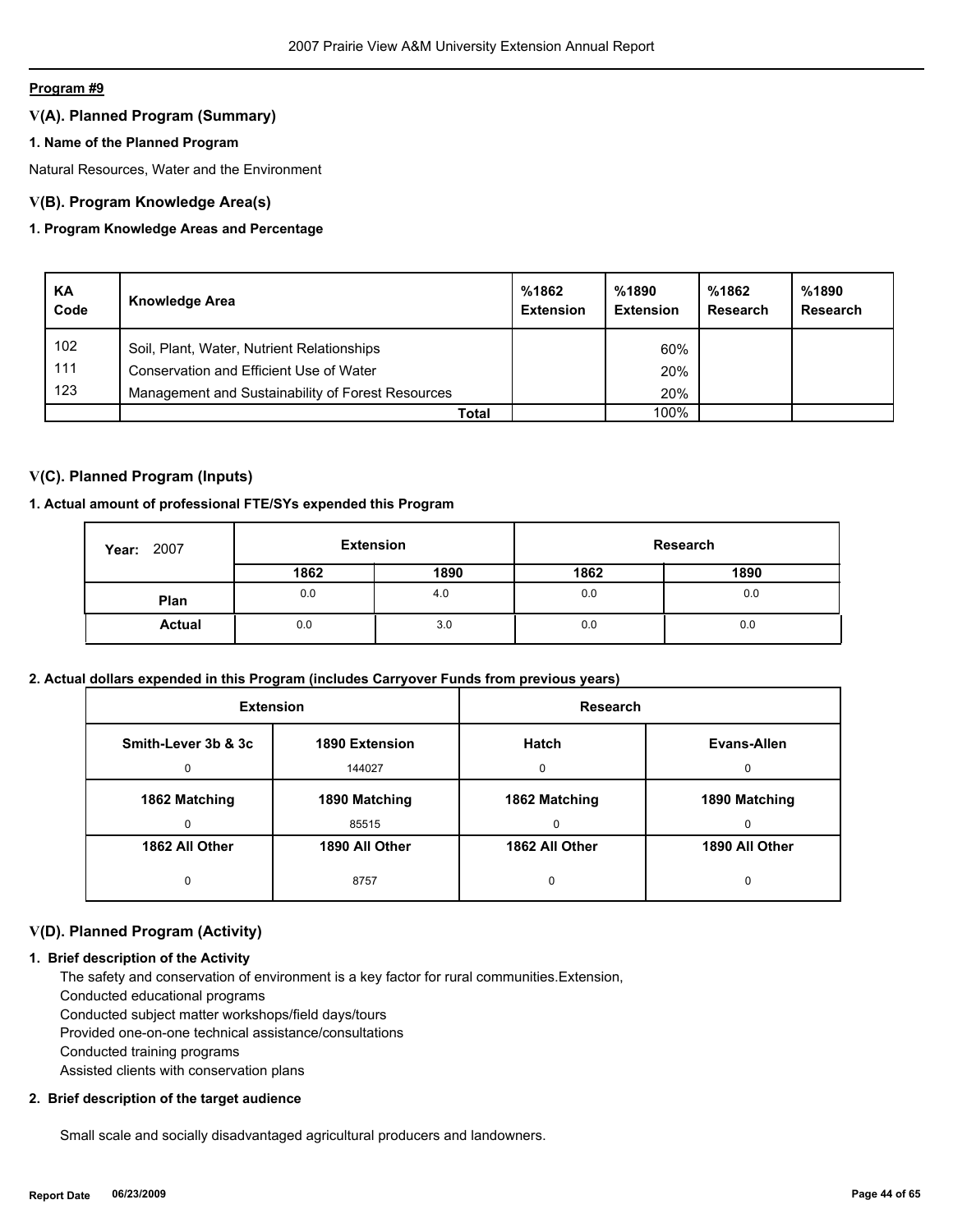## **V(E). Planned Program (Outputs)**

#### **1. Standard output measures**

**Target for the number of persons (contacts) reached through direct and indirect contact methods**

|      | <b>Direct Contacts</b><br><b>Adults</b> | <b>Indirect Contacts</b><br><b>Adults</b> | <b>Direct Contacts</b><br>Youth | <b>Indirect Contacts</b><br>Youth |
|------|-----------------------------------------|-------------------------------------------|---------------------------------|-----------------------------------|
| Year | Target                                  | Target                                    | Target                          | <b>Target</b>                     |
| Plan | 300                                     | 2400                                      | 75                              | 180                               |
| 2007 | 341                                     | 2298                                      | 64                              | 216                               |

#### **2. Number of Patent Applications Submitted (Standard Research Output)**

#### **Patent Applications Submitted**

**Plan:** 0 **Year Target** 2007 : 0

#### **Patents listed**

#### **3. Publications (Standard General Output Measure)**

|                     | Number of Peer Reviewed Publications |          |       |
|---------------------|--------------------------------------|----------|-------|
|                     | <b>Extension</b>                     | Research | Total |
| <b>Plan</b><br>2007 | $\mathbf{I}$                         | 0        | n     |

#### **V(F). State Defined Outputs**

# **Output Target**

## **Output #1**

## **Output Measure**

● Conduct educational programs focusing on natural resources, water and the environment Provide one-on-one technical assistance/consultations. Assist small scale and socially disadvantaged farmers and the Natural Resources Conservation Service to develop best management practices and/or conservation plans.

| Year | <b>Target</b> | <b>Actual</b> |
|------|---------------|---------------|
| 2007 | 525           | 481           |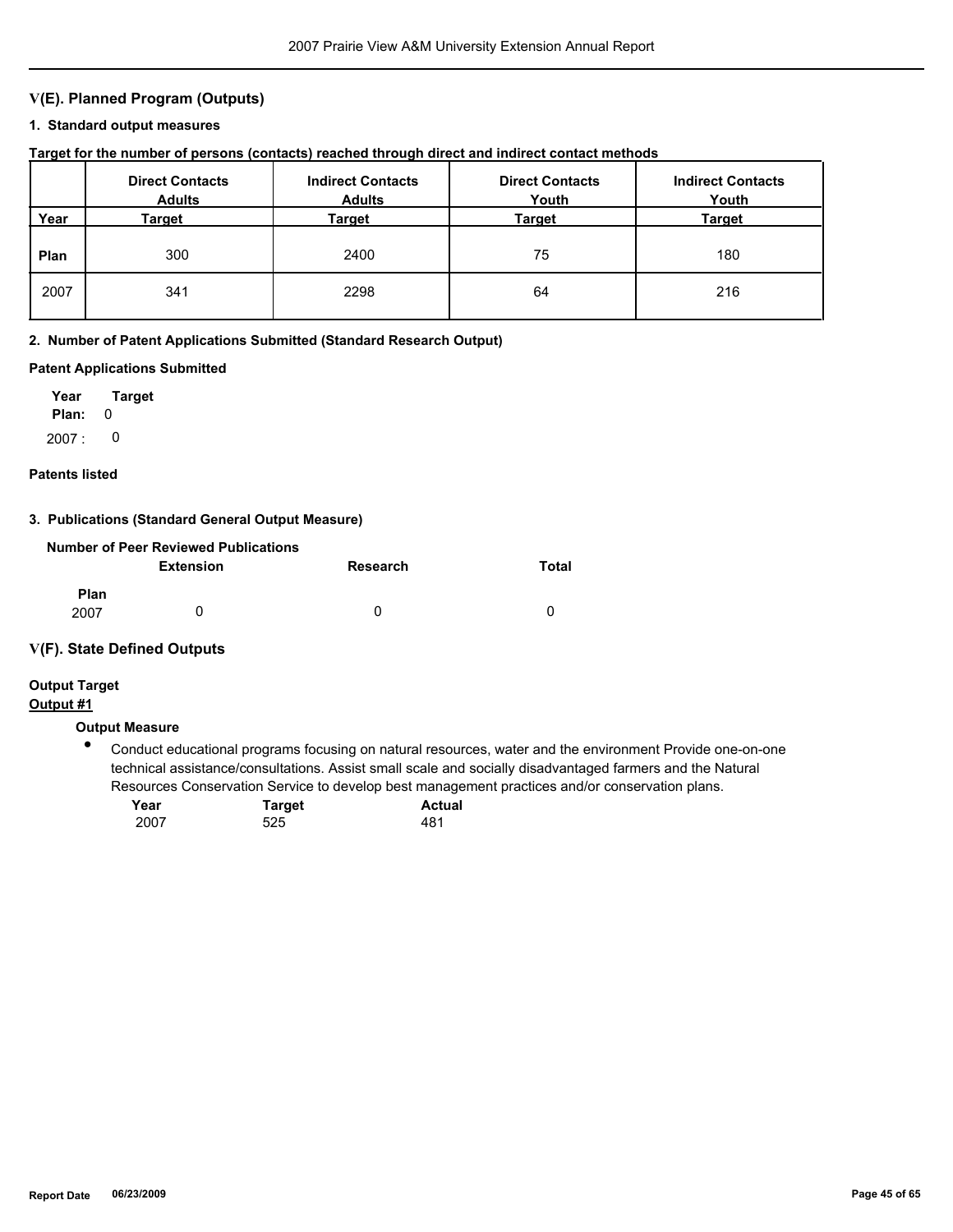| O No. | <b>Outcome Name</b>                                                                                                                                                                                                                                                                                                                                                                           |
|-------|-----------------------------------------------------------------------------------------------------------------------------------------------------------------------------------------------------------------------------------------------------------------------------------------------------------------------------------------------------------------------------------------------|
|       | Program participants are expected to benefit from the educational training programs, workshops, and technical<br>assistance offered by extension service personnel. This will be measured by: Number of farms adopting best<br>management practices Number of conservation plans developed Number of farms with forest management plans<br>Number of farms adopting new management techniques |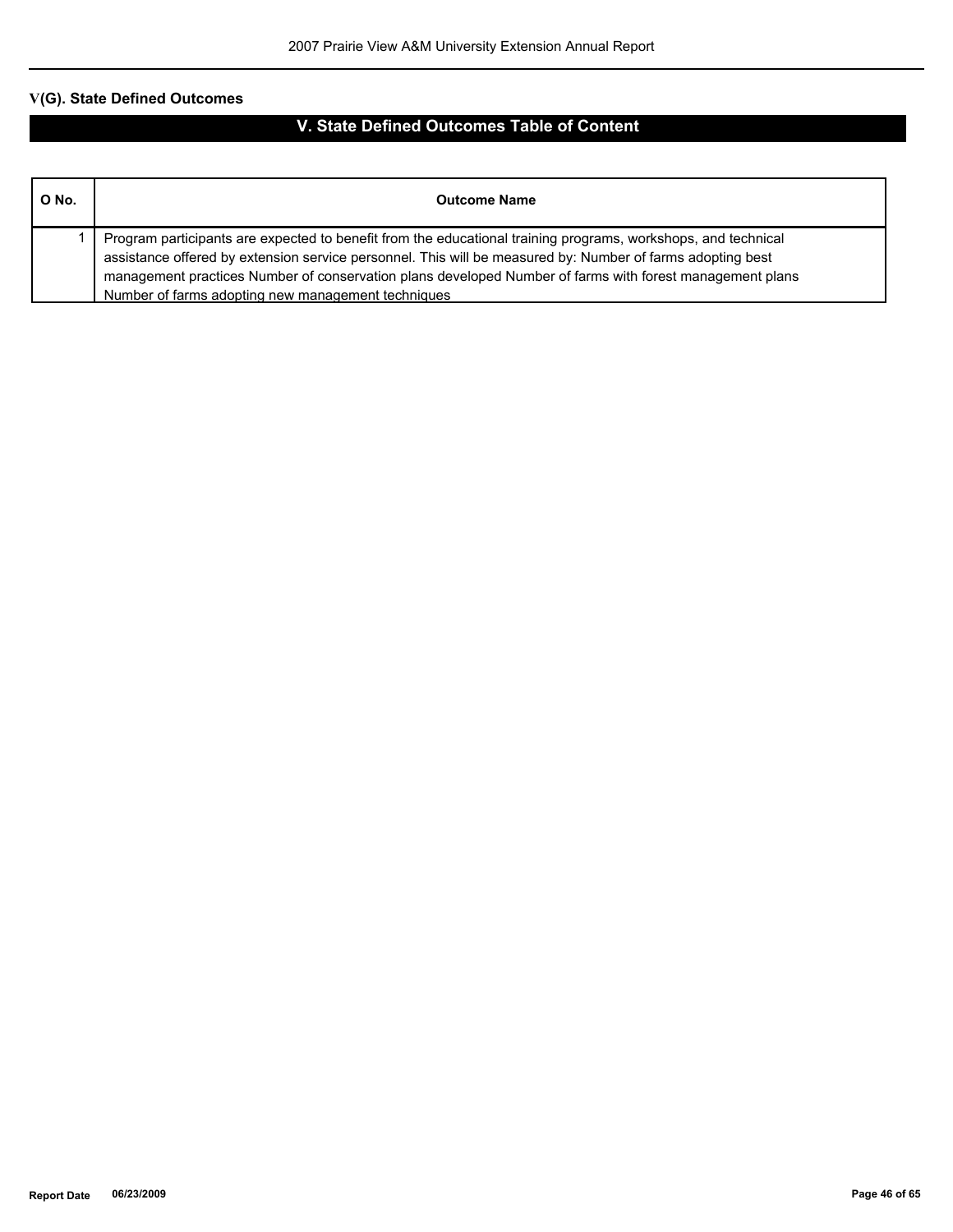#### **1. Outcome Measures**

Program participants are expected to benefit from the educational training programs, workshops, and technical assistance offered by extension service personnel. This will be measured by: Number of farms adopting best management practices Number of conservation plans developed Number of farms with forest management plans Number of farms adopting new management techniques

#### **2. Associated Institution Types**

•1890 Extension

#### **3a. Outcome Type:**

Change in Knowledge Outcome Measure

#### **3b. Quantitative Outcome**

| Year | <b>Quantitative Target</b> | <b>Actual</b> |
|------|----------------------------|---------------|
| 2007 | 75                         | 81            |

#### **3c. Qualitative Outcome or Impact Statement**

#### **Issue (Who cares and Why)**

The conservation and management of land and other natural resources in rural communities is important to their survival.

#### **What has been done**

Extension developed a series of workshop designed to assist landowners in rural communities to conserve their surroundings and help the environment.

#### **Results**

Eight-one participants adopted best management practices that help to improve the environment and conserve the natural resources in their rural communities.

#### **4. Associated Knowledge Areas**

| <b>KA Code</b> | <b>Knowledge Area</b>                             |
|----------------|---------------------------------------------------|
| 123            | Management and Sustainability of Forest Resources |
| 111            | Conservation and Efficient Use of Water           |
| 102            | Soil, Plant, Water, Nutrient Relationships        |

## **V(H). Planned Program (External Factors)**

## **External factors which affected outcomes**

● Natural Disasters (drought,weather extremes,etc.)

## **Brief Explanation**

Extreme weather played a factor in carrying out some of the plans for this program.The were extreme moisture conditions in parts of the state and drought like conditions in other parts of the state.

## **V(I). Planned Program (Evaluation Studies and Data Collection)**

## **1. Evaluation Studies Planned**

- After Only (post program)
- During (during program)

## **Evaluation Results**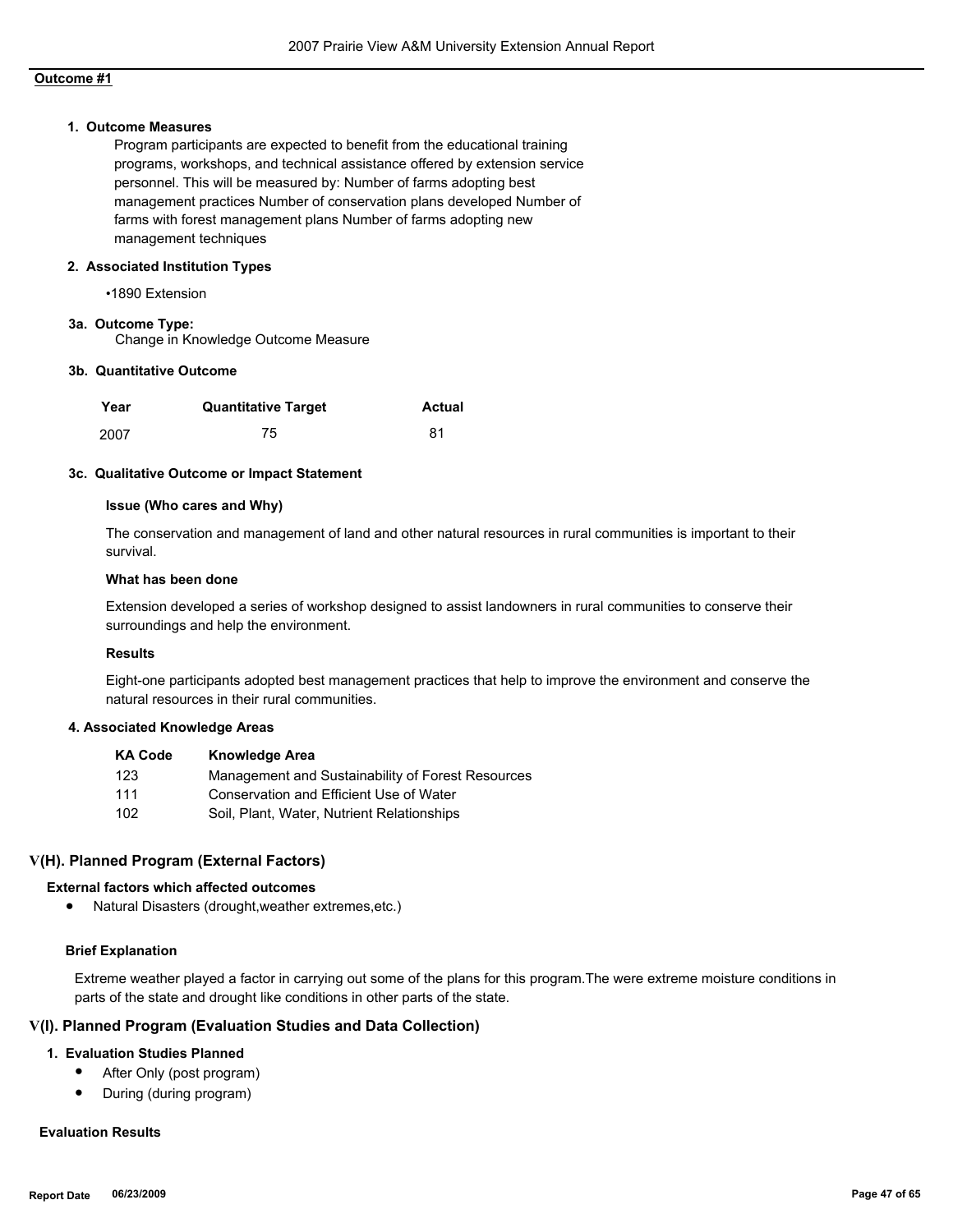Iniondividuals surveyed indicated that they enjoyed the programs presented.Approximately 80 % indicated that they would adopt at least one of the Best Management Practices (BMP's) they were trained on.Seventy-five percent have or will have conservation plans.

## **Key Items of Evaluation**

Adoption of Best Management Practices.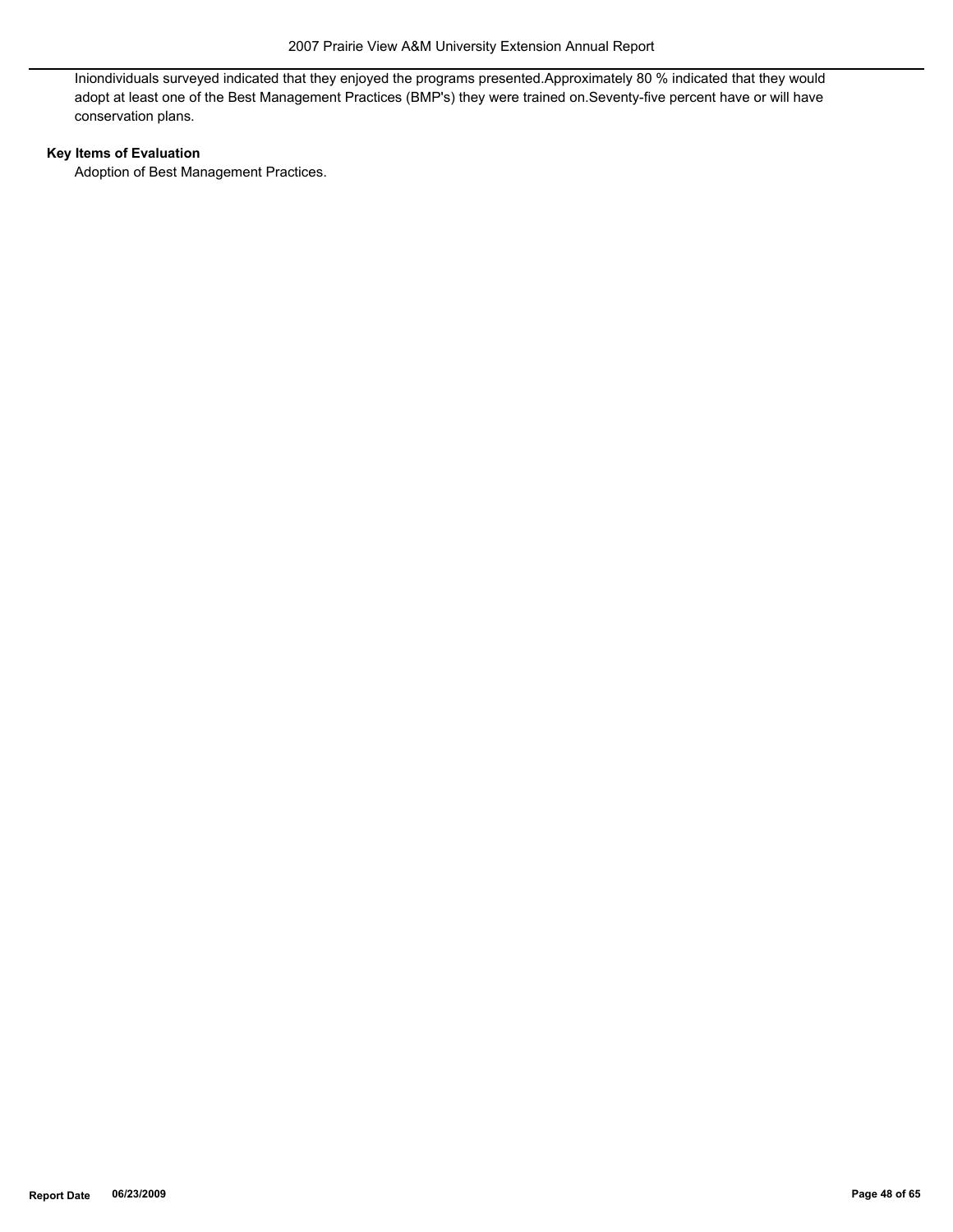## **V(A). Planned Program (Summary)**

## **1. Name of the Planned Program**

Families, Youth and Communities - 1

## **V(B). Program Knowledge Area(s)**

## **1. Program Knowledge Areas and Percentage**

| KA<br>Code | Knowledge Area                            | %1862<br><b>Extension</b> | %1890<br><b>Extension</b> | %1862<br>Research | %1890<br>Research |
|------------|-------------------------------------------|---------------------------|---------------------------|-------------------|-------------------|
| 801        | Individual and Family Resource Management |                           | 100%                      |                   |                   |
|            | Total                                     |                           | 100%                      |                   |                   |

## **V(C). Planned Program (Inputs)**

#### **1. Actual amount of professional FTE/SYs expended this Program**

| 2007<br>Year: |      | Research<br><b>Extension</b> |      |      |
|---------------|------|------------------------------|------|------|
|               | 1862 | 1890                         | 1862 | 1890 |
| Plan          | 0.0  | 3.1                          | 0.0  | 0.0  |
| <b>Actual</b> | 0.0  | 3.0                          | 0.0  | 0.0  |

## **2. Actual dollars expended in this Program (includes Carryover Funds from previous years)**

| <b>Extension</b>         |                          | <b>Research</b>    |                    |
|--------------------------|--------------------------|--------------------|--------------------|
| Smith-Lever 3b & 3c<br>0 | 1890 Extension<br>144027 | Hatch<br>$\Omega$  | Evans-Allen<br>0   |
| 1862 Matching<br>0       | 1890 Matching<br>85515   | 1862 Matching<br>0 | 1890 Matching<br>0 |
| 1862 All Other           | 1890 All Other           | 1862 All Other     | 1890 All Other     |
| 0                        | 8757                     | 0                  | 0                  |

## **V(D). Planned Program (Activity)**

## **1. Brief description of the Activity**

Individuals and families will learn to take control of their finances through experiential learning activities.

## **2. Brief description of the target audience**

Low Income families, Single Parents, College Students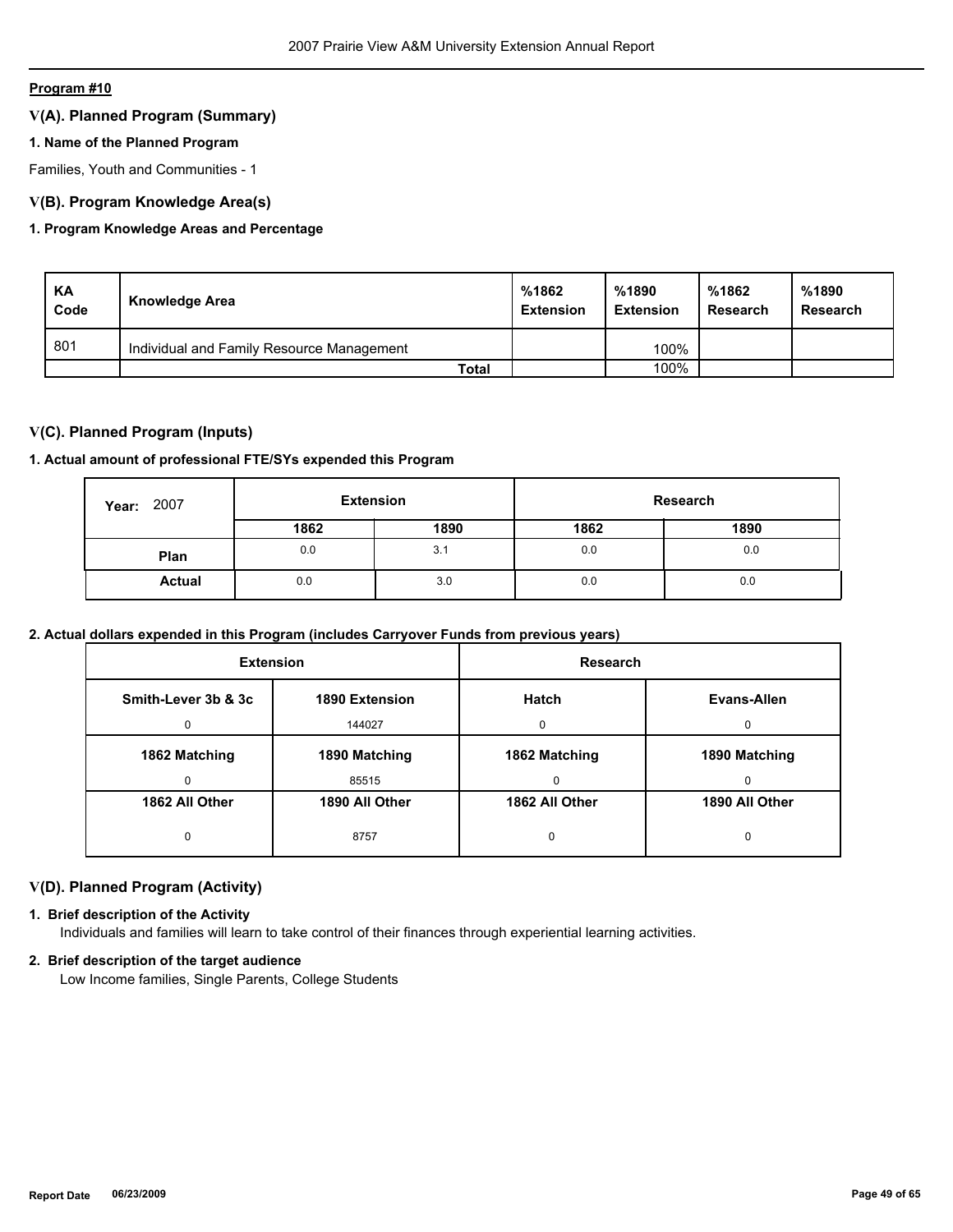## **V(E). Planned Program (Outputs)**

## **1. Standard output measures**

## **Target for the number of persons (contacts) reached through direct and indirect contact methods**

|      | <b>Direct Contacts</b><br><b>Adults</b> | <b>Indirect Contacts</b><br><b>Adults</b> | <b>Direct Contacts</b><br>Youth | <b>Indirect Contacts</b><br>Youth |
|------|-----------------------------------------|-------------------------------------------|---------------------------------|-----------------------------------|
| Year | Target                                  | Target                                    | Target                          | Target                            |
| Plan | 250                                     | 300                                       | 500                             | 100                               |
| 2007 | 324                                     | 392                                       | 510                             | 123                               |

#### **2. Number of Patent Applications Submitted (Standard Research Output)**

#### **Patent Applications Submitted**

**Plan:** 0 **Year Target** 2007 : 0

#### **Patents listed**

## **3. Publications (Standard General Output Measure)**

|             | <b>Number of Peer Reviewed Publications</b> |          |          |
|-------------|---------------------------------------------|----------|----------|
|             | Extension                                   | Research | Total    |
| <b>Plan</b> |                                             |          |          |
| 2007        |                                             | 0        | $\Omega$ |

#### **V(F). State Defined Outputs**

# **Output Target**

## **Output #1**

## **Output Measure**

● Conduct educational programs on family resource management, budgeting and credit management. Provide one-on-one consultations for individuals and families. Number of participants attending conferences/seminars and train-the-trainer sessions

| Year | <b>Target</b> | <b>Actual</b> |
|------|---------------|---------------|
| 2007 | 350           | 378           |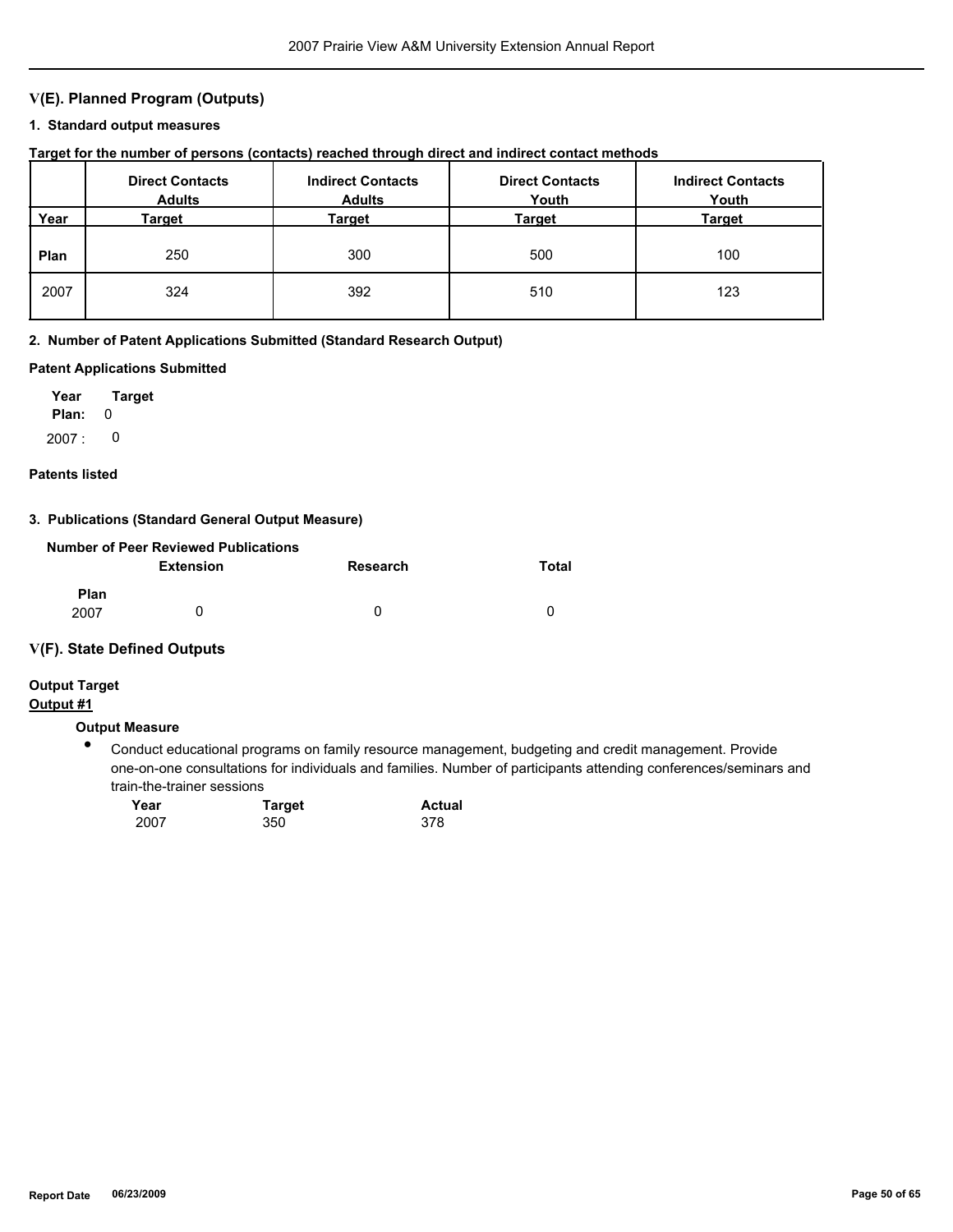| O No. | <b>Outcome Name</b>                                                                                                                                                                               |
|-------|---------------------------------------------------------------------------------------------------------------------------------------------------------------------------------------------------|
|       | Improved credit scores Number of savings account Number of clientele developing a budgeting plan Number of<br>individuals and families setting goals Number of individuals and families investing |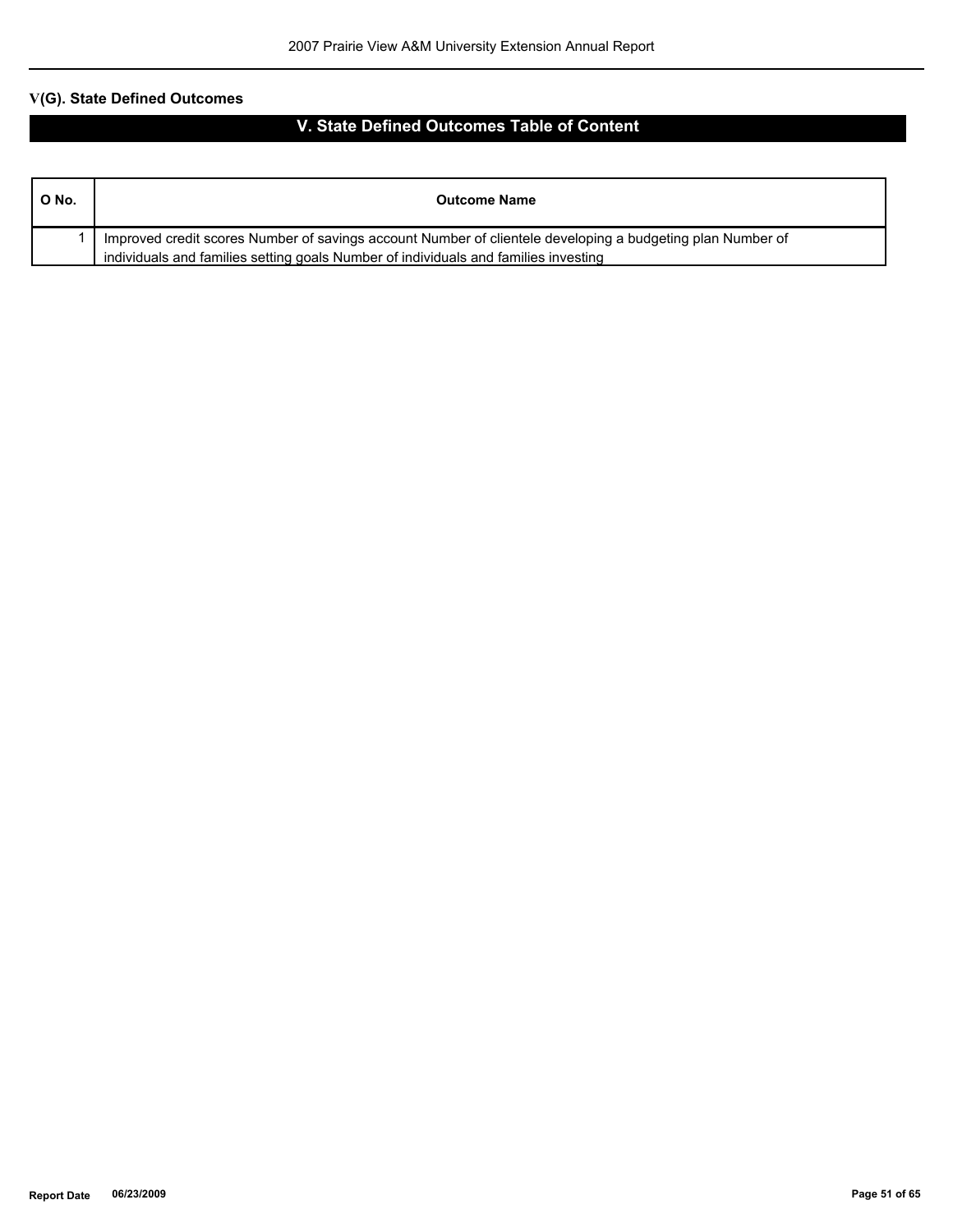#### **1. Outcome Measures**

Improved credit scores Number of savings account Number of clientele developing a budgeting plan Number of individuals and families setting goals Number of individuals and families investing

#### **2. Associated Institution Types**

•1890 Extension

#### **3a. Outcome Type:**

Change in Action Outcome Measure

#### **3b. Quantitative Outcome**

| Year | <b>Quantitative Target</b> | <b>Actual</b> |
|------|----------------------------|---------------|
| 2007 | 425                        |               |

#### **3c. Qualitative Outcome or Impact Statement**

#### **Issue (Who cares and Why)**

Home budgeting and financial planning are the keys for helping families with limited resources find their way out of poverty.

#### **What has been done**

Educational programs designed to train families how to budget and to save were developed by the Cooperative Extension Program

#### **Results**

Numerous families developed a family budget and follow it as a way to stay financially secure. Several of the participants have opened savings accounts and are now saving on a monthly basis.

#### **4. Associated Knowledge Areas**

| <b>KA Code</b> | <b>Knowledge Area</b>                     |
|----------------|-------------------------------------------|
| 801            | Individual and Family Resource Management |

#### **V(H). Planned Program (External Factors)**

## **External factors which affected outcomes**

● Economy

#### **Brief Explanation**

Changes in the economy and the rising costs of fuel and food have affected the clientele and their budgeting/savings patterns.

#### **V(I). Planned Program (Evaluation Studies and Data Collection)**

#### **1. Evaluation Studies Planned**

- During (during program)
- Other (Pre and Post Test)

#### **Evaluation Results**

Nearly 90% of the clients indicated that they had improved their financial management skills.Approximately 63% indicated that they tried to save on a monthly basis.

#### **Key Items of Evaluation**

 Increased financial management skills. Saving plans.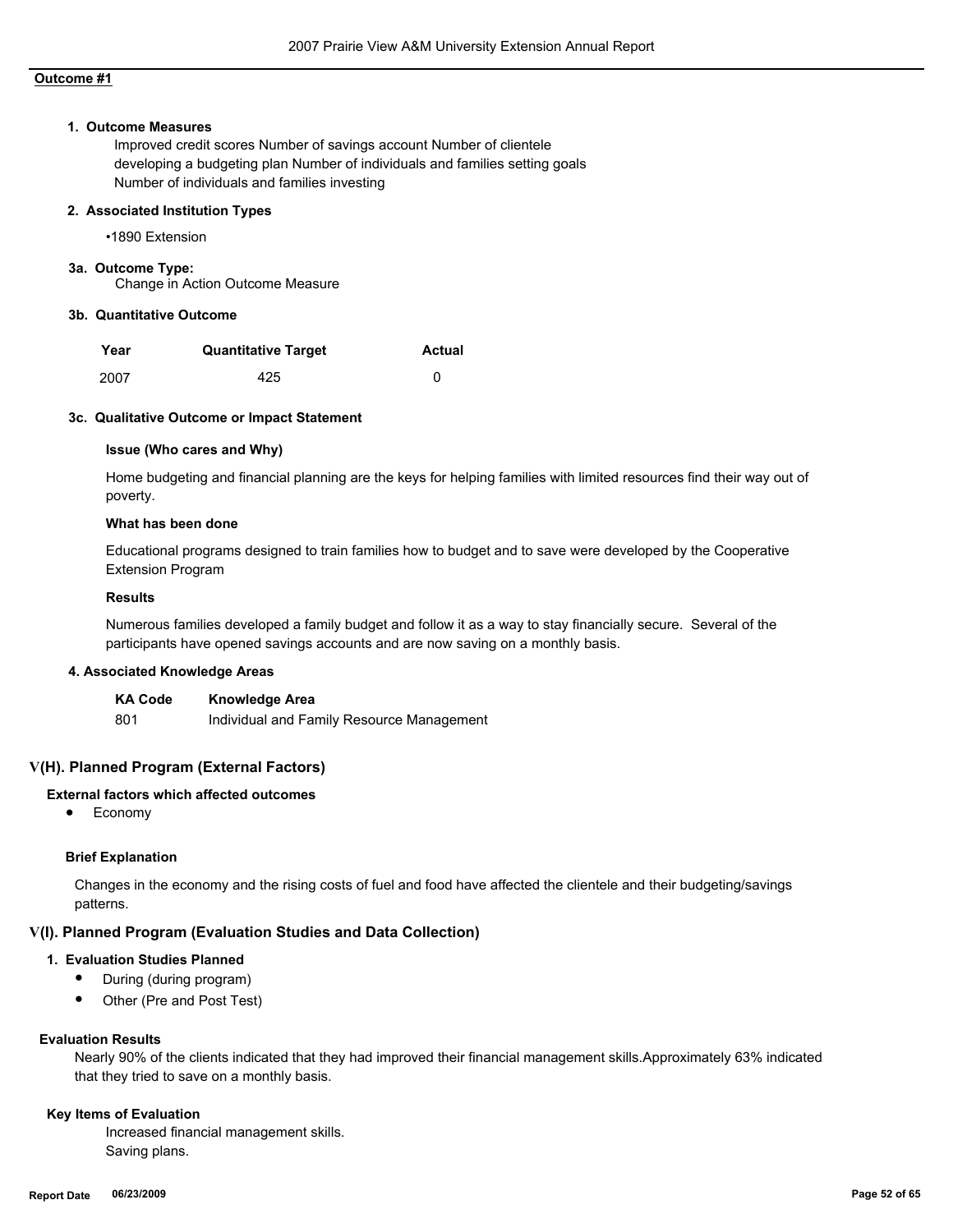## **V(A). Planned Program (Summary)**

## **1. Name of the Planned Program**

Human Nutrition

## **V(B). Program Knowledge Area(s)**

## **1. Program Knowledge Areas and Percentage**

| KA<br>Code | Knowledge Area                   | %1862<br><b>Extension</b> | %1890<br><b>Extension</b> | %1862<br>Research | %1890<br><b>Research</b> |
|------------|----------------------------------|---------------------------|---------------------------|-------------------|--------------------------|
| 703        | Nutrition Education and Behavior |                           | 100%                      |                   |                          |
|            | Total                            |                           | 100%                      |                   |                          |

## **V(C). Planned Program (Inputs)**

#### **1. Actual amount of professional FTE/SYs expended this Program**

| 2007<br>Year: | <b>Extension</b> |      | Research |      |
|---------------|------------------|------|----------|------|
|               | 1862             | 1890 | 1862     | 1890 |
| Plan          | 0.0              | 7.0  | 0.0      | 0.0  |
| <b>Actual</b> | 0.0              | 7.0  | 0.0      | 0.0  |

## **2. Actual dollars expended in this Program (includes Carryover Funds from previous years)**

| <b>Extension</b>    |                | Research       |                |
|---------------------|----------------|----------------|----------------|
| Smith-Lever 3b & 3c | 1890 Extension | Hatch          | Evans-Allen    |
|                     | 336063         | $\Omega$       | <sup>0</sup>   |
| 1862 Matching       | 1890 Matching  | 1862 Matching  | 1890 Matching  |
|                     | 199535         | 0              | $\Omega$       |
| 1862 All Other      | 1890 All Other | 1862 All Other | 1890 All Other |
| 0                   | 20433          | 0              | O              |

## **V(D). Planned Program (Activity)**

## **1. Brief description of the Activity**

 one-on-one consultations on-site food demonstrations train the trainer opportunities

educational programs and classes

 a series of nutrition classes to special interest groups Exhibiting educational displays at various sites

## **2. Brief description of the target audience**

 Minority families and individuals Senior adults Single parents Persons coping with chronic illnesses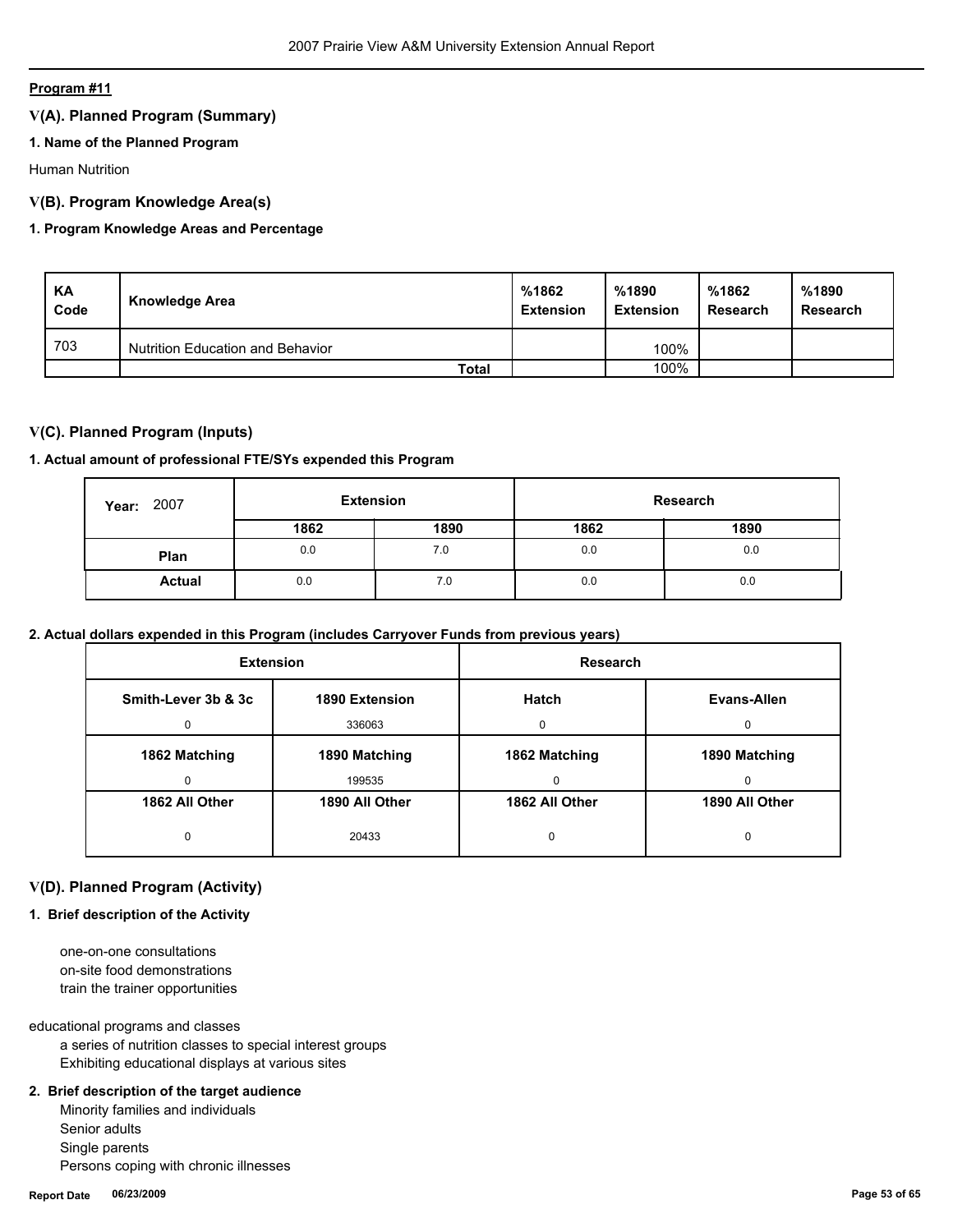## **V(E). Planned Program (Outputs)**

#### **1. Standard output measures**

## **Target for the number of persons (contacts) reached through direct and indirect contact methods**

|      | <b>Direct Contacts</b><br><b>Adults</b> | <b>Indirect Contacts</b><br><b>Adults</b> | <b>Direct Contacts</b><br>Youth | <b>Indirect Contacts</b><br>Youth |
|------|-----------------------------------------|-------------------------------------------|---------------------------------|-----------------------------------|
| Year | Target                                  | Target                                    | Target                          | <b>Target</b>                     |
| Plan | 8025                                    | 10025                                     | 660                             | 1660                              |
| 2007 | 9979                                    | 10115                                     | 721                             | 1753                              |

#### **2. Number of Patent Applications Submitted (Standard Research Output)**

#### **Patent Applications Submitted**

**Plan:** 0 **Year Target**  $2007: 0$ 

#### **Patents listed**

#### **3. Publications (Standard General Output Measure)**

|                     | Number of Peer Reviewed Publications |          |       |
|---------------------|--------------------------------------|----------|-------|
|                     | <b>Extension</b>                     | Research | Total |
| <b>Plan</b><br>2007 |                                      | 0        | n     |

#### **V(F). State Defined Outputs**

## **Output Target**

## **Output #1**

## **Output Measure**

● Conduct educational programs on basic nutrition Enroll participants in a series of nutrition educational classes Conduct nutrition workshops and seminars on new dietary guidelines and MyPyramid Disseminate information letters addressing nutrition and health Conduct on site food demonstrations for senior adults and parents

| Year | Target | <b>Actual</b> |
|------|--------|---------------|
| 2007 | 600    | 713           |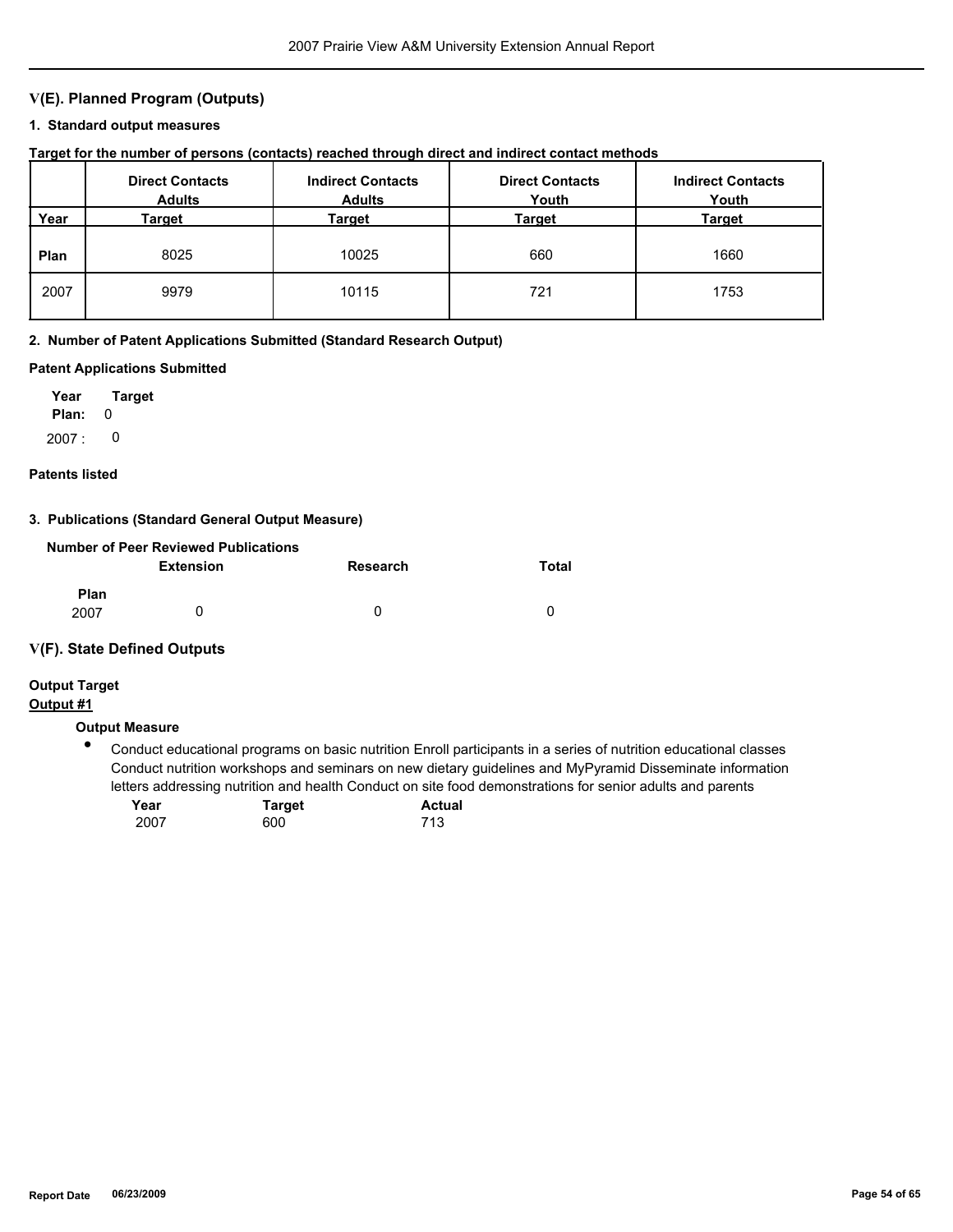| O No. | <b>Outcome Name</b>                                                                                                                                                                                                                                                                                                                                                            |
|-------|--------------------------------------------------------------------------------------------------------------------------------------------------------------------------------------------------------------------------------------------------------------------------------------------------------------------------------------------------------------------------------|
|       | Participants understand and use MyPyramid in meal buying and preparation Participants become aware of diet<br>related diseases Participants understand the connection between diet and exercise Participants increase<br>consumption of fruits and vegetables Expectant teen mothers adopt healthy eating habits Participants modify<br>recipes to decrease amount of calories |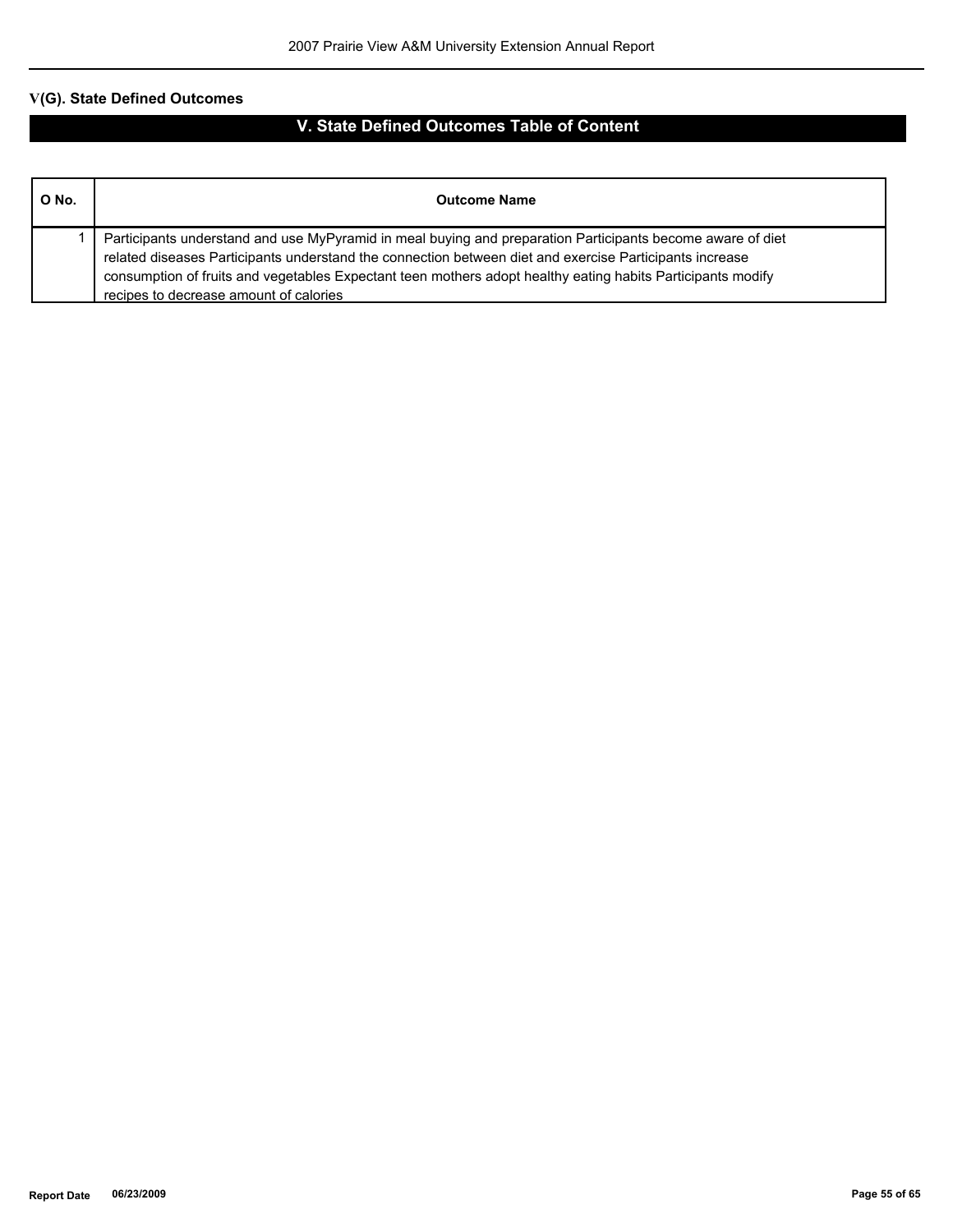#### **1. Outcome Measures**

Participants understand and use MyPyramid in meal buying and preparation Participants become aware of diet related diseases Participants understand the connection between diet and exercise Participants increase consumption of fruits and vegetables Expectant teen mothers adopt healthy eating habits Participants modify recipes to decrease amount of calories

#### **2. Associated Institution Types**

•1890 Extension

## **3a. Outcome Type:**

Change in Condition Outcome Measure

#### **3b. Quantitative Outcome**

| Year | <b>Quantitative Target</b> | <b>Actual</b> |
|------|----------------------------|---------------|
| 2007 | 1050                       |               |

#### **3c. Qualitative Outcome or Impact Statement**

#### **Issue (Who cares and Why)**

Proper nutrition is a concern for people live at or below poverty. They often do not hve access to and/or consume the proper amouts of fruits and vegetable. Also, many do not get the proper amount of exercise to maintain a healthy lifestyle.

#### **What has been done**

Educational programs focusing on human nutrition and health were developed. These programs target socially disadvantaged communities.

#### **Results**

Participants gained a greater knowledge of MyPyramid and they are using it to make healthier choices in their diets. They have also adopted healthier habits such as portion control and exercise.

#### **4. Associated Knowledge Areas**

**KA Code Knowledge Area** 703 Nutrition Education and Behavior

## **V(H). Planned Program (External Factors)**

#### **External factors which affected outcomes**

● Economy

#### **Brief Explanation**

 Economic conditions including the increased costs associted with food have made human nutrition more difficult for socially disadvantaged families.

#### **V(I). Planned Program (Evaluation Studies and Data Collection)**

#### **1. Evaluation Studies Planned**

- During (during program)
- Other (pre-post assessments)

#### **Evaluation Results**

Survey indicate that:

 65% increased knowledge of the essentials of human nutrition 83% increased the ability to select low-cost, nutritious foods 89% improved practices in food preparation and safety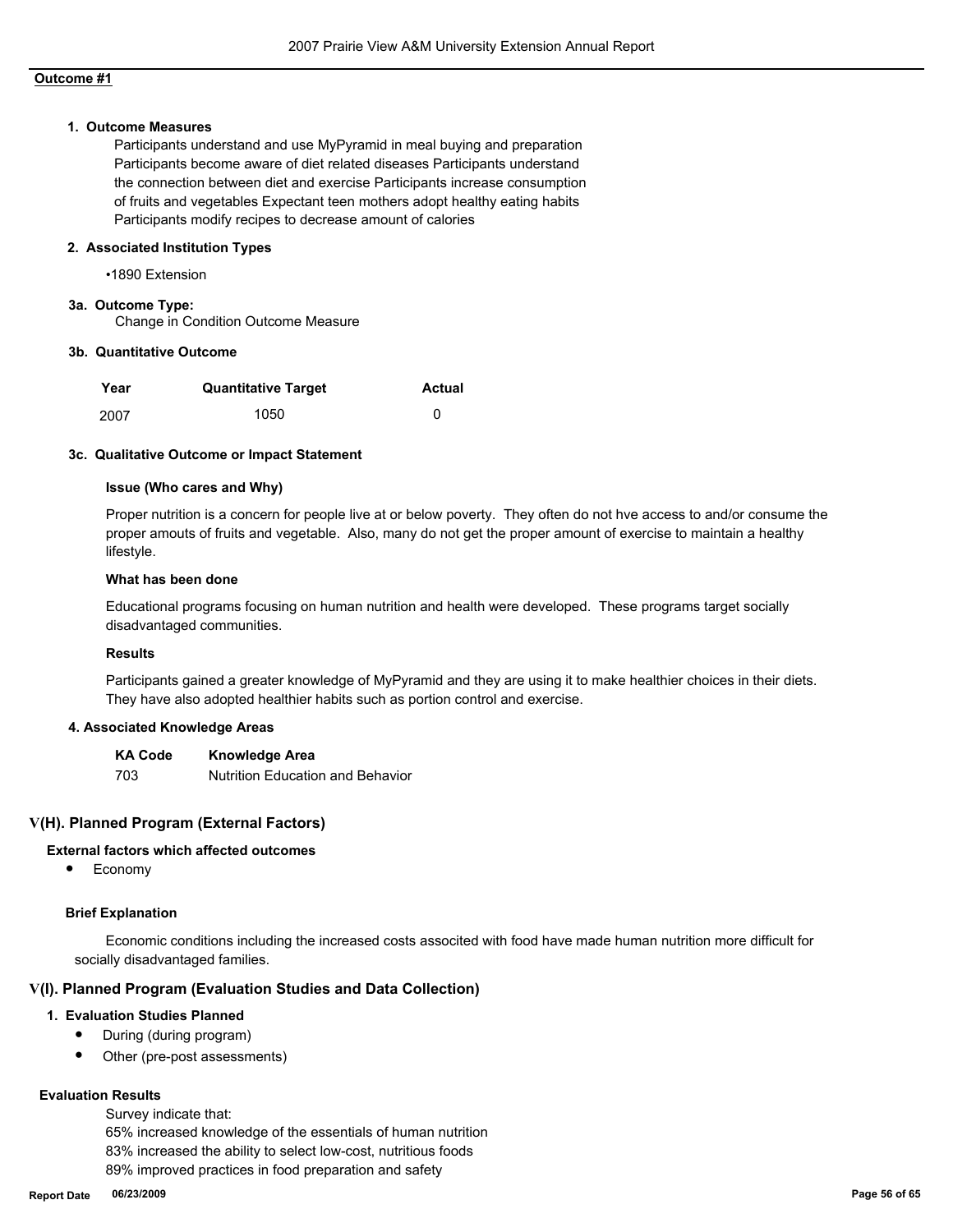# **Key Items of Evaluation**

Increased knowledge and adoption of human nutrition training.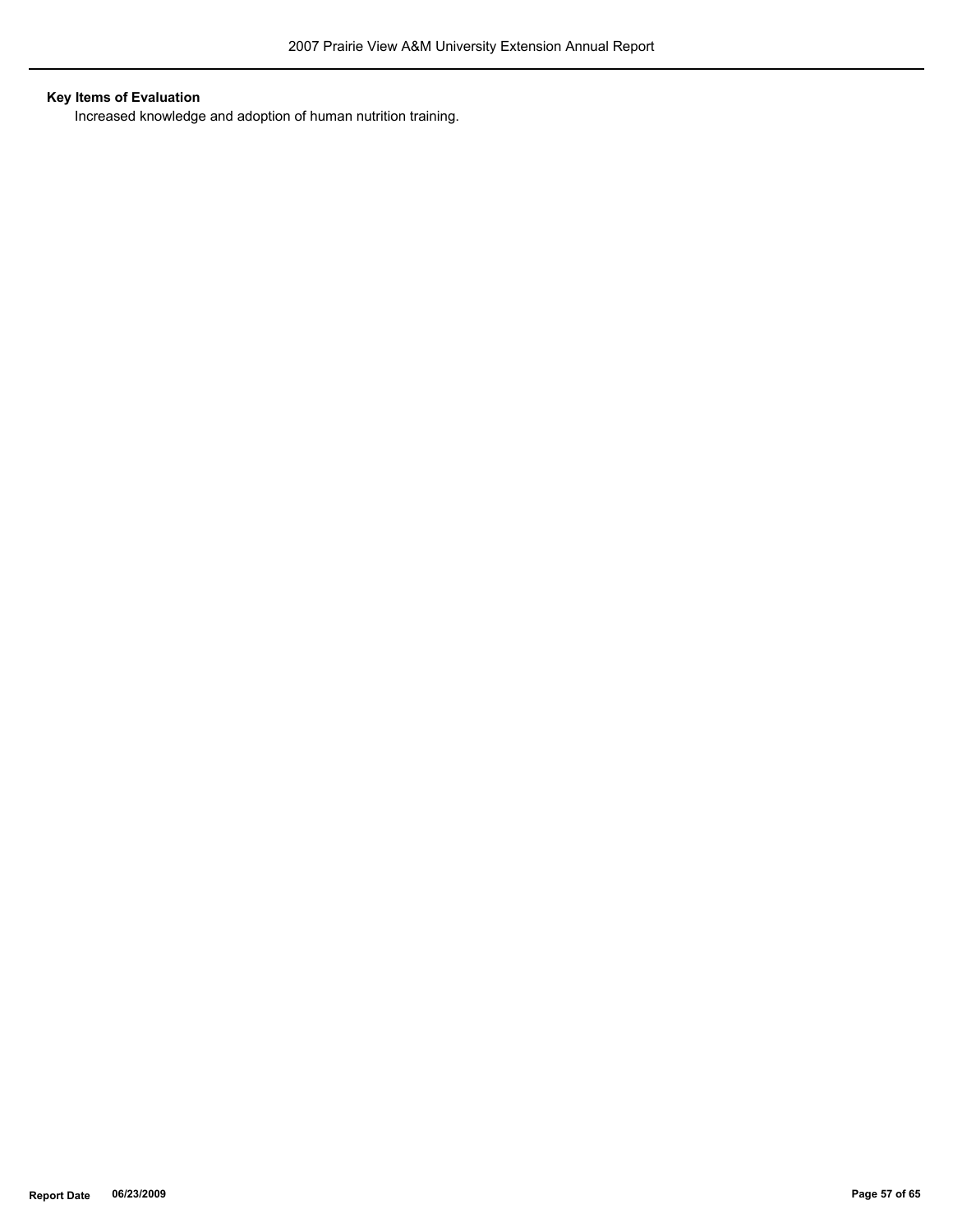## **V(A). Planned Program (Summary)**

## **1. Name of the Planned Program**

Families, Youth and Communities - 2

## **V(B). Program Knowledge Area(s)**

## **1. Program Knowledge Areas and Percentage**

| KA<br>Code | Knowledge Area                          | %1862<br><b>Extension</b> | %1890<br><b>Extension</b> | %1862<br>Research | %1890<br>Research |
|------------|-----------------------------------------|---------------------------|---------------------------|-------------------|-------------------|
| 802        | Human Development and Family Well-Being |                           | 100%                      |                   |                   |
|            | <b>Total</b>                            |                           | 100%                      |                   |                   |

## **V(C). Planned Program (Inputs)**

#### **1. Actual amount of professional FTE/SYs expended this Program**

| 2007<br>Year: | <b>Extension</b> |      | Research |      |
|---------------|------------------|------|----------|------|
|               | 1862             | 1890 | 1862     | 1890 |
| Plan          | 0.0              | 5.4  | 0.0      | 0.0  |
| <b>Actual</b> | 0.0              | 5.5  | 0.0      | 0.0  |

## **2. Actual dollars expended in this Program (includes Carryover Funds from previous years)**

| <b>Extension</b>    |                | <b>Research</b> |                |
|---------------------|----------------|-----------------|----------------|
| Smith-Lever 3b & 3c | 1890 Extension | Hatch           | Evans-Allen    |
| 0                   | 264050         | $\Omega$        | 0              |
| 1862 Matching       | 1890 Matching  | 1862 Matching   | 1890 Matching  |
| 0                   | 156778         | 0               | 0              |
| 1862 All Other      | 1890 All Other | 1862 All Other  | 1890 All Other |
| 0                   | 16055          | 0               | 0              |

## **V(D). Planned Program (Activity)**

## **1. Brief description of the Activity**

 Conducted educational programs on parenting, grandparents as parents, improving communications and listening skills, discipline, building self esteem, and bullying.

#### **2. Brief description of the target audience**

 Single parents Grandparents as parents Teen parents Parents with children, birth to age five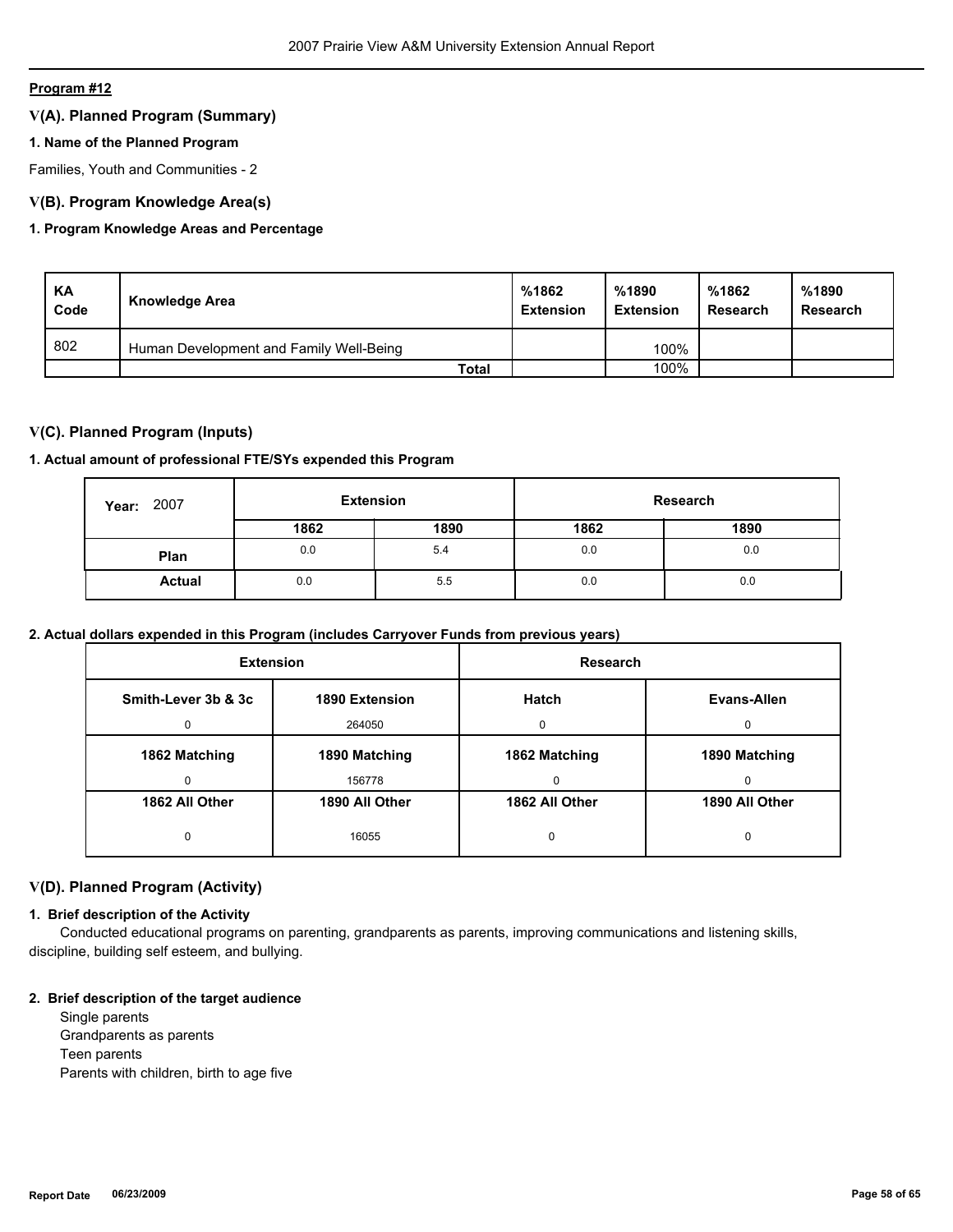## **V(E). Planned Program (Outputs)**

### **1. Standard output measures**

## **Target for the number of persons (contacts) reached through direct and indirect contact methods**

|      | <b>Direct Contacts</b><br><b>Adults</b> | <b>Indirect Contacts</b><br><b>Adults</b> | <b>Direct Contacts</b><br>Youth | <b>Indirect Contacts</b><br>Youth |
|------|-----------------------------------------|-------------------------------------------|---------------------------------|-----------------------------------|
| Year | Target                                  | Target                                    | Target                          | <b>Target</b>                     |
| Plan | 670                                     | 850                                       | 500                             | 525                               |
| 2007 | 701                                     | 816                                       | 560                             | 642                               |

#### **2. Number of Patent Applications Submitted (Standard Research Output)**

#### **Patent Applications Submitted**

**Plan:** 0 **Year Target** 2007 : 0

#### **Patents listed**

## **3. Publications (Standard General Output Measure)**

|                     | Number of Peer Reviewed Publications |                 |       |
|---------------------|--------------------------------------|-----------------|-------|
|                     | <b>Extension</b>                     | <b>Research</b> | Total |
| <b>Plan</b><br>2007 | O                                    | n               | n     |

#### **V(F). State Defined Outputs**

## **Output Target**

## **Output #1**

## **Output Measure**

 $\bullet$ Conduct educational programs on parenting Provide one-on-one consultations for parents/grandparents Participants attending conferences/seminars Students participating in classes on bullying

| Year | <b>Target</b> | <b>Actual</b> |
|------|---------------|---------------|
| 2007 | 500           | 632           |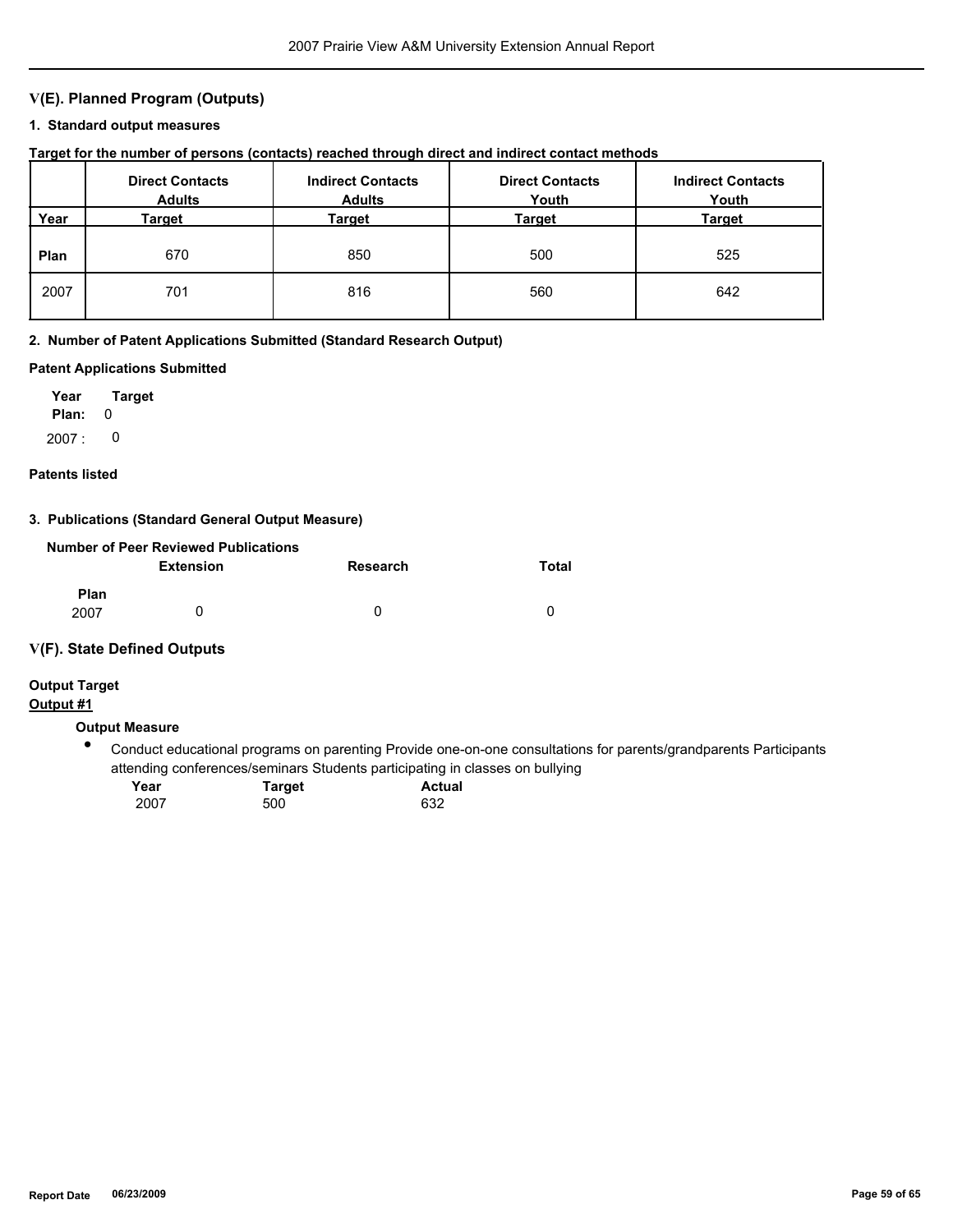| ONo. | <b>Outcome Name</b>                                                                                                                                                                    |
|------|----------------------------------------------------------------------------------------------------------------------------------------------------------------------------------------|
|      | Improved communication skills Learned new ways to manage anger Learned how to cope with stress Identify<br>effective discipline strategies Increased awareness of dealing with bullies |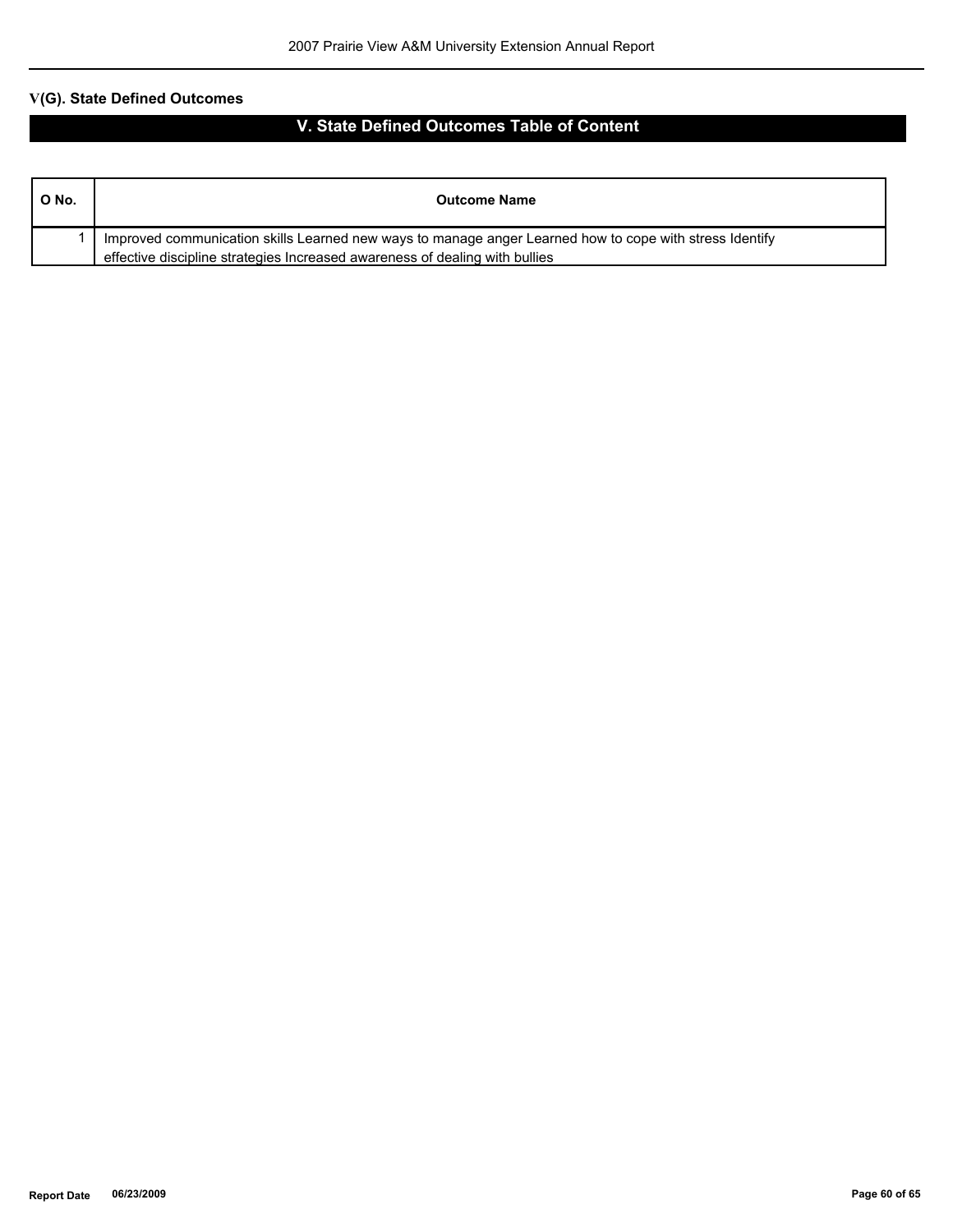#### **1. Outcome Measures**

Improved communication skills Learned new ways to manage anger Learned how to cope with stress Identify effective discipline strategies Increased awareness of dealing with bullies

#### **2. Associated Institution Types**

•1890 Extension

#### **3a. Outcome Type:**

Change in Knowledge Outcome Measure

#### **3b. Quantitative Outcome**

| Year | <b>Quantitative Target</b> | <b>Actual</b> |
|------|----------------------------|---------------|
| 2007 | 400                        | 239           |

#### **3c. Qualitative Outcome or Impact Statement**

#### **Issue (Who cares and Why)**

Parenting skill are very important. This is true whether you are a new parent, a seasoned parent are if you are a gradparent or other acting as a parent. In either case, you are faced with stress and the need to communicate.

#### **What has been done**

A series of classes were held to assist persons raising youth. These classes focused on issues concerning parenting including coping with stress, overcoming anger and methods of disciplining youth.

### **Results**

Numerous parents indicated that they increased their knowledge of how to be better parents.

#### **4. Associated Knowledge Areas**

| <b>KA Code</b> | <b>Knowledge Area</b>                   |
|----------------|-----------------------------------------|
| -802           | Human Development and Family Well-Being |

#### **V(H). Planned Program (External Factors)**

#### **External factors which affected outcomes**

- Competing Programatic Challenges
- Other (CEP staff changes)

#### **Brief Explanation**

While they have had little affect on the outcome of the program, competing programmatic challenges have made it more difficult.Likewise, changes in personnel has had some affect.

#### **V(I). Planned Program (Evaluation Studies and Data Collection)**

#### **1. Evaluation Studies Planned**

- During (during program)
- Other (Pre and Post Test)

#### **Evaluation Results**

Approximately 80% of the individuals indicated an increase in knowledge and sills concerning parenting.

#### **Key Items of Evaluation**

Increased knowledge of parenting.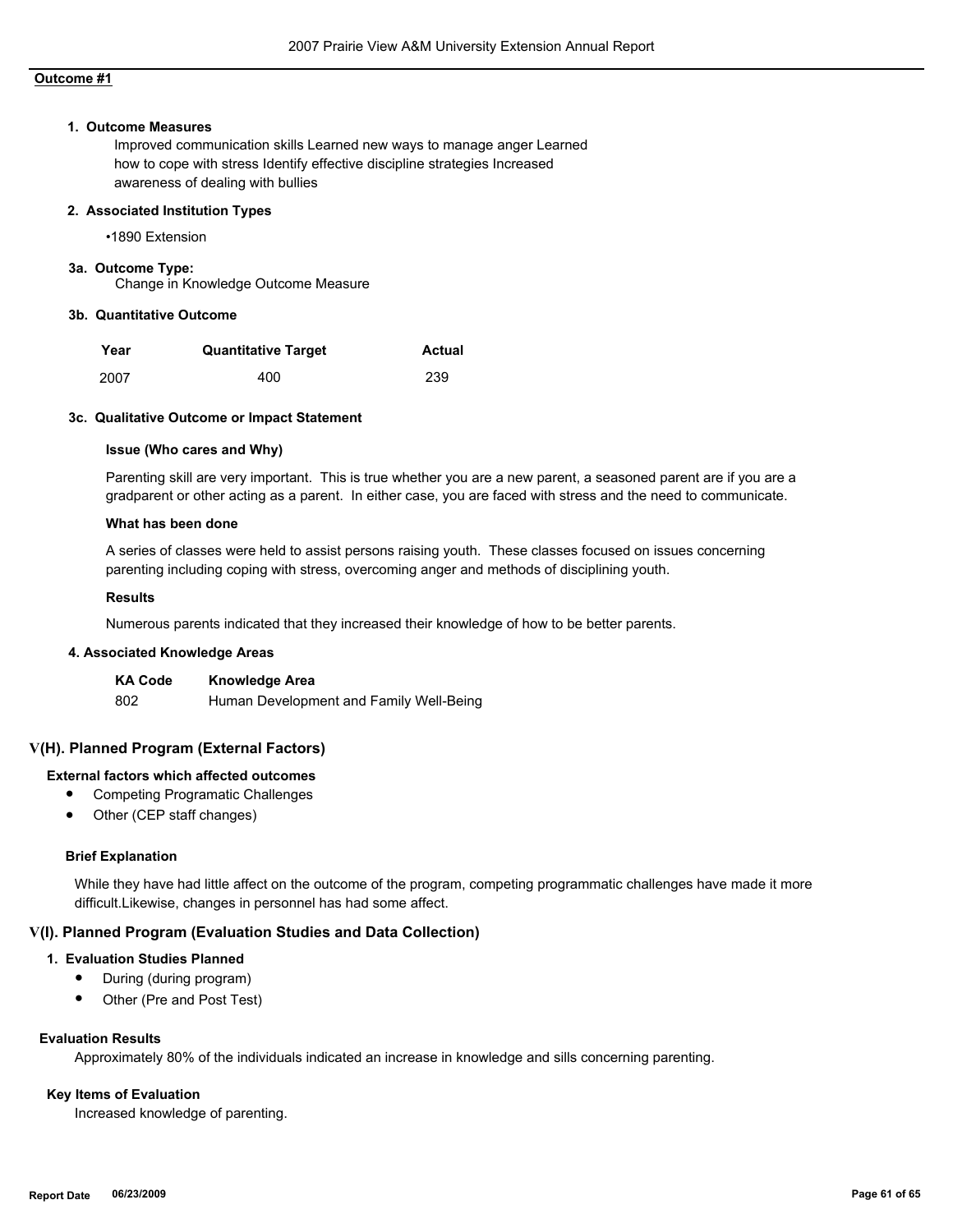## **V(A). Planned Program (Summary)**

## **1. Name of the Planned Program**

Human Health and Well-Being

## **V(B). Program Knowledge Area(s)**

## **1. Program Knowledge Areas and Percentage**

| KA<br>Code | <b>Knowledge Area</b>    | %1862<br><b>Extension</b> | %1890<br><b>Extension</b> | %1862<br><b>Research</b> | %1890<br><b>Research</b> |
|------------|--------------------------|---------------------------|---------------------------|--------------------------|--------------------------|
| 724        | <b>Healthy Lifestyle</b> |                           | 100%                      |                          |                          |
|            | <b>Total</b>             |                           | 100%                      |                          |                          |

## **V(C). Planned Program (Inputs)**

#### **1. Actual amount of professional FTE/SYs expended this Program**

| 2007<br>Year: | <b>Extension</b> |      | Research |      |
|---------------|------------------|------|----------|------|
|               | 1862             | 1890 | 1862     | 1890 |
| Plan          | 0.0              | 6.0  | 0.0      | 0.0  |
| <b>Actual</b> | 0.0              | 5.0  | 0.0      | 0.0  |

## **2. Actual dollars expended in this Program (includes Carryover Funds from previous years)**

| <b>Extension</b>    |                | Research       |                |
|---------------------|----------------|----------------|----------------|
| Smith-Lever 3b & 3c | 1890 Extension | Hatch          | Evans-Allen    |
| $\Omega$            | 240045         | $\Omega$       | <sup>0</sup>   |
| 1862 Matching       | 1890 Matching  | 1862 Matching  | 1890 Matching  |
| 0                   | 142525         | $\Omega$       | 0              |
| 1862 All Other      | 1890 All Other | 1862 All Other | 1890 All Other |
| 0                   | 14595          | 0              | 0              |

## **V(D). Planned Program (Activity)**

#### **1. Brief description of the Activity**

 Partnerships with local agencies to provide health screenings and health fairs. Recruitment of participants for educational classes focusing on chronic diseases Exhibiting of educational displays at various sites Conducted workshops and conferences in local communities.

#### **2. Brief description of the target audience**

 Faith-Based groups Families and individuals Senior groups Housing Residents Worksite employees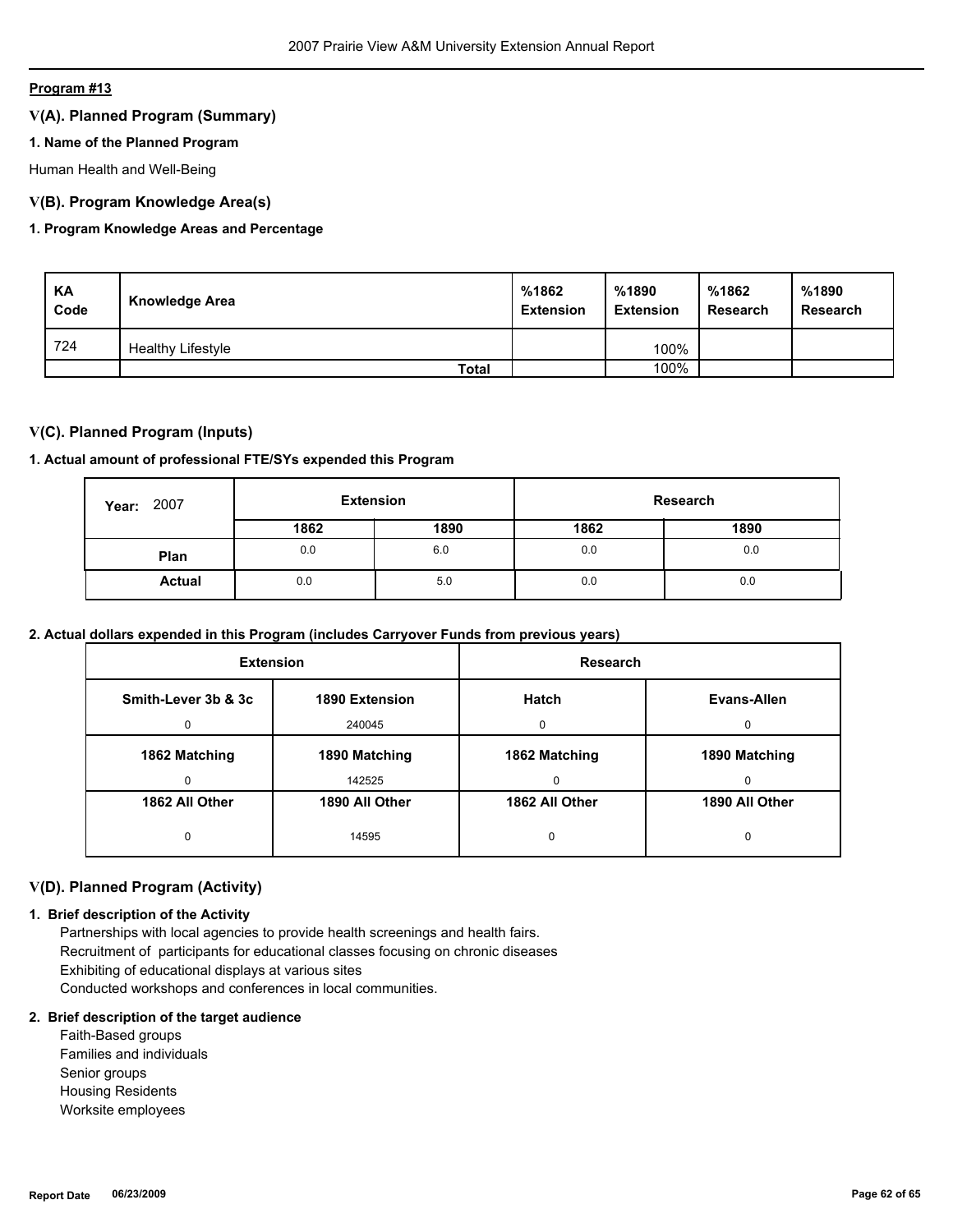## **V(E). Planned Program (Outputs)**

## **1. Standard output measures**

## **Target for the number of persons (contacts) reached through direct and indirect contact methods**

|      | <b>Direct Contacts</b><br><b>Adults</b> | <b>Indirect Contacts</b><br><b>Adults</b> | <b>Direct Contacts</b><br>Youth | <b>Indirect Contacts</b><br>Youth |
|------|-----------------------------------------|-------------------------------------------|---------------------------------|-----------------------------------|
| Year | Target                                  | Target                                    | Target                          | Target                            |
| Plan | 500                                     | 800                                       | 100                             | 125                               |
| 2007 | 620                                     | 3708                                      | 258                             | 2589                              |

#### **2. Number of Patent Applications Submitted (Standard Research Output)**

#### **Patent Applications Submitted**

**Plan:** 0 **Year Target** 2007 : 0

#### **Patents listed**

## **3. Publications (Standard General Output Measure)**

|                     | Number of Peer Reviewed Publications |                 |       |
|---------------------|--------------------------------------|-----------------|-------|
|                     | <b>Extension</b>                     | <b>Research</b> | Total |
| <b>Plan</b><br>2007 | O                                    | n               | n     |

#### **V(F). State Defined Outputs**

## **Output Target**

## **Output #1**

## **Output Measure**

 $\bullet$ Conduct educational programs on chronic illnesses Participants attending conferences/seminars Individuals receiving free health screenings Disseminate newsletters via website

| Year | <b>Target</b> | Actual |
|------|---------------|--------|
| 2007 | 1000          | 9879   |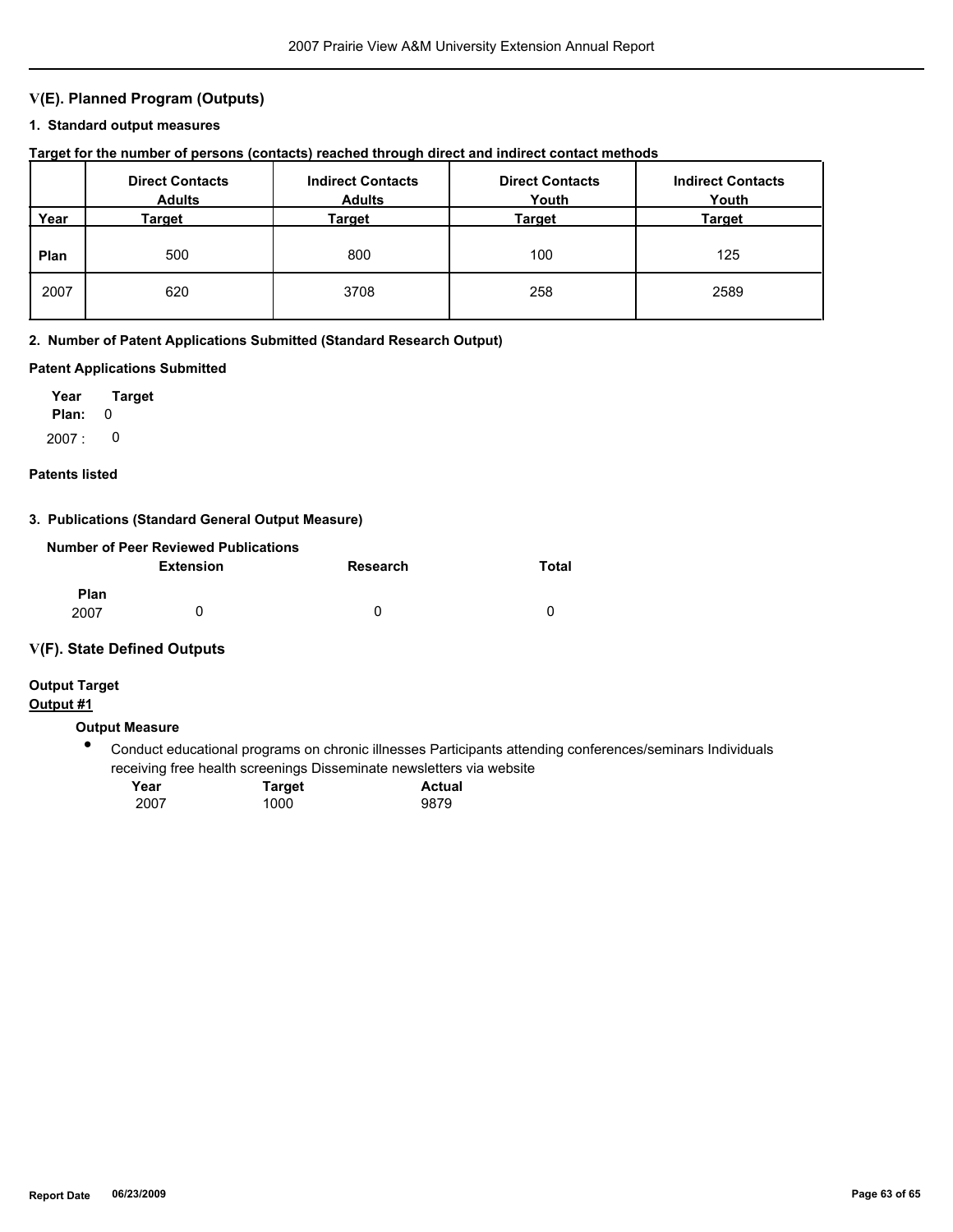| O No. | <b>Outcome Name</b>                                                                                                                                                                                                                 |
|-------|-------------------------------------------------------------------------------------------------------------------------------------------------------------------------------------------------------------------------------------|
|       | Increased number of individuals participating in health screenings Participants become aware of diet related<br>diseases and prevention strategies Participants understand the importance of early diagnoses for all family members |